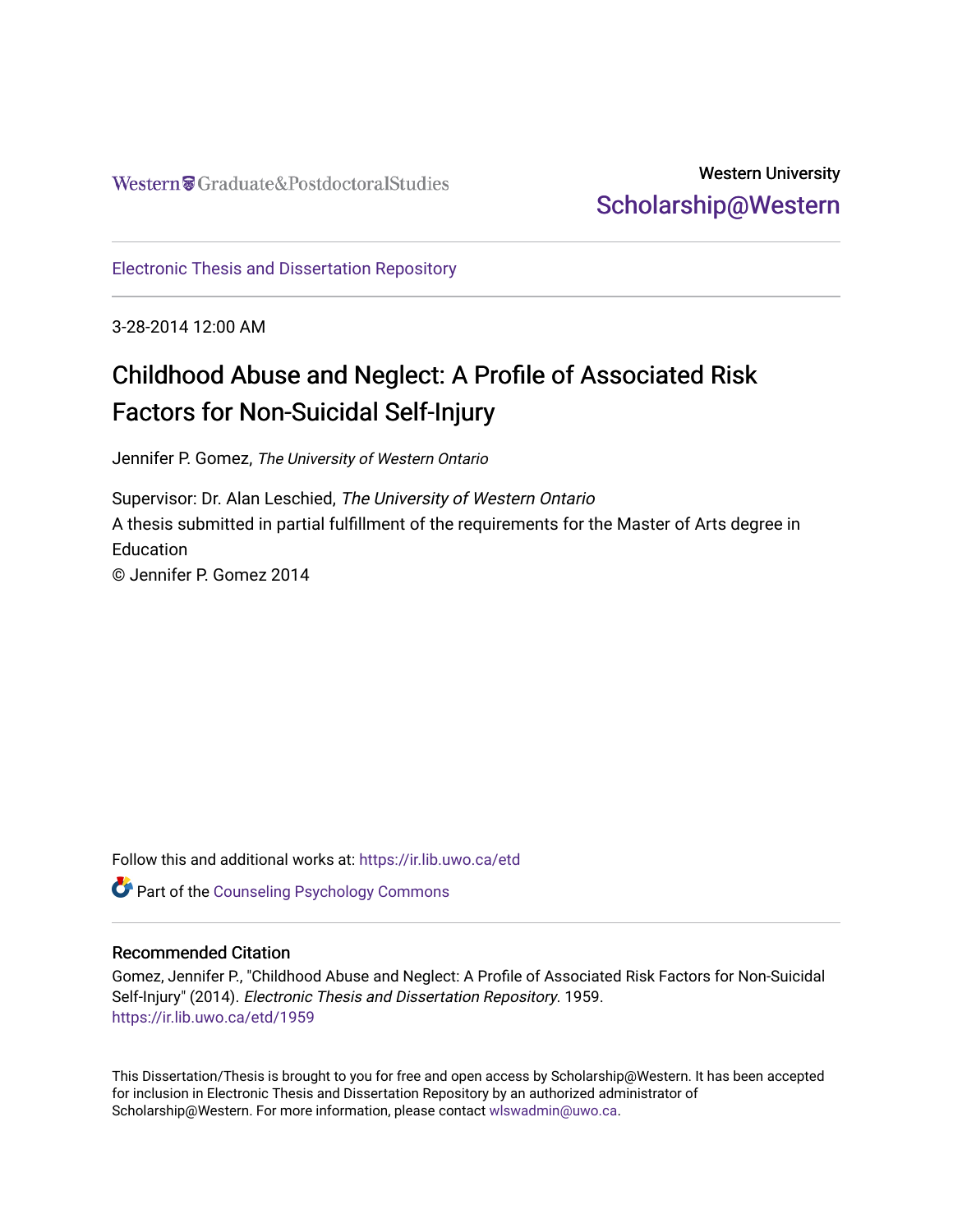# Childhood Abuse and Neglect: A Profile of Associated Risk Factors for

Non-Suicidal Self-Injury

by

Jennifer Gomez

Graduate Program in Education

A thesis submitted in partial fulfillment of the requirements for the degree of Master of Arts

The School of Graduate and Postdoctoral Studies The University of Western Ontario London, Ontario, Canada

© Jennifer Gomez 2014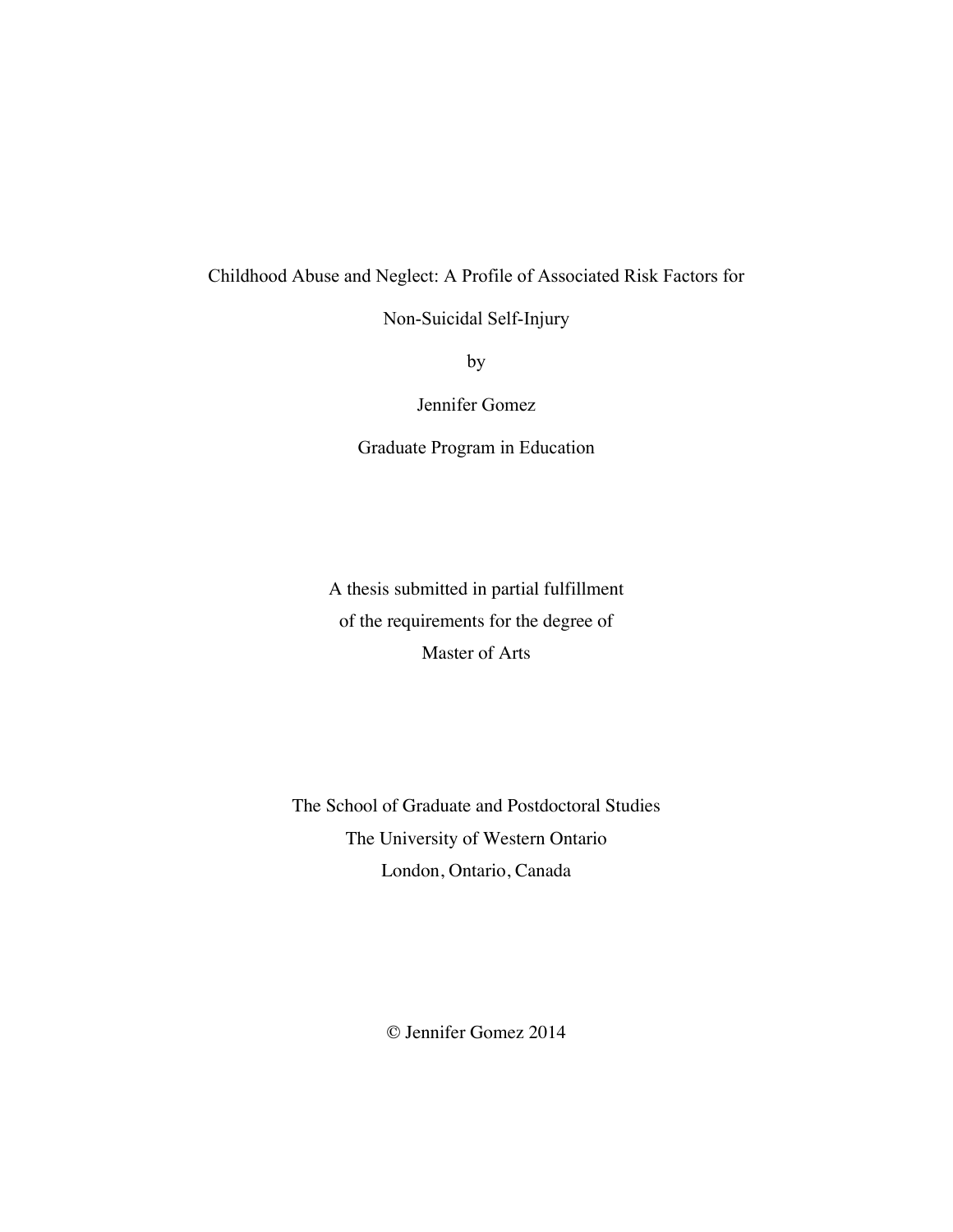### Abstract

Non-suicidal self-injury (NSSI) is the intentional destruction of body tissue without suicidal intent and for purposes not socially sanctioned. Approximately 14 to 17% of nonclinical adolescent populations and over 40% of clinical adolescent populations use NSSI to cope. NSSI is consistently related to childhood maltreatment and the objective of this study was to examine differences among maltreated individuals who do and do not self-injure. Groups were compared on risk factors of childhood maltreatment and self-injury with the intent of creating a risk profile for NSSI. Participants who had experienced abuse/neglect scored higher on depression than a contrast group, regardless of NSSI status. In addition, individuals who experienced abuse/neglect and self-injured scored significantly higher on anxiety than the contrast group. Future research should continue to explore risk factors and pathways to NSSI in order for the etiology of this complex and addicting method of coping to be better understood.

# Keywords

Non-suicidal self-injury, self-injure, NSSI, maltreatment, abuse, neglect, depression, anxiety, emotion regulation, emotion dysregulation, self-criticism, impulsivity, ChYMH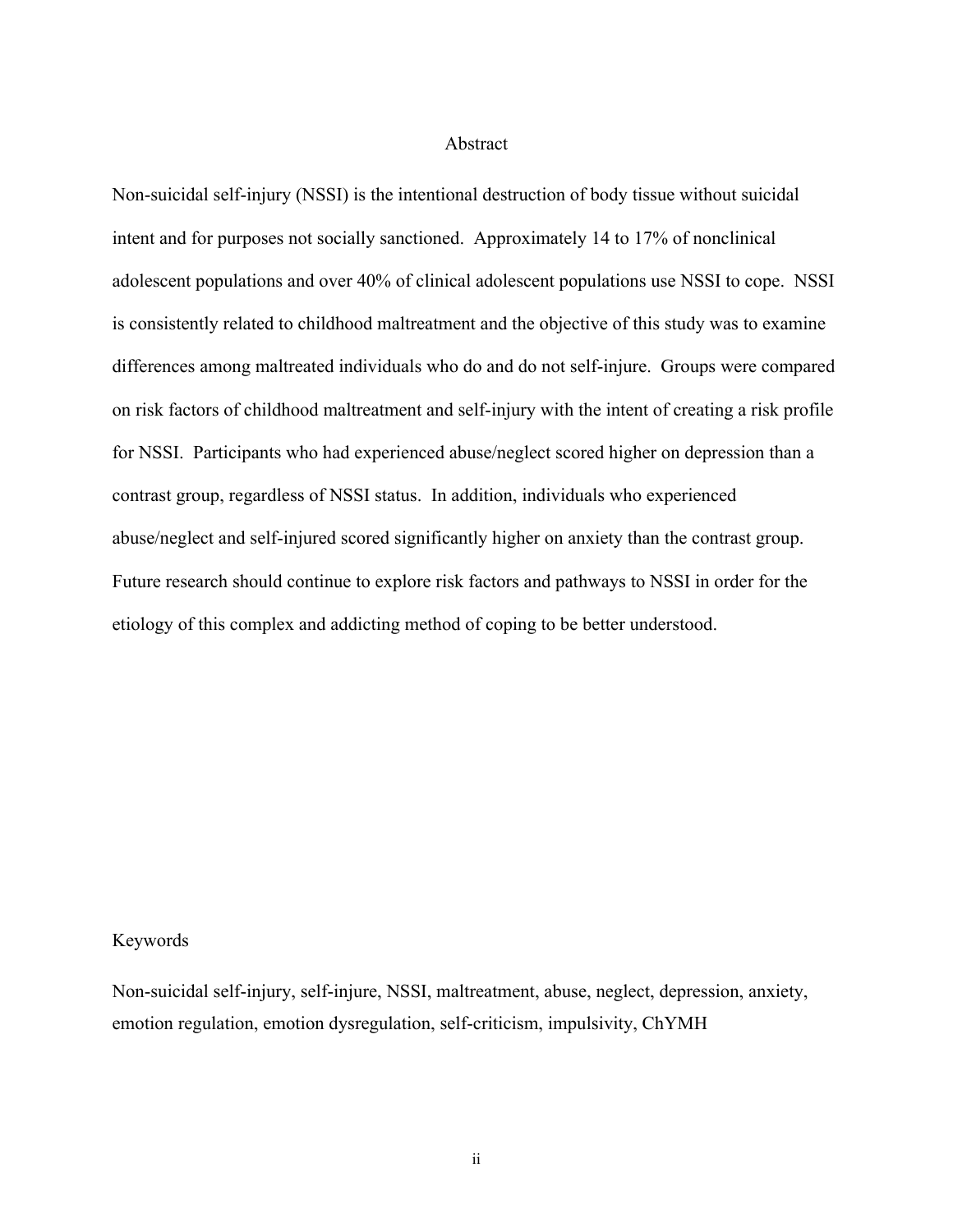#### Acknowledgements

I would like to extend my deepest gratitude to the following individuals who have made this thesis possible. First and foremost, I would like to thank my wonderful supervisor Dr. Alan Leschied who continued to support and uplift me throughout this entire process. Dr. Leschied has been a constant source of positivity, guidance, and motivation and I am incredibly grateful for his unwavering belief in me and in this project. I would also like to thank the University of Western Ontario Counselling Psychology Faculty members: Dr. Jason Brown and Dr. Susan Rodger. I am exceptionally grateful to Dr. Brown and Dr. Rodger for sharing their infinite wisdom and knowledge and for creating such a warm and supportive learning environment.

I also wish to extend my appreciation to the Child and Parent Resource Institute, particularly to Dr. Shannon Stewart, Kim Arbeau, and Melissa Currie for allowing me access to their data in order to complete this project. Finally, I am thankful for the support, encouragement, and love provided by my wonderful family and friends during the process of writing this thesis. To the people in my life who have constantly encouraged personal growth, academic success, and always believing in yourself – I thank you with all of my heart.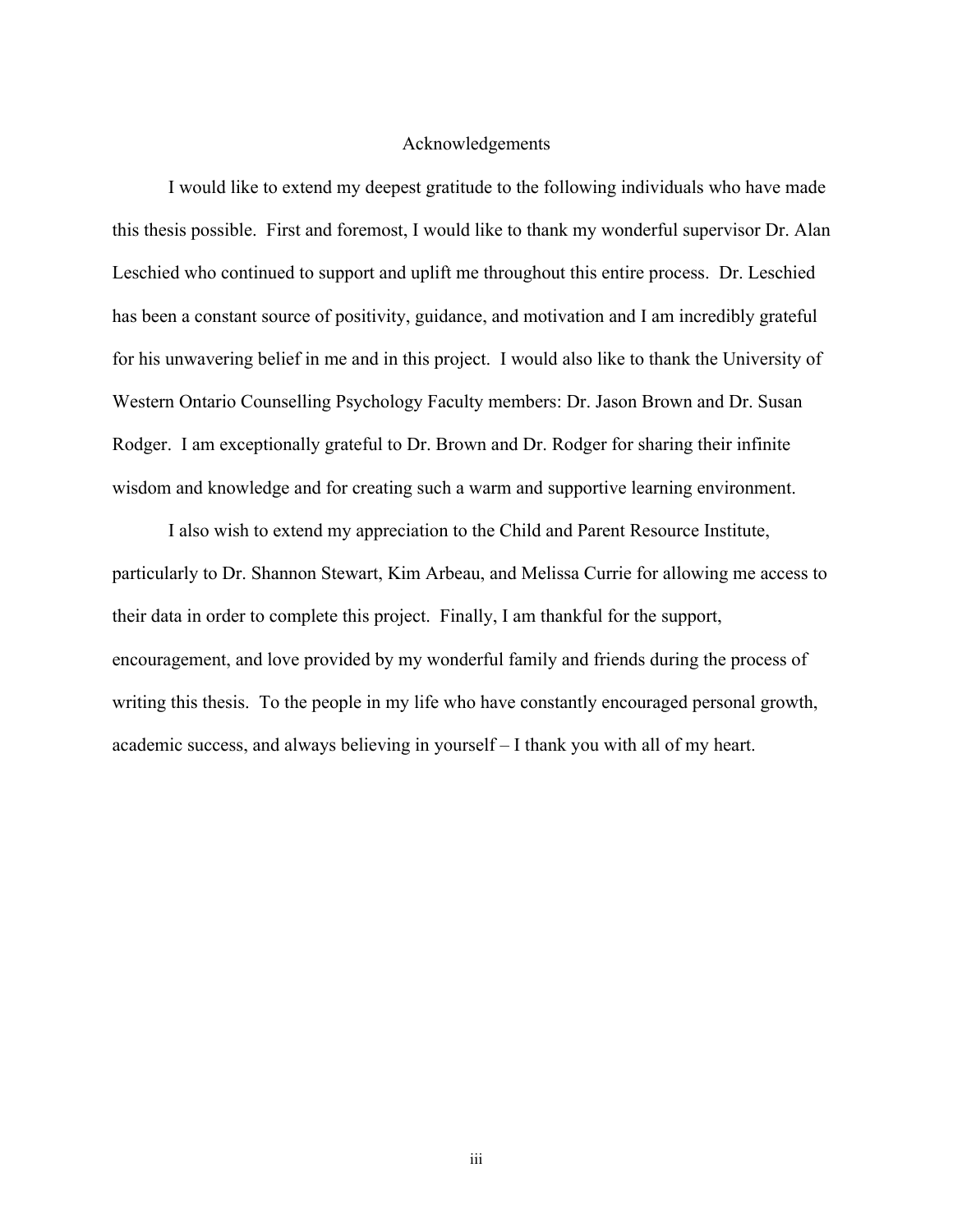| $\mathbf{1}$   |     |
|----------------|-----|
|                |     |
|                |     |
|                |     |
|                |     |
|                |     |
|                |     |
|                |     |
|                |     |
|                |     |
|                |     |
|                | .15 |
|                |     |
| $\overline{2}$ |     |
|                |     |
|                |     |
|                |     |

# Table of Contents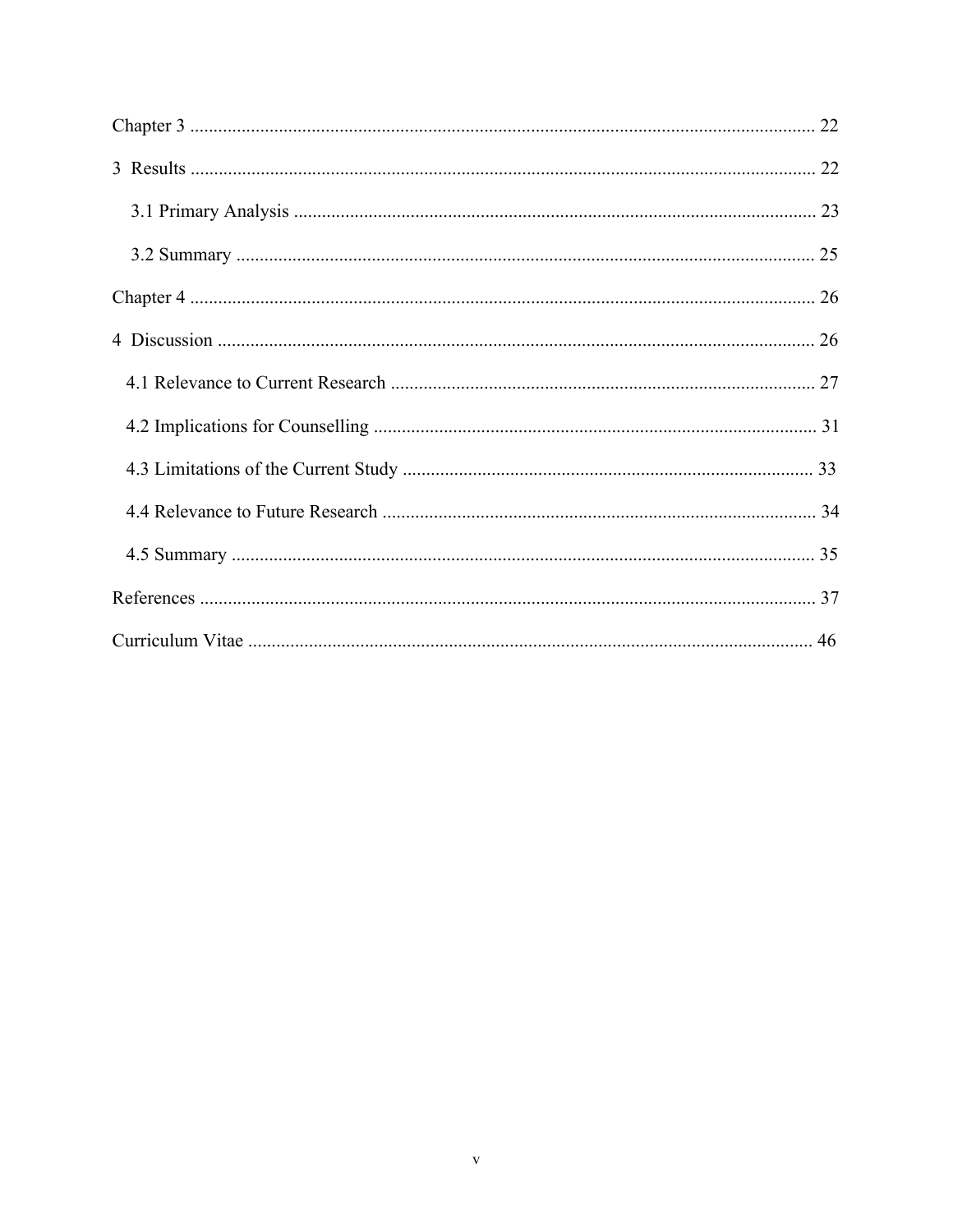# List of Tables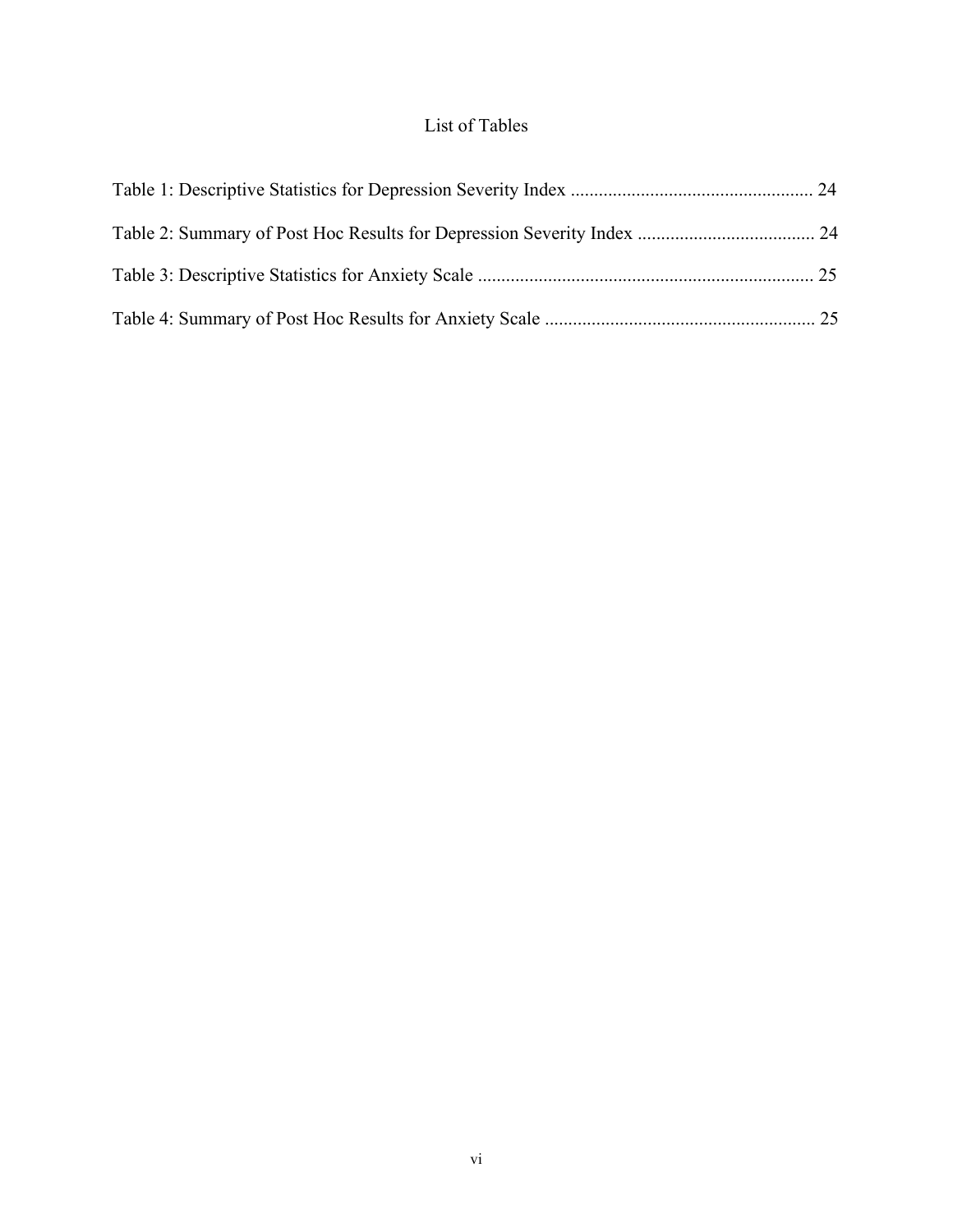# Childhood Abuse and Neglect: A Profile of Associated Risk Factors for

### Non-Suicidal Self-Injury

#### Chapter 1

The following is an overview of relevant literature and research on non-suicidal self-injury, childhood maltreatment and associated risk factors.

1 Introduction

The act of non-suicidal self-injury [NSSI] is defined as: the intentional destruction of one's body tissue without suicidal intent and for purposes not socially sanctioned (Klonsky, Muehlenkamp, Lewis, & Walsh, 2011, p. 6). According to reports of prevalence, non-suicidal self-injury is a behaviour that affects approximately 14 to 17% of nonclinical adolescent/young adult populations and over 40% of clinical adolescent populations (Heath, Toste, Nedecheva, & Charlebois, 2008; Klonsky, May, & Glenn, 2013). It is important to note that prevalence rates often vary by study and occurrence rates of NSSI are based on documented cases. In reality, prevalence may be much higher than reported. The age of onset for NSSI is approximately 12– 16 years of age; however, both earlier and later ages of onset have been documented (Klonsky et al., 2011).

In the majority of cases, non-suicidal self-injurious behaviour peaks during midadolescence and begins to decline as individuals move into adulthood. Although this is the most commonly reported trajectory of NSSI, recent research has indicated that NSSI can begin in the late teenage years or in early adulthood (Klonsky et al., 2011). For example, a study by Heath and colleagues (2008) examining NSSI in college students found that nearly 12% of participants engaged in self-injury. Other studies have also found a substantial percentage of individuals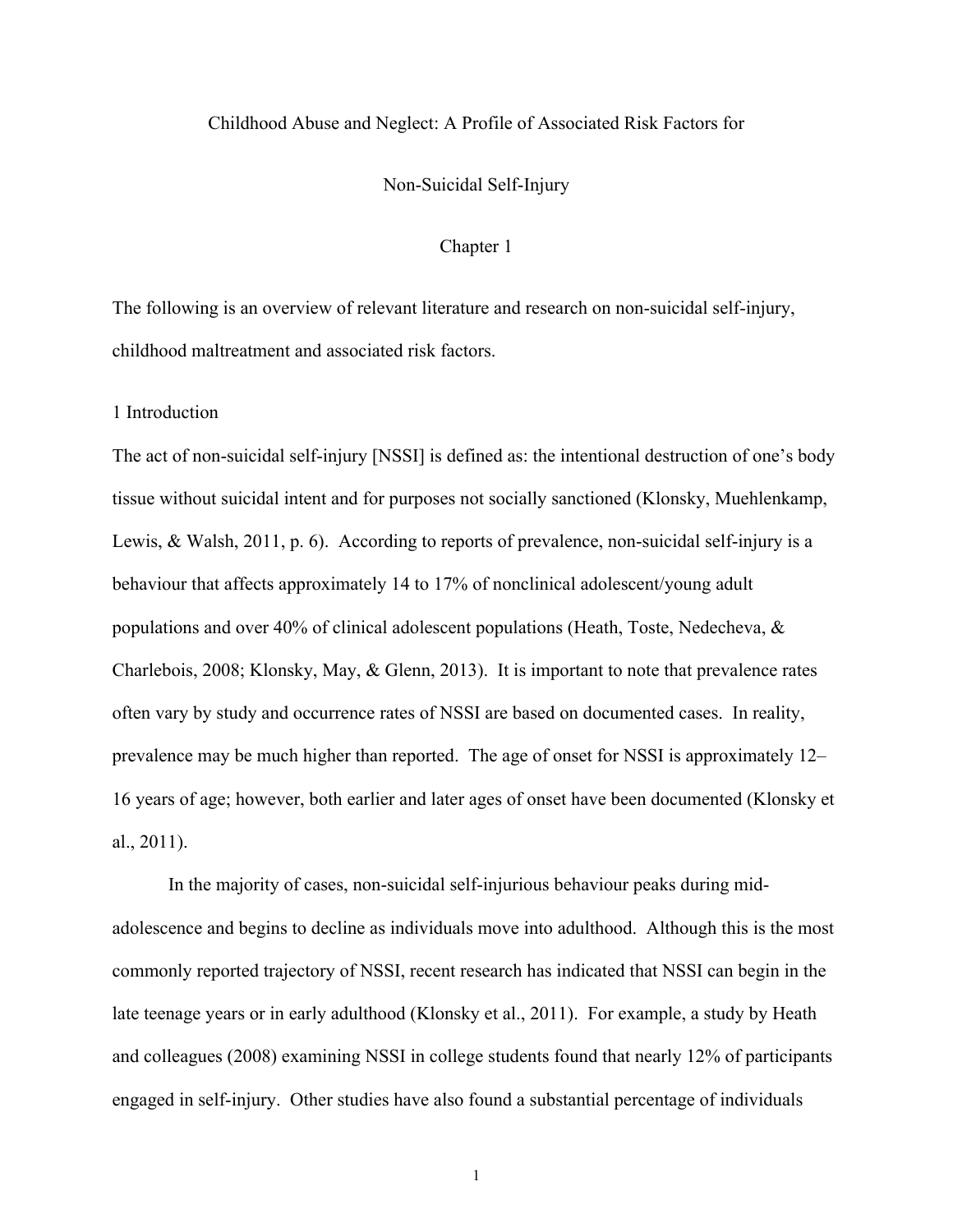reporting onset ages after 17 and between the ages of 17 and 24 (as reviewed in Heath et al., 2008). Based on the spread of reported onset ages for NSSI, it is wise to consider individuals ranging from early adolescence to college/university age as at risk for self-injury.

Historically, non-suicidal self-injury was viewed as a rare act that occurred in populations with severe mental illness, namely those with borderline personality disorder (BPD) (Klonsky, 2007; Klonsky, 2011; Shaffer & Jacobson, 2009). However, it has become clear that NSSI occurs frequently in community populations as well as in clinical populations and is associated with high levels of distress, regardless of any co-occurring diagnoses (Klonsky et al., 2013, p. 231). As a result of the above factors, NSSI is no longer considered simply a clinical symptom of severe mental illness (Klonsky, 2007; Klonsky et al., 2011) and Non-Suicidal Self Injury Disorder is now a separate clinical diagnosis in the new edition of the Diagnostic and Statistical Manual of Mental Disorders-V (DSM-V).

By including NSSI as a distinct diagnosis, it is posited that unnecessary diagnoses of BPD can be avoided and more innovative research will emerge surrounding the understanding of NSSI. In addition, it is hoped that a clearer distinction will be created between NSSI and suicidal behaviour (Shaffer & Jacobson, 2009). Studies have indicated there is agreement among professionals that the criteria for Non-Suicidal Self-Injury Disorder represent those who engage in the behaviour. At this time, the validity and clinical utility of this new diagnosis remains to be seen (Lengel & Mullins-Sweatt, 2013).

#### 1.1 Non-Suicidal Self-Injury Versus Suicidal Behaviour

Non-suicidal self-injury is frequently misunderstood as possessing suicide related motivations. Previous research often includes NSSI and suicidal behaviour together and instances of NSSI can be misinterpreted as failed suicide attempts within healthcare settings (Shaffer & Jacobson,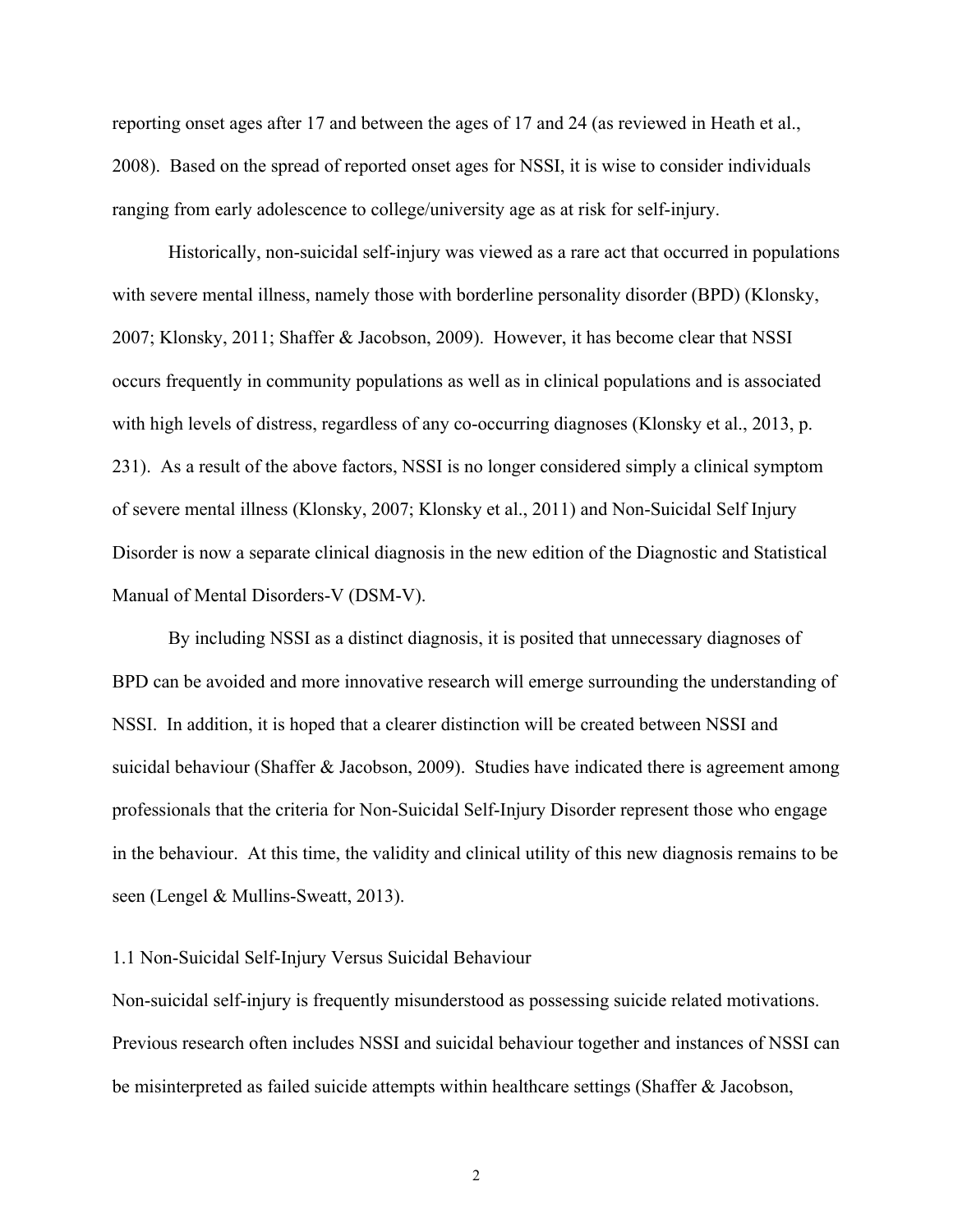2009). Both non-suicidal self-injury and suicidal behaviours fall under the category of selfinjurious behaviours (SIB) (Hamza, Stewart, & Willoughby, 2012). According to a review of NSSI and suicidal behaviour, self injurious behaviours can be defined as behaviours that cause direct and deliberate harm to oneself and suicidal behaviour can be defined as self-injurious behaviours that possess the intention to end one's life (Hamza et al., 2012). Despite the fact that both fall under the umbrella of SIB, the two behaviours are quite different and it is essential to understand there is a distinct difference between NSSI and suicidal behaviour (Hamza et al., 2012; Walsh, 2007).

NSSI and suicidal behaviour differ in intention, lethality, and frequency (Hamza et al., 2012). Specifically, motivations of NSSI generally encompass a manner of coping and suicide involves the motivation to end one's life. Individuals who engage in non-suicidal self-injury do not wish to die and do not expect that their injuries will lead to death (Hamza et al., 2012). Walsh (2012) provides an excellent statement highlighting the contrast between NSSI and suicide. In his book, Treating Self Injury, Second Edition: A Practical Guide, Walsh states, "the intent of the self-injuring person is not to terminate consciousness, but to modify it" (p. 8). Even though individuals who engage in suicidal behaviours may use methods that appear similar to NSSI (e.g., cutting), these behaviours are motivated by the desire to die, and NSSI is not (Hamza et al., 2012). In terms of frequency and intensity, suicidal behaviours often encompass more lethal methods of harm than NSSI (e.g., hanging) and tend to occur less frequently (Hamza et al., 2012).

Although it is critical to understand the difference between NSSI and suicide, it is also important to realize that both behaviours can co-occur within the same individual in both clinical and community populations (Hamza et al., 2012). That is, individuals who self-injure can move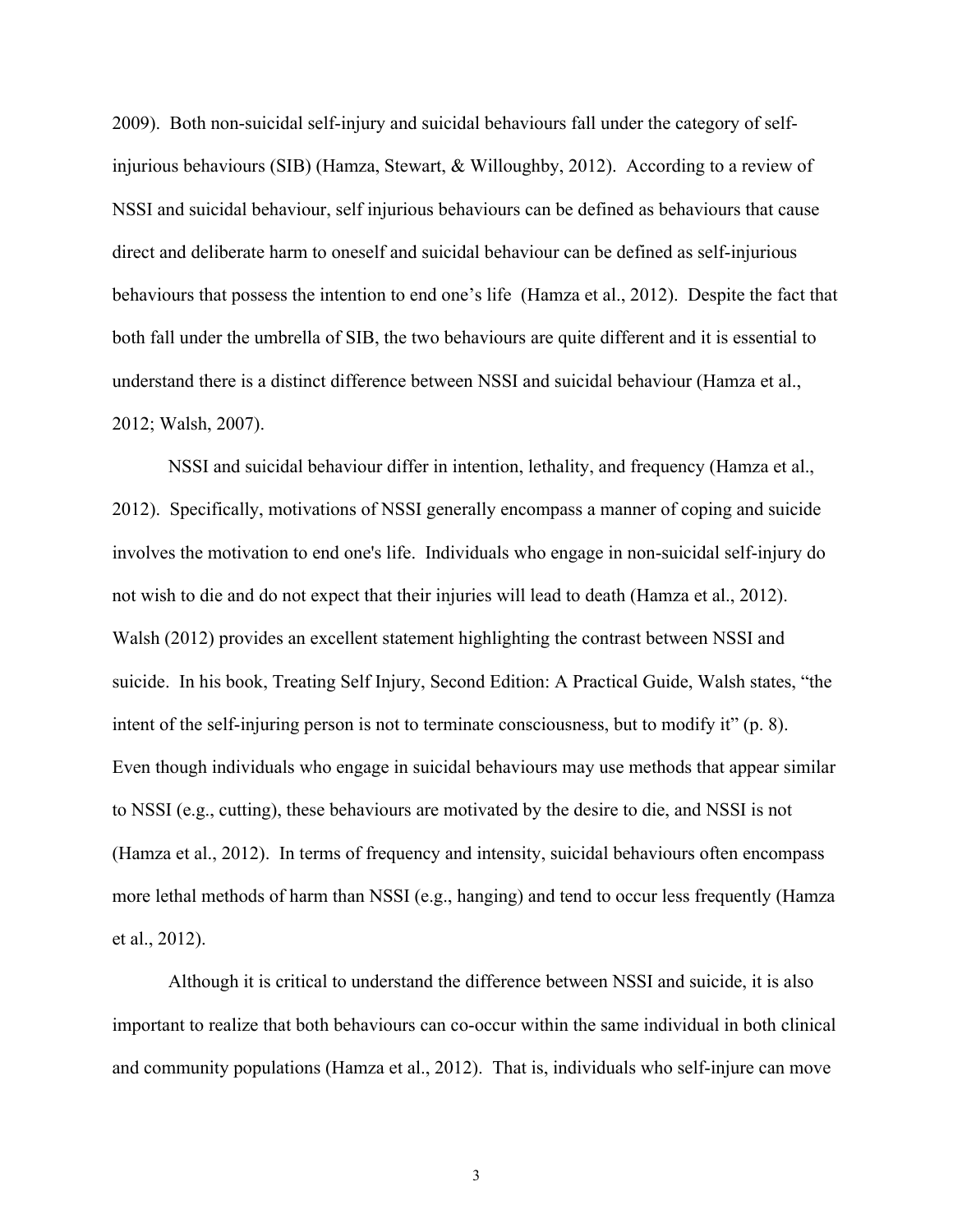from maladaptive coping to suicide attempts and those who are suicidal can be concurrently utilizing non-suicidal self-injury (Walsh, 2007). Researchers have suggested that NSSI is an important risk factor for suicide (Klonsky et al., 2013) and past literature has indicated a history of NSSI is one of the strongest predictors of suicide attempts both cross-sectionally and longitudinally (Hamza et al., 2012, p. 484). Suicide is the second most common cause of death in young people worldwide (Hawton, Saunders, O'Connor, 2012, p. 2373) and NSSI has high rates of prevalence both in the community and in psychiatric settings. Therefore, a solid understand of both behaviors and how they relate to, and differentiate from, one another is essential.

# 1.2 Types of Non-Suicidal Self-Injury

Non-suicidal self-injury can take many forms and ranges in intensity from minor to severe. Forms of NSSI can include: cutting, scraping, carving, banging, bruising, self-hitting, burning, scratching, biting, skin picking, hair pulling and wound excoriation (among others) (Klonsky & Muehlenkamp, 2007; Klonsky, et al., 2011). According to reviews, cutting/scraping/carving of the skin are the most commonly reported methods of NSSI followed by banging, bruising, and self-hitting (Klonsky et al., 2011).

Although the official definition of non-suicidal self-injury relates predominantly to injury of the skin, less direct forms of self-injurious behaviour can be closely connected to NSSI (St. Germain & Hooley, 2012). Indirect forms of self-injurious behaviour can be understood as behaviour that is destructive but does not entail immediate and purposeful damage to the body tissue (St. Germain & Hooley, 2012, p. 78). These forms of self-injury often include risky/reckless behaviour, eating disorders, substance abuse, and involvement in abusive relationships (St. Germain & Hooley, 2012). Available literature, although limited, has indicated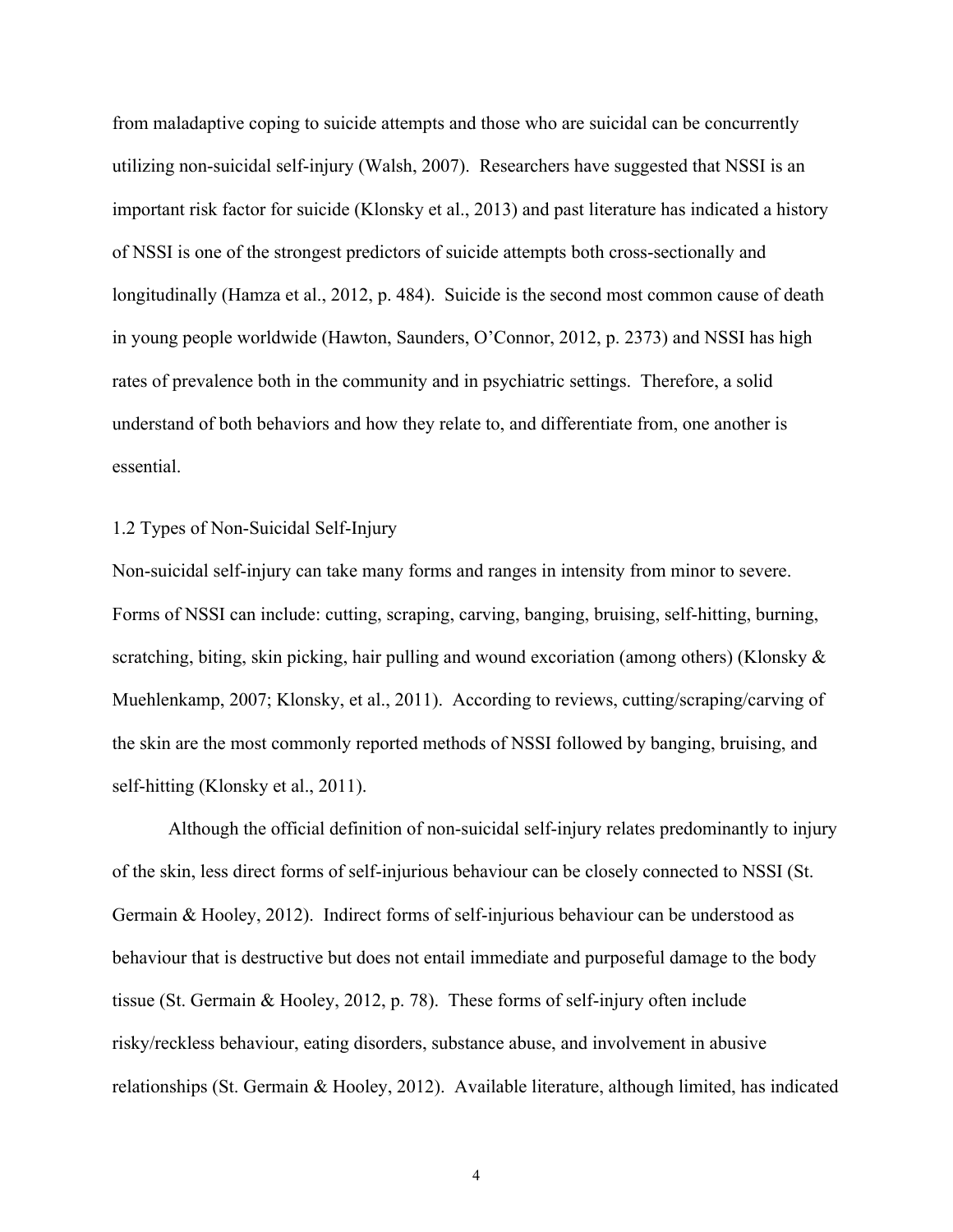that those who engage in NSSI are also likely to engage in more indirect forms of self-injury as well (e.g., eating disorders and risky sexual behaviour) (St. Germain & Hooley, 2012).

Although direct and indirect self-injurers appear to have several characteristics in common (i.e., impulsivity, heightened negative emotions and more dissociative experiences), important distinctions such as higher levels of self-criticism and potential for suicide exist between direct and indirect forms (St. Germain & Hooley, 2012). At this time, researchers have concluded that although commonalities exist between NSSI and general self-injurious behaviour, the two are quite different and direct/indirect self-injurious behaviour should continue to be conceptualized differently (St. Germain & Hooley, 2012).

#### 1.3 Sex Differences

Non-suicidal self-injury is often associated with adolescent females who engage in cutting behaviours. This is a common misconception and in reality NSSI is a behaviour that can take many forms and affect both genders (Hamza et al., 2012; Klonsky et al., 2011). Reviews of sex differences in NSSI behaviour has yielded mixed reviews, with some studies finding that the behaviour primarily affects females while others indicate there are no gender differences in terms of prevalence (Heath et al., 2008; Klonsky et al., 2011; Whitlock et al., 2011). Regardless of whether males or females have greater prevalence of the behaviour, NSSI does affect both sexes with notable differences occurring in type and location of the injuries (Whitlock, Eckenrode,  $\&$ Silverman, 2006). Specifically, research has indicated that females are more likely to cut and scratch their skin and males are more likely to burn, bang, or punch themselves (Sornberger, Heath, Toste, & McLouth, 2012). In terms of location, females tend to injure their arms and legs and males tend to harm their face, chest and genitals (Sornberger et al., 2012).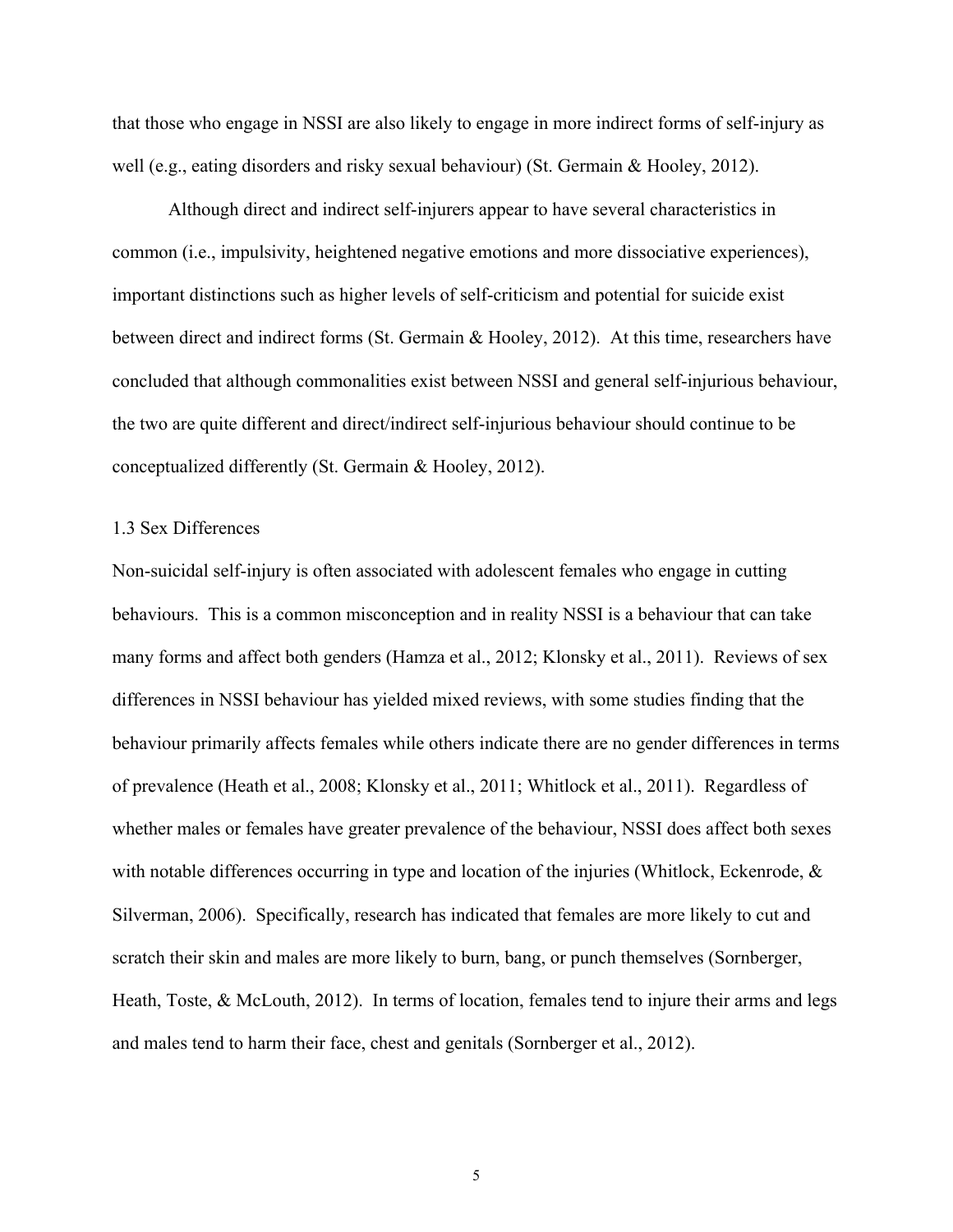In addition to sex differences, research has indicated possible differences relating to sexual orientation. Whitlock and colleagues (2011) examined sex differences of NSSI in a university population and found that the behaviour varied significantly by sex and sexual orientation (p. 691). Specifically, nonheterosexual women were at greater risk than heterosexual women for NSSI. This suggests that not only is more research needed on sex differences, more research is needed on differences relating to sexual orientation.

 Although it is often found that females self-injure more than males, research has indicated that males are less likely than females to report their self-injurious behaviour (Ross & Heath, 2002; Sornberger et al., 2012; Whitlock et al., 2011). In addition, some research has shown an earlier onset age of NSSI for females versus males, which may account for the prevalence discrepancies (Hamza et al., 2012). NSSI is also often associated with cutting and it is possible that other forms of self-injury more often endorsed by males are not viewed as NSSI behaviours. Also noteworthy is that the majority of gender differences found are in adolescent populations, with studies examining NSSI in early and late adulthood yielding no differences (Hamza et al., 2012). Furthermore, gender differences may be more likely found in clinical populations than in community ones (Heath et al., 2008).

# 1.4 Why Do People Self-Injure?

Self-injurious behaviour can be difficult to understand because people usually go to great lengths to avoid pain, and those who engage in NSSI inflict pain purposefully on themselves (Klonsky & Muehlenkamp, 2007). NSSI is often used to relieve painful emotions and unpleasant thoughts/feelings such as anxiety/loneliness and those who self-injure often report that doing so provides a feeling of control (Lloyd-Richardson, Perrine, Dierker, & Kelley, 2007). Additional reported reasons for engaging in self-injurious behaviour include: tension reduction, to end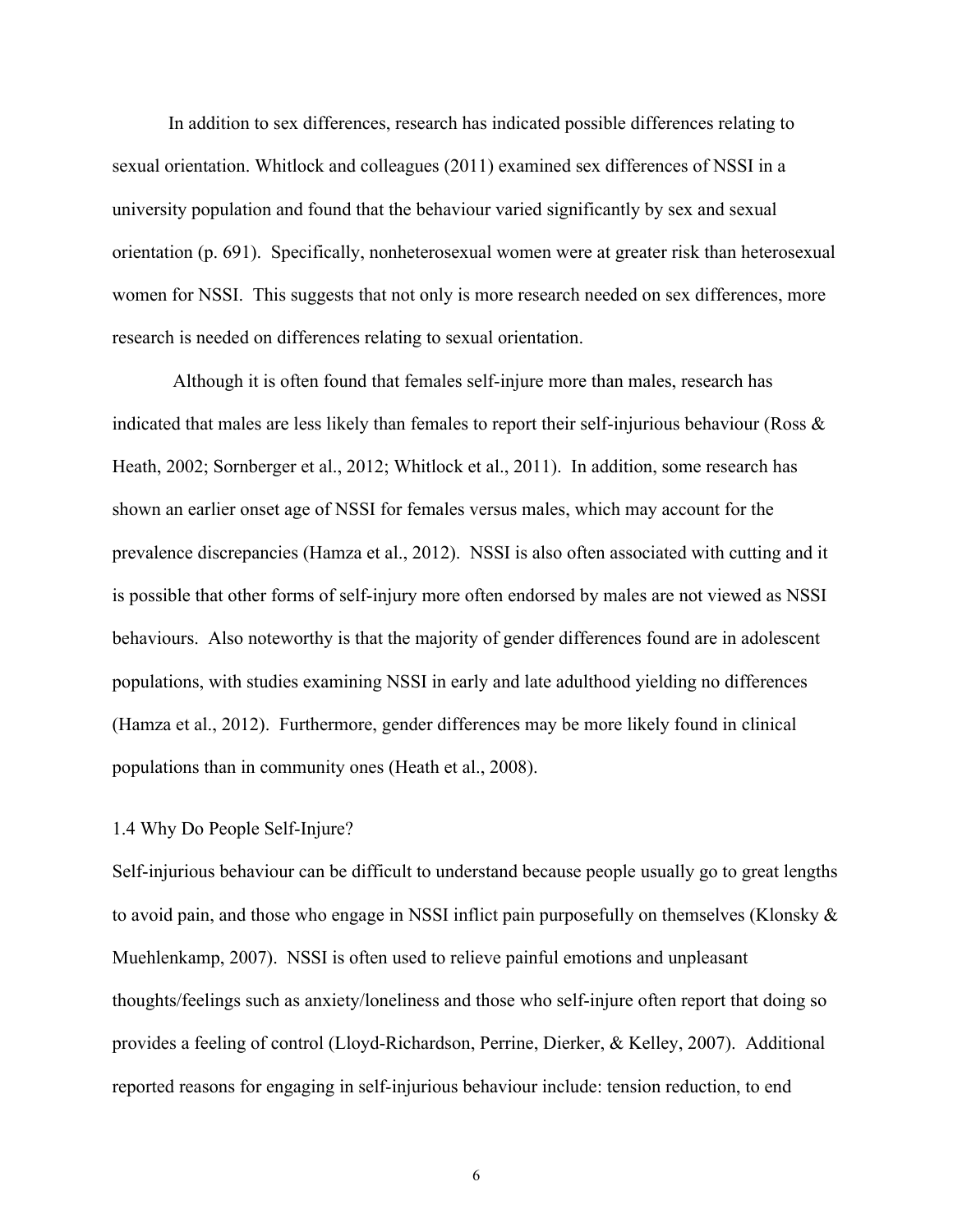feelings of depersonalization, self-punishment, interpersonal influence, antidissociation, antisuicide, sensation seeking, and reinforcing interpersonal boundaries (Klonsky  $\&$ Muehlenkamp, 2007; Lloyd-Richardson et al., 2007). Overall, self-injury can be thought of as a maladaptive coping mechanism used to face a variety of issues and may serve both intrapersonal and interpersonal functions (Lloyd-Richardson et al., 2007).

As of late, there has been significant movement towards treating NSSI as a coping mechanism and as a distinct clinical diagnosis. As a result of this movement, greater attention has been paid to the formation of NSSI behaviour and current NSSI research focuses on systematically describing the form and function of the behaviour. Despite the increase in attention to non-suicidal self-injury, the complex formation of potential pathways leading to NSSI is not entirely understood (Glassman, Weierich, Hooley, Deliberato, & Nock, 2007; Klonsky, 2011). Although exact pathways leading to non-suicidal self-injury remain unclear, one consistently reported relation is between childhood maltreatment and NSSI (Briere & Gil, 1998; Gladstone et al., 2004; Glassman et al., 2007; Lang & Sharma-Patel, 2011; Madge et al., 2011; Maniglio, 2010b; Swannell et al., 2012).

#### 1.5 Childhood Maltreatment

Child maltreatment encompasses different types of abuse and neglect such as physical abuse/neglect, emotional and psychological abuse/neglect, and sexual abuse. Defining each of these types of maltreatment can be difficult, as a multitude of definitions exist and these definitions vary by setting (Timmer & Urquiza, 2014). According to the American Child Abuse Prevention and Treatment Act, child maltreatment can be defined as "any recent act or failure to act on the part of a parent or caretaker, which results in death, serious physical or emotional harm, sexual abuse or exploitation, or an act or failure to act which presents an imminent risk of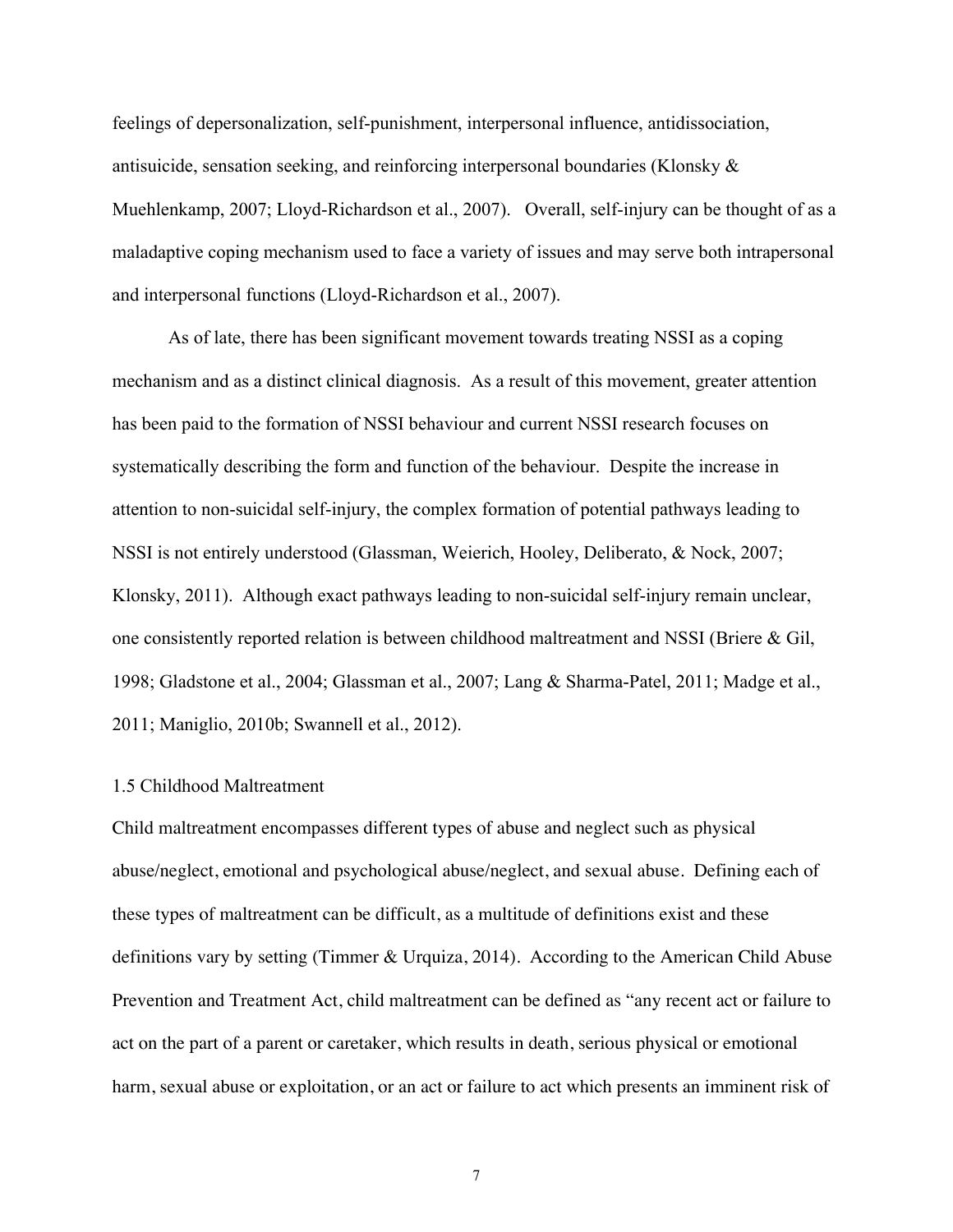serious harm" (Timmer & Urquiza, 2014, p. 8). It is estimated that approximately 1 in 7 children between the ages of 2 and 17 have experienced some form of, or combination of, physical and/or sexual abuse (Muehlenkamp, Kerr, Bradley, & Adams Larson, 2010). In Canada alone, there were 235,842 child maltreatment investigations conducted in 2008, 74% of which concerned abuse or neglect (Trocmé et al., 2010).

 Despite the commonly found relation between childhood maltreatment and non-suicidal self-injury, the mechanisms through which this relationship occurs are not completely clear. Although there is a reported relation between childhood abuse/neglect and NSSI, research has indicated that a direct and specific pathway between these two factors likely does not exist. For example, in a meta-analysis conducted by Klonsky and Moyer (2008) on the relationship between childhood sexual abuse and NSSI, results yielded a relatively small relationship between the two factors. Muehlenkamp and colleagues (2010) suggested abuse may be a distal risk factor of NSSI and that other risk factors resulting from abuse may be more relevant to the actual formation of the behaviour. Thus, the literature suggests that childhood maltreatment is not directly and non-specifically related to NSSI – there are other factors at play.

A non-direct relationship between childhood maltreatment and NSSI is further evidenced by the fact that not all those who experience childhood abuse or neglect engage in NSSI. Therefore, the question of differences between those who have experienced abuse/neglect and do/do not go on to self-injure remains. Recently, researchers have begun examining the relationship between childhood maltreatment and NSSI in more depth and investigating factors that could potentially explain the connection between the two. Research has indicated several risk factors associated with childhood abuse/neglect and non-suicidal self-injury. Some of the most commonly reported factors associated with the childhood maltreatment and NSSI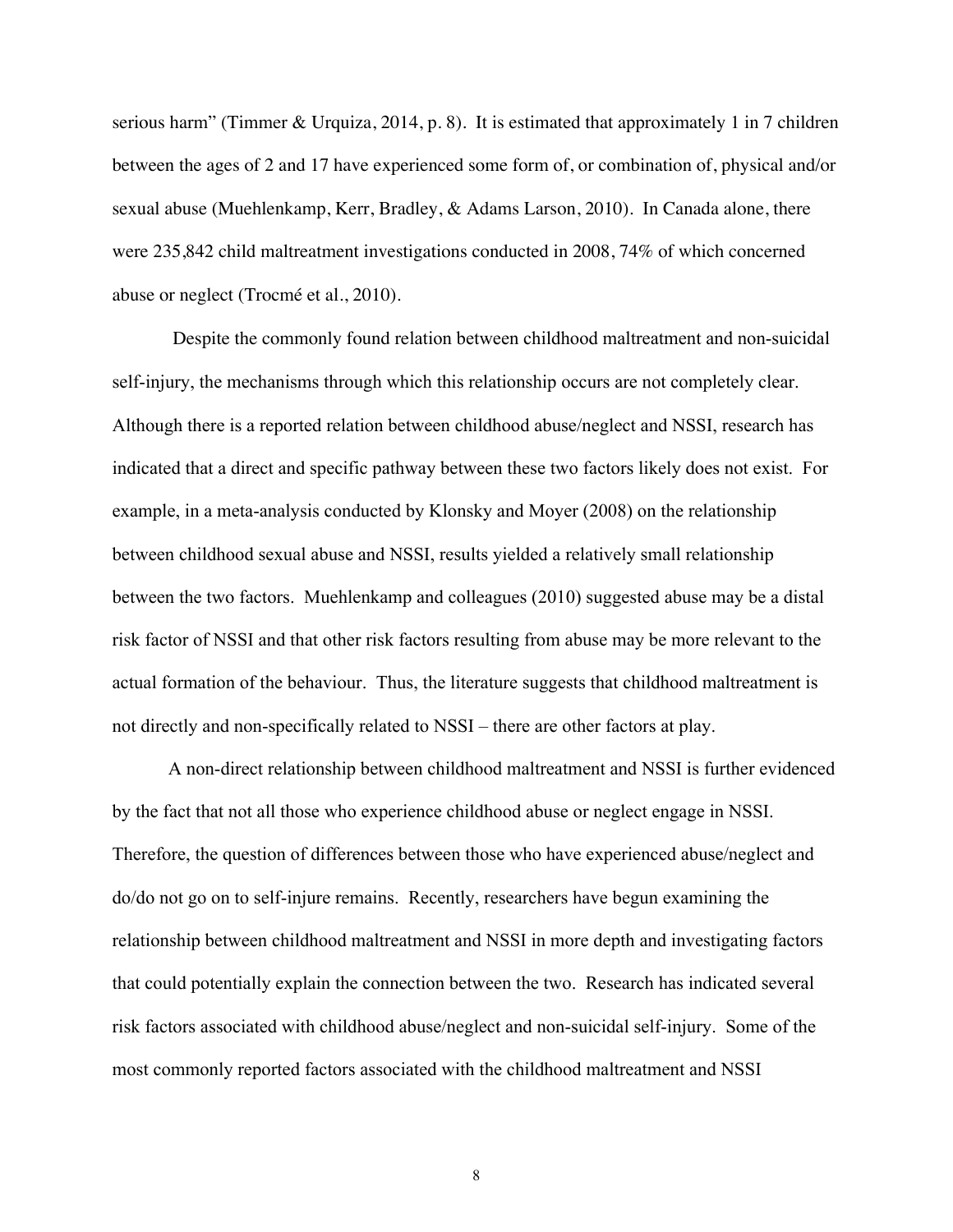relationship are: difficulty with emotion regulation, anxiety/depression, self-criticism, and impulsivity.

#### 1.6 Emotion Regulation/Dysregulation

One of the primary theories of non-suicidal self-injury is that it assists in affect regulation. The affect regulation theory posits that individuals who self-injure experience more frequent/intense/negative emotions, have difficulty regulating their emotions and use NSSI as a way to quickly alleviate negative affect intensity (Klonsky et al., 2011). There is increasing evidence for the postulation that negative emotionality, trouble managing negative emotions, and affect dysregulation are key components of NSSI (Klonsky et al., 2011). In connection with childhood maltreatment, research also indicates individuals who experience maltreatment and difficulties within the home tend to develop impairments in emotion regulation (Muehlenkamp et al., 2010; Tresno, Ito, & Mearns 2012; Yates, 2004). Connections among childhood maltreatment, difficulty regulating emotions and NSSI have been consistently reported in the literature.

Tresno and colleagues (2012) examined differences between a NSSI group of college students and a non-NSSI group of college students on history of child maltreatment and negative mood regulation expectancies (NMRE). Results of this study indicated that NSSI correlated positively with childhood maltreatment and correlated negatively with mood regulation expectancies. Individuals who self-injured reported more severe childhood maltreatment and poorer mood regulation expectancies than those who did not self-injure and more maltreatment was associated with more self-injury, particularly among those with weaker expectancies. Interestingly, in individuals who reported higher expectancies for mood regulation, higher levels of childhood maltreatment did not result in more NSSI (contrary to the low NMRE group). In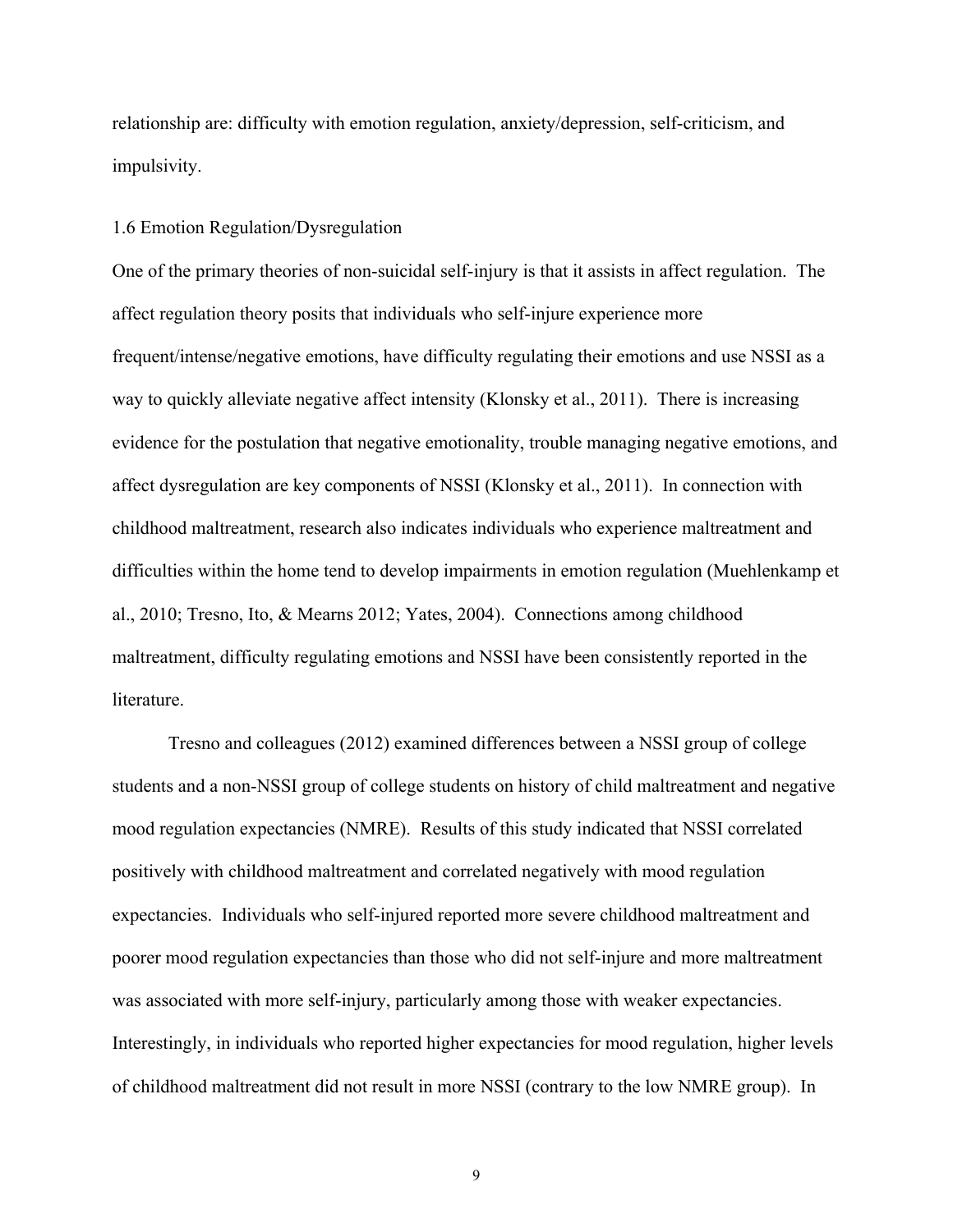addition, child maltreatment and low mood regulation expectancies were two of the variables that predicted self-injury (Tresno et al., 2012).

Claes, Houben, Vandereycken, Bijttebier, and Muehlenkamp (2010) examined emotion regulation (among other variables) in a group of 150 high school students with 46 of those 150 reporting instances of self-injury. The researchers looked specifically at the association between self-concept and NSSI and found that the participants who engaged in NSSI were more likely to rate themselves lower on emotional stability than their non-NSSI peers. Furthermore, Wilcox and colleagues (2011) investigated longitudinal predictors/motives for NSSI among college students and found that affect dysregulation was one of the independent predictors of NSSI within the past year.

Baetens, Claes, Willem, Muehlenkamp, and Bijttebier (2011) provide further evidence that affect regulation is a key aspect of NSSI. These authors investigated some differences in temperament dimensions between community adolescents who did and did not self-injure. Results indicated that adolescents who engaged in NSSI showed significantly higher scores on negative affectivity and lower scores on effortful control (the ability to regulate attention and behaviour) than adolescents who did not self-injure. In addition, the absence of effortful control and negative affectivity were the strongest predictors of non-suicidal self-injury.

There are a number of psychological responses and negative effects of childhood abuse, with one of the most common being difficulties regulating emotion (Muehlenkamp et al., 2010). In addition to the previously discussed findings, research has indicated that family relationships characterized by conflict and deficient support for emotion management are related to difficulty regulating emotions and these environments may be a risk factor for NSSI. Specifically, Adrian, Zeman, Erdley, Lisa, and Sim (2011) found that in a group of psychiatrically hospitalized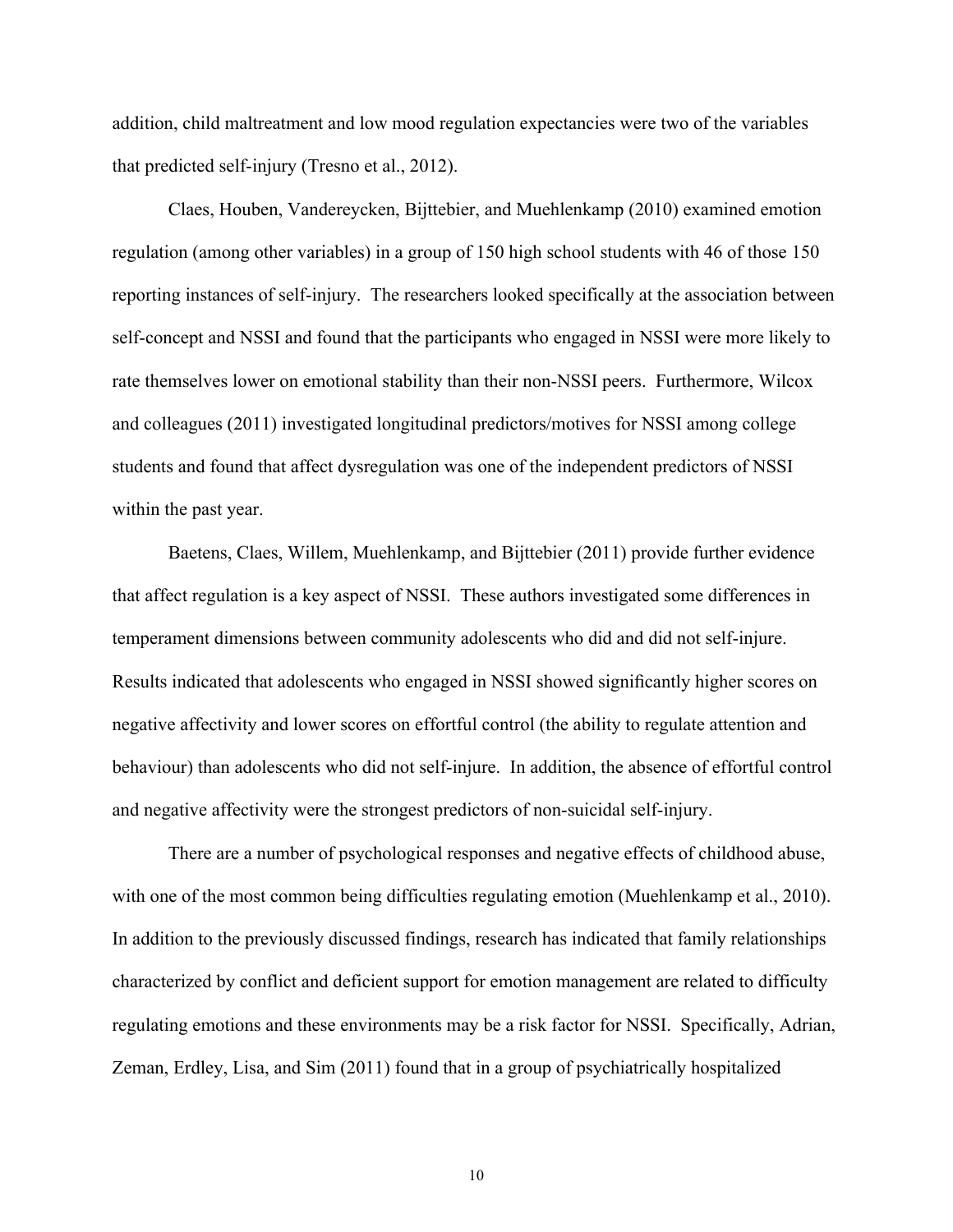females, family relationship issues had negative effects on ability to regulate emotions and that dysregulated emotional states had a significant effect on NSSI.

Research also suggests that NSSI can be a reinforcing and addictive behaviour. Studies indicate an increase in negative affect/decrease in positive affect prior to NSSI and a raise in positive affect (calmness/relief) following non-suicidal injurious behaviour (Armey, Crowther, & Miller, 2011; Klonsky, 2009; Muehlenkamp et al., 2009). The raise in positive affect following self-injury is associated with more lifetime instances of NSSI and makes NSSI a reinforcing behaviour (Jenkins & Schmitz, 2012).

In sum, childhood maltreatment is associated with difficulties in emotion regulation that is in turn associated with non-suicidal self-injury. The above research indicates an association between childhood maltreatment and difficulty regulating emotion, as well as a relationship between difficulty with emotion regulation and non-suicidal self-injury.

#### 1.7 Depression and Anxiety

NSSI has been consistently related to a number of clinical factors, often including depression and anxiety. The relation between NSSI and mood/anxiety disorders can be closely connected to the emotion regulation theory, such that NSSI may function to relieve depressive/anxious feelings. Both depression/anxiety and NSSI are associated with negative emotional states and as previously discussed, NSSI can involve difficulty regulating emotion (Klonsky & Muehlenkamp, 2007).

In addition to an association with NSSI, depression and anxiety are two of the many symptoms often associated with childhood maltreatment (Brown, Cohen, Johnson, & Smailes 1999; Kaufman & Charney, 2001; Maniglio, 2010a; Muelenkamp et al., 2010; Taliaferro, Muehlenkamp, Borowsky, McMorris, & Kugler, 2012. A wealth of literature has focused on the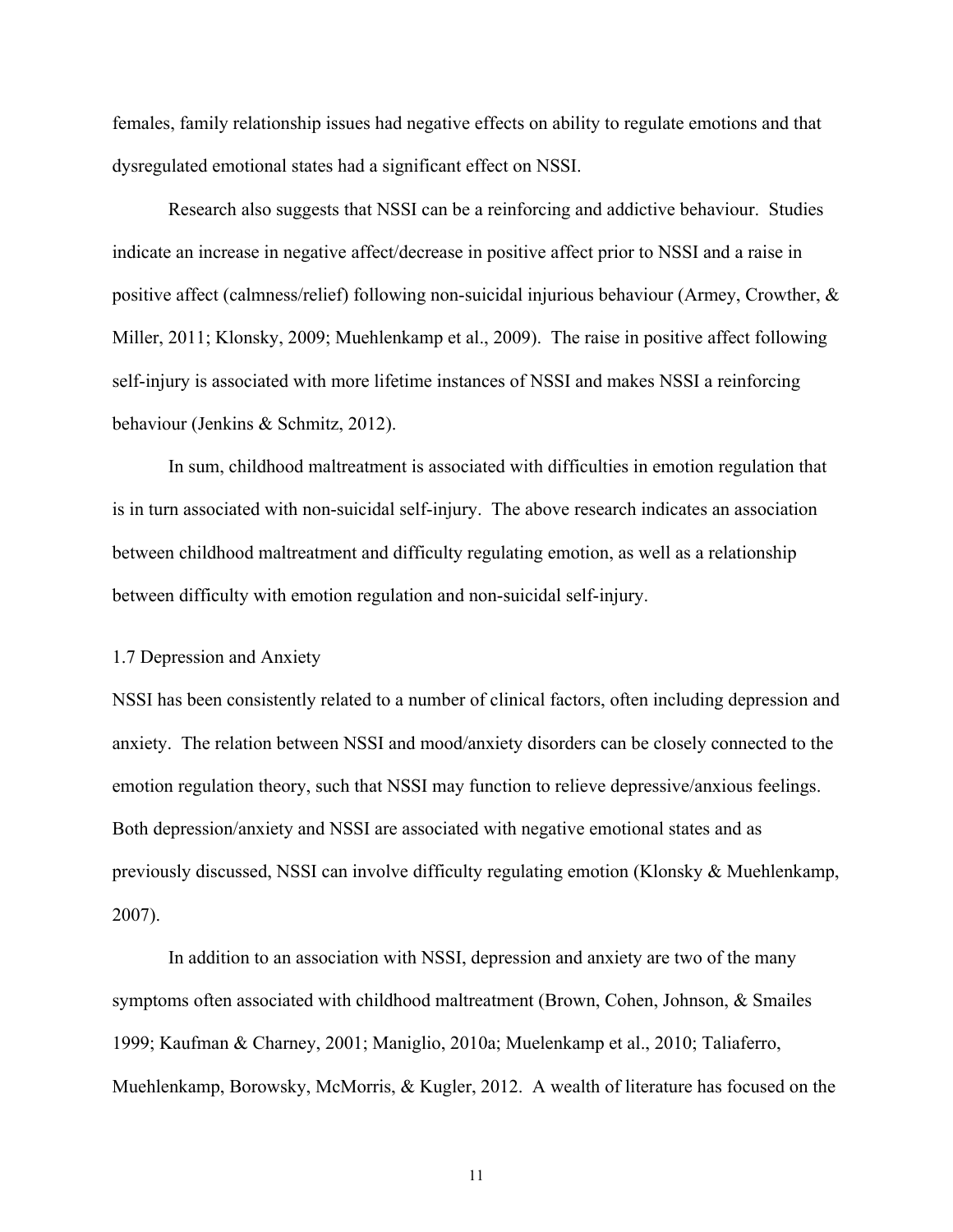idea that early life experiences can predispose individuals to anxiety and depression related disorders, along with other mental illnesses, later in life (Heim & Nemeroff, 1999; 2001). For example, negative life events (such as childhood maltreatment) can often precede depression (Heim & Nemeroff, 1999). In terms of negative early life experiences, attachment, anxiety, and NSSI – research indicates there is a relationship between NSSI and greater attachment anxiety, anxiety over abandonment, and anxiety within adult romantic attachments (Bolen, Winter, & Hodges, 2013, p. 207).

Research shows that females with a history of childhood sexual or physical abuse exhibit more anxiety/depressive symptoms than women who have not experienced maltreatment (Heim & Nemeroff, 1999). Brown and colleagues (1999) examined the effects of childhood abuse/neglect on adolescent and adult depression and found that both Dysthymia and MDD (Major Depressive Disorder) were increased in individuals who had experienced abuse and neglect. In addition, the odds of having a depressive disorder were increased 3.4 to 4.5 times for those who had been maltreated (Brown et al., 1999).

In a 2002 study, Ross and Heath assessed the relationship among self-injury, depression, and anxiety. The study yielded results indicating that students who self-injured reported a greater number depressive/anxious symptoms than those who did not self-injure. Taliaferro and colleagues (2012) identified depressive symptoms and hopelessness as two of eight factors distinguishing individuals who engaged in self-harm from those who did not. Similarly, in a longitudinal study assessing rates and risk factors (proximal and distal) of NSSI, Hankin and Abela (2011) found that depressive symptoms were one of the factors differentiating youth who engaged in NSSI from those who did not. Hoff and Muehlenkamp (2009) sought to clarify the contribution of depression and anxiety (among other factors not relevant to the current study) to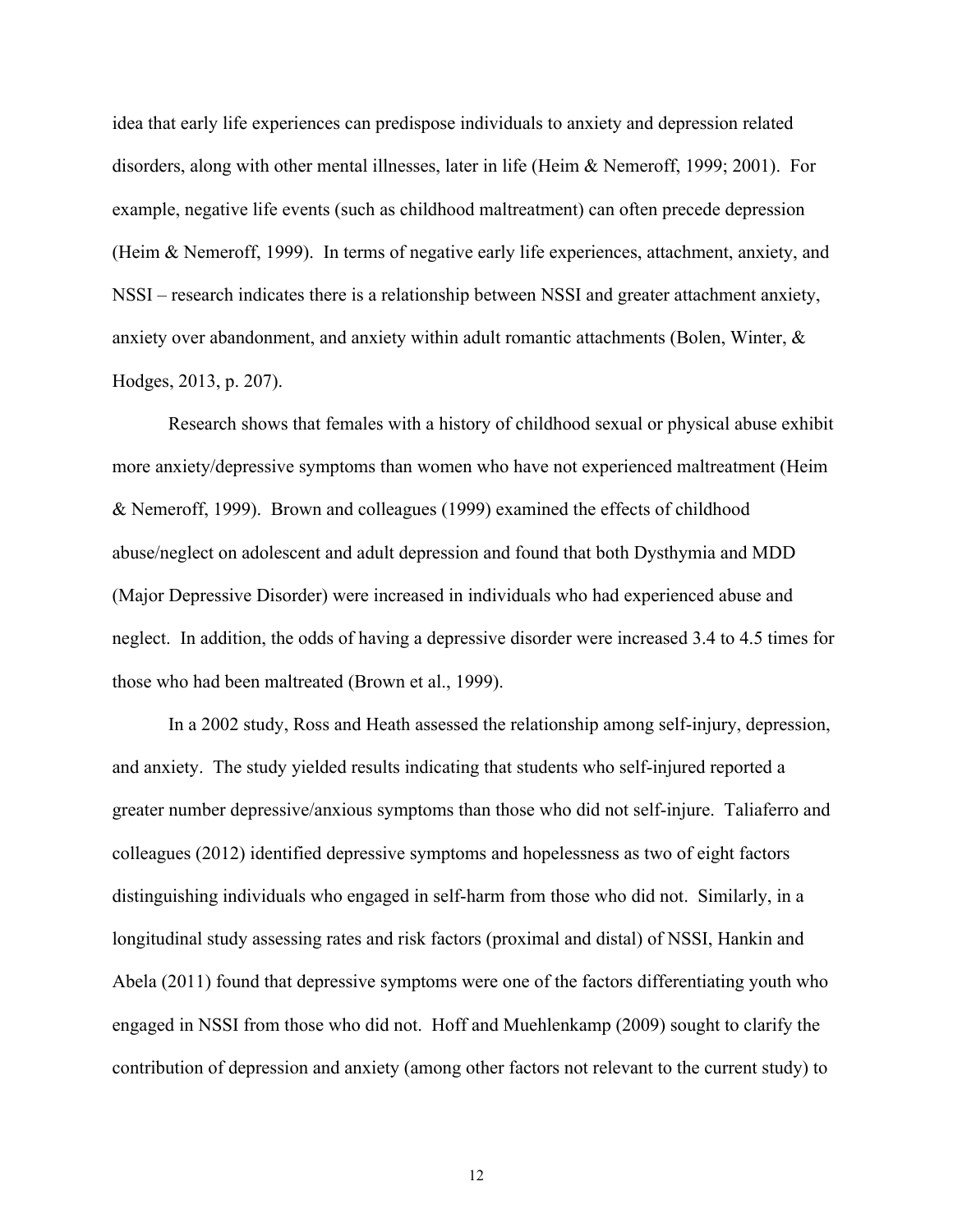non-suicidal self-injury. Results of Hoff's and Muehlenkamp's study showed that individuals with a history of NSSI endorsed a significantly greater number of depressive and anxious symptoms than their non self-injuring counterparts.

In terms of the directional relationship between NSSI and depression, studies have indicated that there is a consistent positive relationship between the two variables. Marshall, Tilton-Weaver, and Stattin, 2013 attempted to determine the specific pattern of the relationship between depression and NSSI using a community sample of adolescents. The authors used a three wave design to examine NSSI/depression patterns and found that depressive symptoms predicted NSSI from wave one to wave two, but between time two and time three there was a concurrent relationship between the two variables. Examining the relationship among childhood maltreatment, depressive symptoms and NSSI, it is possible that NSSI is a method of coping with the depression associated with childhood maltreatment. Specifically, NSSI may be used as a method to cope with the negative emotions associated with depression, or with the feelings of numbness or emptiness (Marshall et al., 2013).

#### 1.8 Self-Criticism

A second theory regarding the function of NSSI is the self-punishment/self-derogation theory. This model suggests that those who engage in NSSI do so as a way to punish themselves (Klonsky & Muehlenkamp, 2007). In support of this model, research has indicated that individuals who self-injure consistently report higher levels of self-derogation, self-criticism, and low self-esteem (Klonsky et al, 2011). A second factor often associated with the childhood maltreatment and NSSI relationship is self-criticism, or self-blame. This association is not surprising, as those who have been exposed to abuse often grow up in an environment of excessive criticism (Glassman et al., 2007).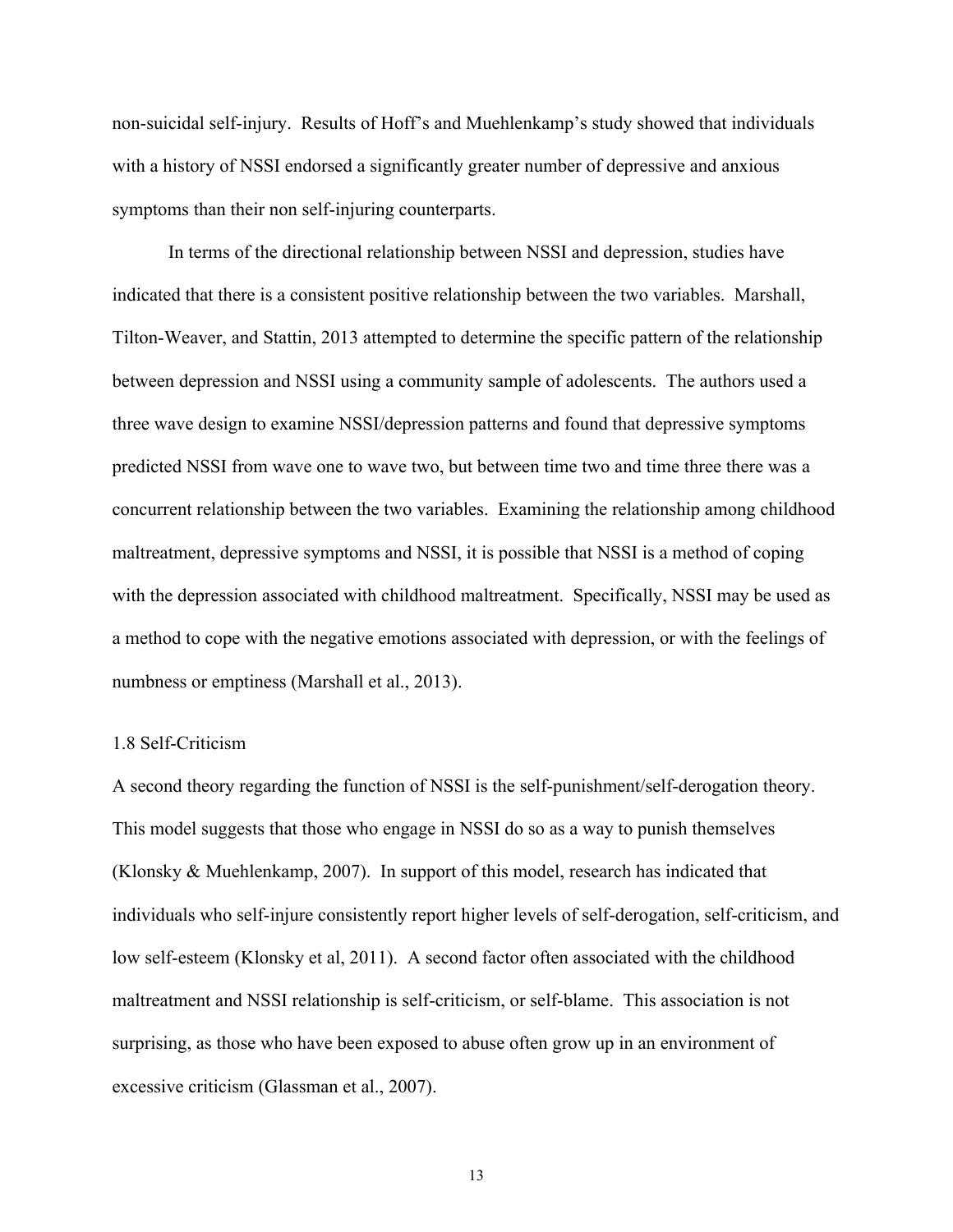Glassman and colleagues (2007) examined the mediating role of self-criticism in the childhood maltreatment/NSSI relationship. Participants were 86 adolescents who completed measures on childhood maltreatment, self-criticism, and non-suicidal self-injury. Results indicated that self-criticism mediated the relationship between childhood emotional abuse and engagement in NSSI. In additional support of the self-criticism/self-blame role in NSSI, Swannell and colleagues (2012) investigated the mediating role of self-blame, dissociation, and alexithymia in the childhood maltreatment/NSSI relationship and found self-blame played a key role in this relationship. Specifically, self-blame had the greatest effect on the maltreatment/NSSI relationship for females and the second greatest effect on the relationship for males. In contrast to the above findings, Weismoore and Esposito-Smythers, (2010) examined the relationship between childhood abuse, assault, cognitive distortions, and NSSI and found a history of assault (but not childhood abuse) was associated with more negative self-views.

#### 1.9 Impulsivity

Research has indicated behavioural impulsivity may be a factor in the development of nonsuicidal self-injury (You & Leung, 2012). Glenn & Klonsky (2010) examined the relationship between impulsivity and self-harm and established that self-injurers were best distinguished by urgency (committing rash decision when faced with negative emotions), a type of impulsivity. Impulsivity has also been shown to mediate the relationship between childhood maltreatment and self-harm. Arens, Gaher, and Simons (2012) examined the relationship between child maltreatment, impulsivity, and self-harm in a group of college students and results

indicated that participants who reported childhood maltreatment also reported higher levels of impulsivity, specifically negative urgency. Further, those who indicated maltreatment were more likely to self-harm as an adult. In support of the results found by Glenn and Klonsky (2010),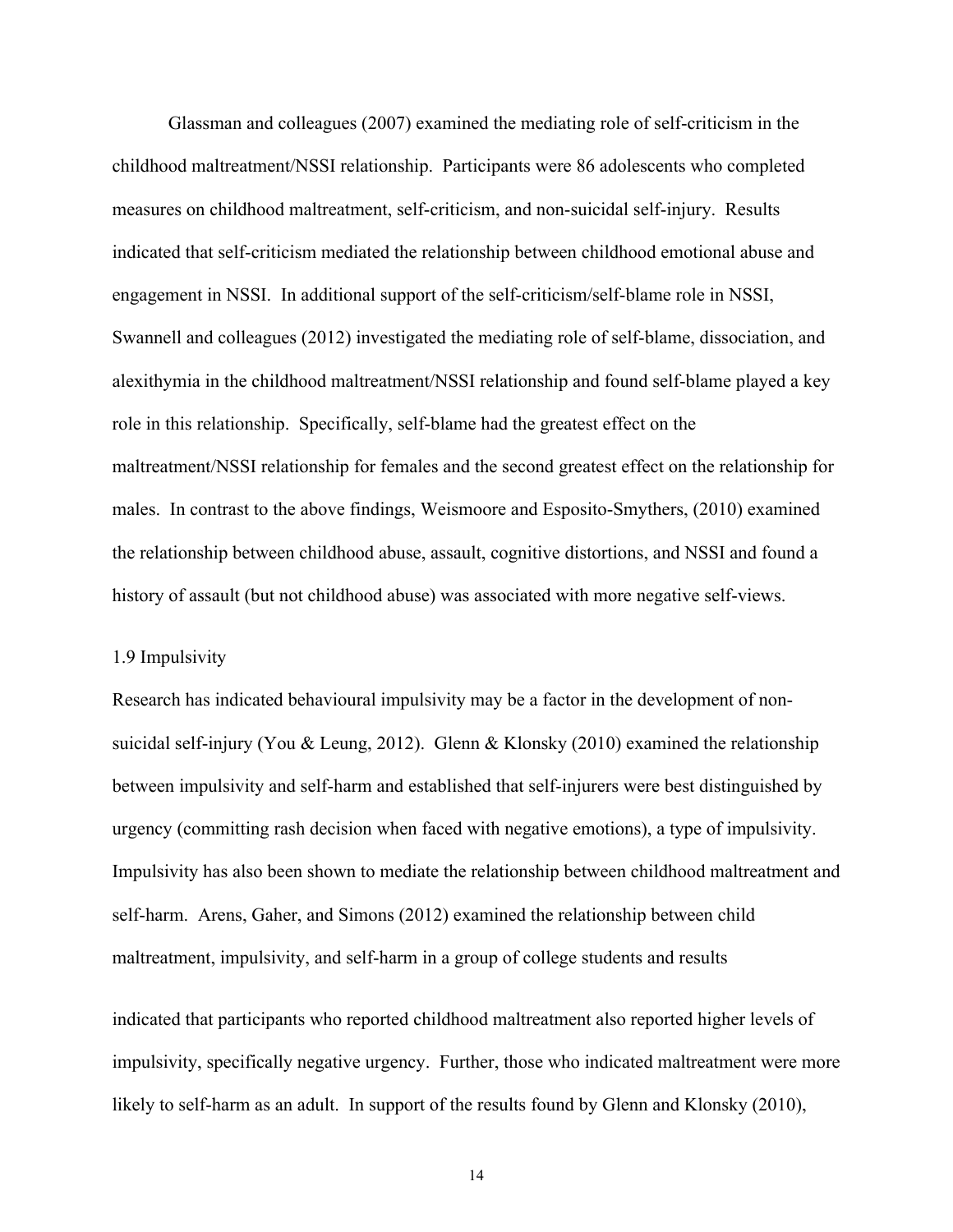urgency (but not other types of impulsivity  $-e.g.,$  sensation seeking) mediated the relationship between childhood maltreatment and self-harm (Arens et al., 2012).

#### 1.10 The Present Study

As indicated by the above research, there is a relationship between childhood maltreatment and non-suicidal self-injury, albeit not a direct one. As mentioned previously, not all children who experience abuse or neglect go on to self-injure. Therefore, the purpose of the current study was to compare a group of individuals who have experienced childhood abuse/neglect and examine how those who self-injure differ from those who do not on emotion regulation,

depression/anxiety, self-criticism, and impulsivity. Specifically, the proposed study investigated what differences might exist between individuals who have experienced abuse/neglect and do or do not go on to self-injure.

#### 1.11 Hypotheses

The following hypotheses are advanced for the current study:

1. Individuals who have experienced abuse/neglect and engage in self-injury would differ significantly from individuals who have experienced abuse/neglect and do not engage in self-injury on variables related to emotion dysregulation.

2. Individuals who have experienced abuse/neglect and engage in self-injury would differ significantly from individuals who have experienced abuse/neglect and do not engage in self-injury on variables related to self-criticism.

3. Individuals who have experienced abuse/neglect and engage in self-injury would differ significantly from individuals who have experienced abuse/neglect and do not engage in self-injury on impulsivity.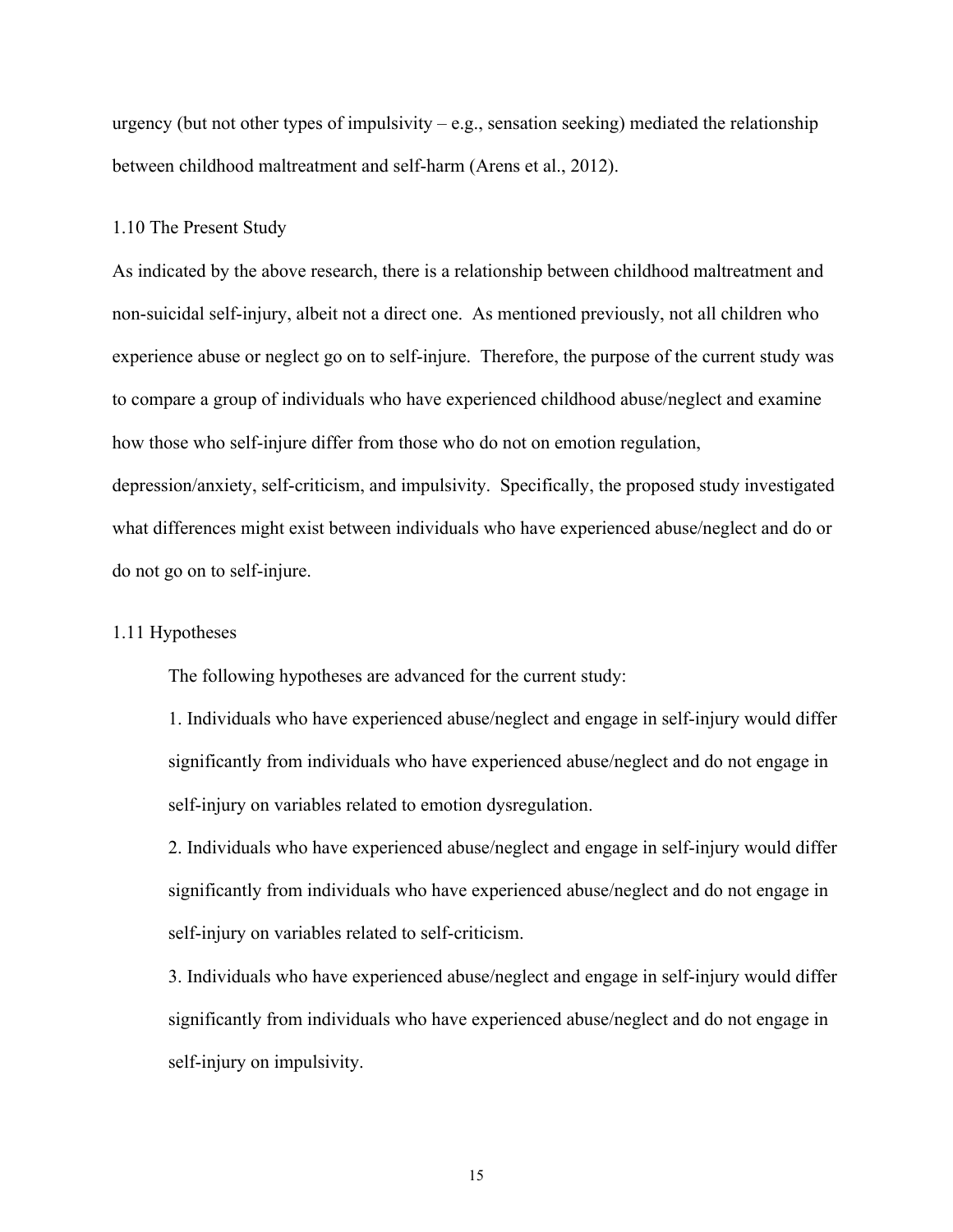4. Individuals who have experienced abuse/neglect and engage in self-injury would differ significantly from individuals who have experienced abuse/neglect and do not engage in self-injury on measures of depression.

5. Individuals who have experienced abuse/neglect and engage in self-injury would differ significantly from individuals who have experienced abuse/neglect and do not engage in self-injury on measures of anxiety.

# Chapter 2

This section of the paper describes the methodology utilized in the current study including participants, measures and research design.

# 2 Method

#### 2.1 Participants

Participant data for the current study was drawn from existing information collected on individuals at the Child and Parent Resource Institute (CPRI). CPRI is a tertiary care centre in London, Ontario that provides care and services to children and youth with complex and severe behavioural disturbances and/or developmental challenges (Child and Parent Resource Institute, 2010). These are children who have exhausted, or previously accessed, primary and secondary services available to them, such as local children's mental health agencies and community psychiatrists (Child and Parent Resource Institute, 2010). Children receiving treatment at CPRI are within the highest margin of those experiencing complex disturbances and challenges (Child and Parent Resource Institute, 2010).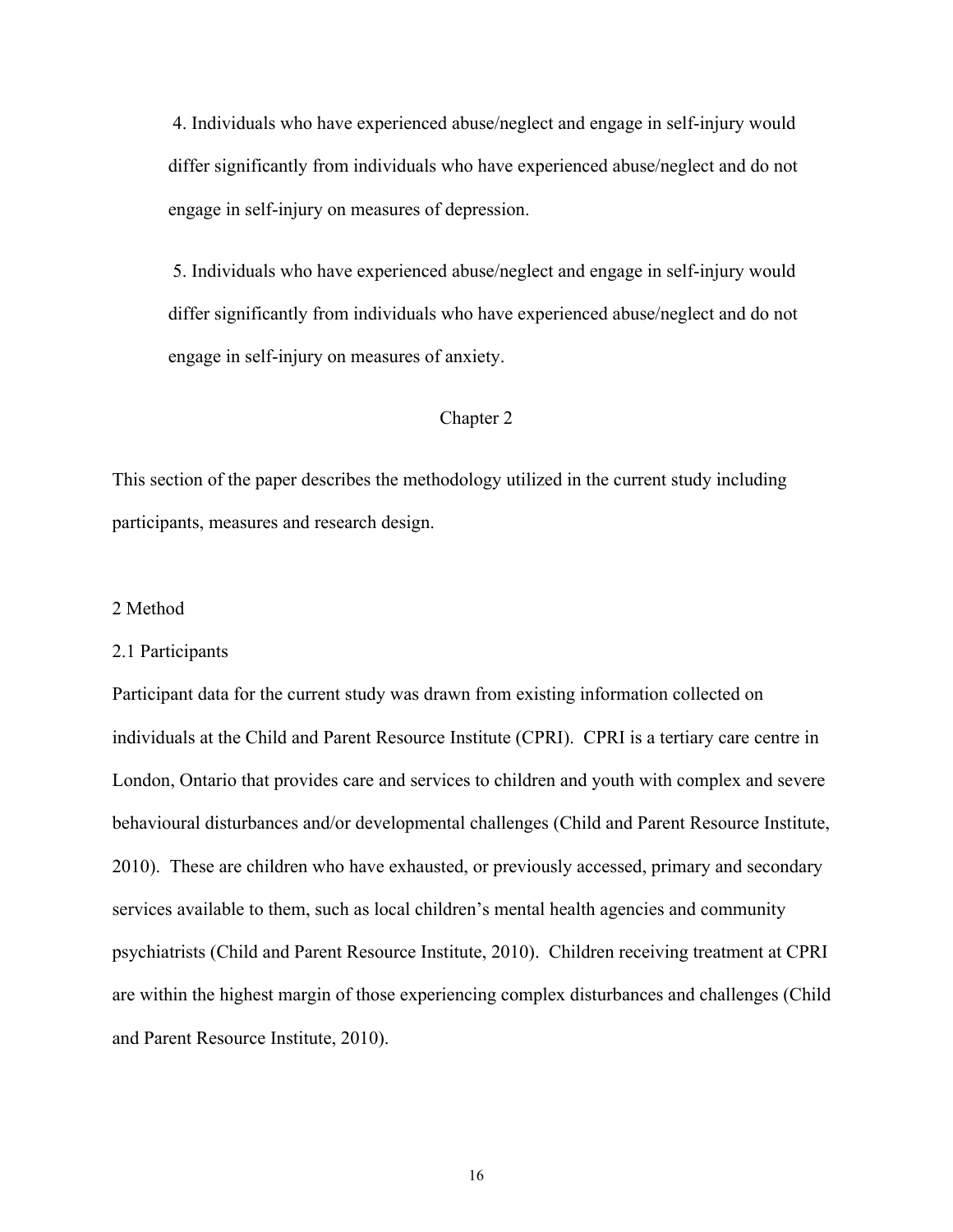Data collected for the present study consisted of children and youth aged  $4 - 18$  who were accepted for either inpatient or outpatient treatment at CPRI. Inpatient (residential) referrals to CPRI are processed through single access point mechanisms following consultation with a community case manager and guardian (St Pierre, Leschied, Stewart, & Cullion, 2008). Community mental health agencies serve as these single access points for referrals and are present across CPRI's 17 county catchment area (Child and Parent Resource Institute, 2010; St Pierre et al., 2008). Outpatient referrals to CPRI are managed directly through the organization's intake office and come from a variety of sources (e.g., parents, teachers, service agencies) with a letter of support from a physician (Child and Parent Resource Institute, 2010).

For the present study, 146 participants were selected from a larger group of 265 participants with existing available data. These participants were selected based on their responses to items relating to history of self-injury and history of trauma on the interRAI Child and Youth Mental Health (ChYMH). Specifically, only individuals who answered the trauma and self-injury variables in combinations of interest were included in the analysis. From the final group of 146 participants, 107 (73.3%) were male and 39 (26.7%) were female.

#### 2.2 Measures

*InterRAI Child and Youth Mental Health*. The interRAI ChYMH is a comprehensive mental health assessment designed for children and youth who are referred to community/residential services and provides an extensive amount of information on factors affecting child and youth mental health (The Child and Parent Resource Institute, n. d). The ChYMH is one assessment of many that comprise the interRAI Child and Youth Suite of instruments. In addition to the Child and Youth Suite, there are a number of other instruments under the interRAI umbrella designed for individuals with a chronic illness or disability (InterRAI, 2014a). The design of the interRAI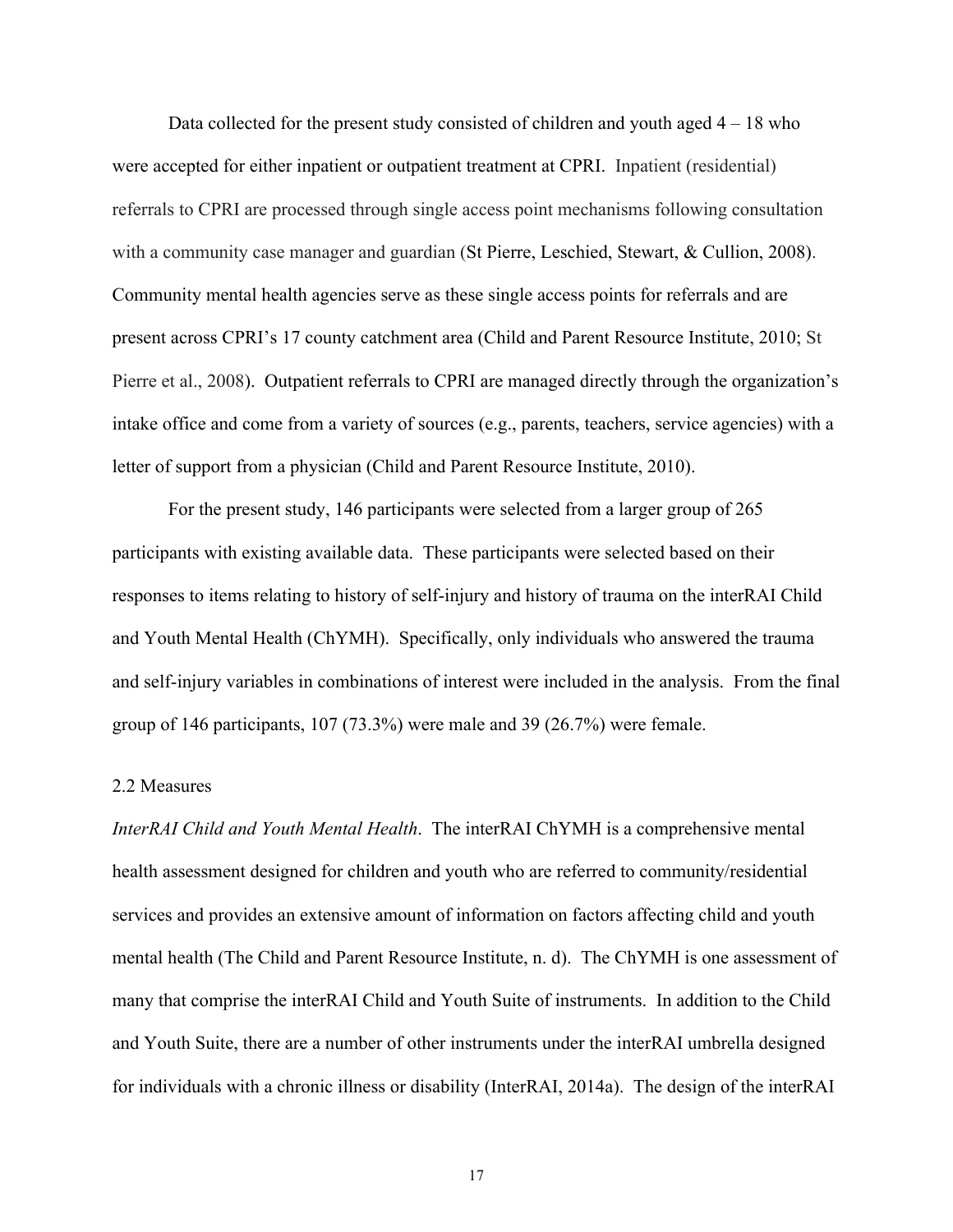suites is such that there are a core set of 70 items common to all interRAI instruments (with a few exceptions), over 100 optional items that appear in many instruments, and a set of specialized items appearing only on specific instruments (Hirdes et al., 2008).

The broader interRAI network consists of researchers from a number of different countries working together to improve care for individulas who are disabled or medically complex (InterRAI, 2014b). Specifially, the interRAI initiative seeks to improve quality of life for vulnerable individuals through a comprehensive assessment system and to uphold evidence based clinical practice through the collection and interpretation of first-rate and reliable data (InterRAI, 2014b).

Relevant to the current study, the interRAI ChYMH contains domains assessing intake and initial history, mental state indicators, harm to self and others, and stress/trauma. The data utilized for the current study included only initial assessments conducted on individuals at CPRI and was gathered from both the inpatient and outpatient versions of the ChYMH. The assessment time period for the ChYMH is three days and when possible the child/youth is the primary source of information. In addition to this, communication with the primary support individual and other members of the clinical team, as well as observation of the child/youth and review of applicable documents, is necessary for the assessment process (Stewart et al., 2014).

Considerable research and testing has been conducted on the broader suite of interRAI instruments and these studies have indicated the suite possesses strong psychometric properties (The Child and Parent Resource Institute, n. d). The items and scales specific to the instrument for children and youth were developed based on current literature and consultation with experts within the field of child and youth mental health (The Child and Parent Resource Institute, n. d).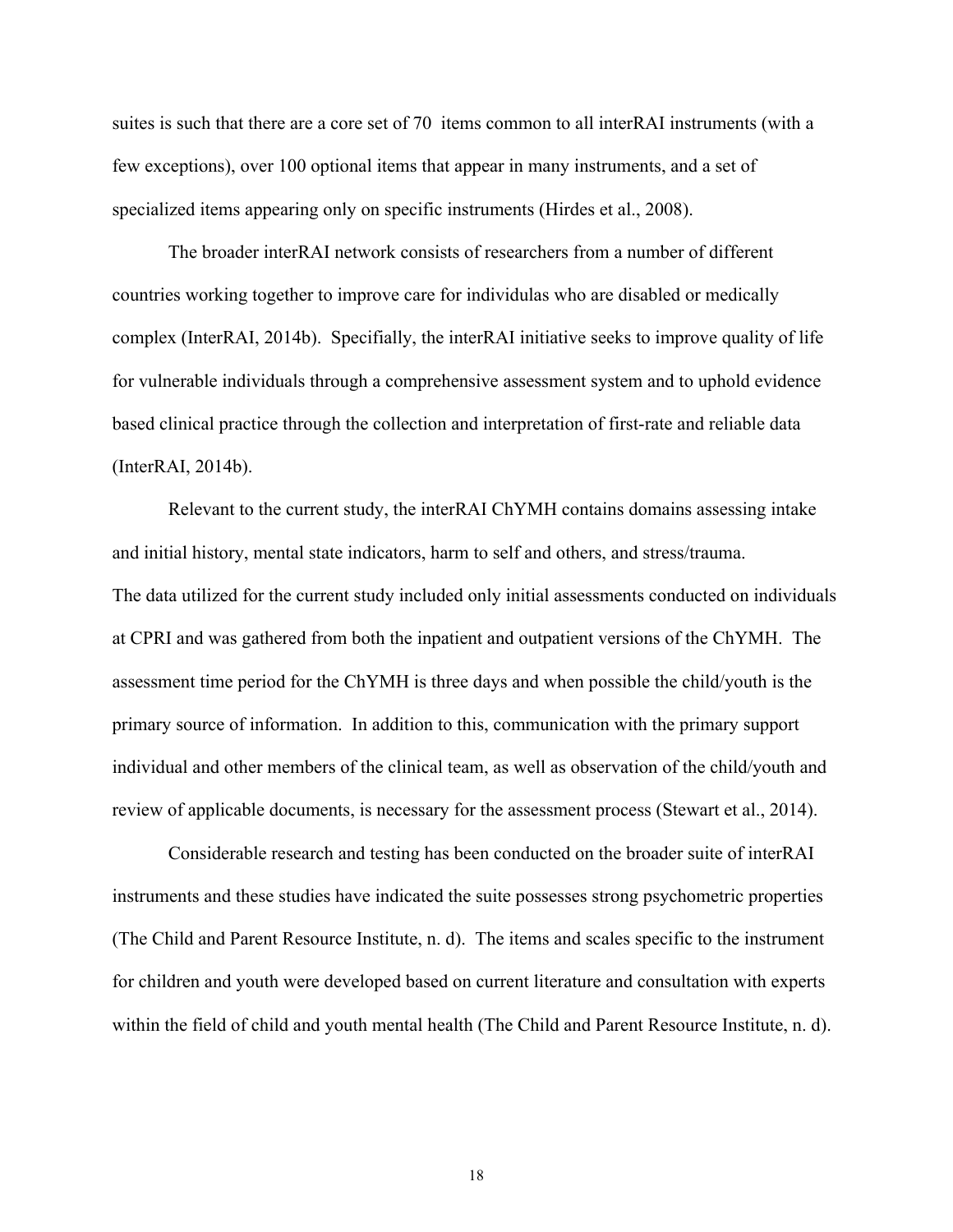An anlysis of the psychometric properties specific to the Child and Youth Mental Health suite is currently being conducted (The Child and Parent Resource Institute, n. d).

#### 2.3 Research Design

Participant data was divided based on endorsement of items relating to a history of self-injury and history of abuse and/or neglect. The data was divided into three different groups: abuse and/or neglect and indication of NSSI (group one), abuse and/or neglect and no indication of NSSI (group two), and no reported abuse and/or neglect and no indication of NSSI (group three). The third group was comprised of participants indicating no abuse and/or neglect and no history of NSSI. This latter group served as a contrast group for comparative analysis. Final group sizes are as follows: group one  $= 67$  participants; group two  $= 26$  participants; and group three  $= 53$  participants.

**Abuse/Neglect.** An indication of abuse/neglect was defined by endorsement of one or more of the items: history of care includes severe failure to provide for basic needs (emotional neglect, physical needs, safety needs); victim of physical assault or abuse; victim of sexual assault or abuse; victim of emotional abuse or physical punishment in last 6 months either by parents/primary caregiver or other caregiver. The neglect variable can be found under the *Intake and Initial History* section of the ChYMH. Abuse/assault and punishment variable(s) can be found under the *Stress and Trauma* section of the ChYMH.

**Non-Suicidal Self-Injury.** A history of self-injury was assessed by endorsement type of the item 'intent of any self-injurious attempt was to kill him/herself' within the *Harm to Self and Others* section. An indication of 'no' placed participants within the self-injury group, an indication of 'yes' removed participant from the analyses (as it indicates a suicide attempt as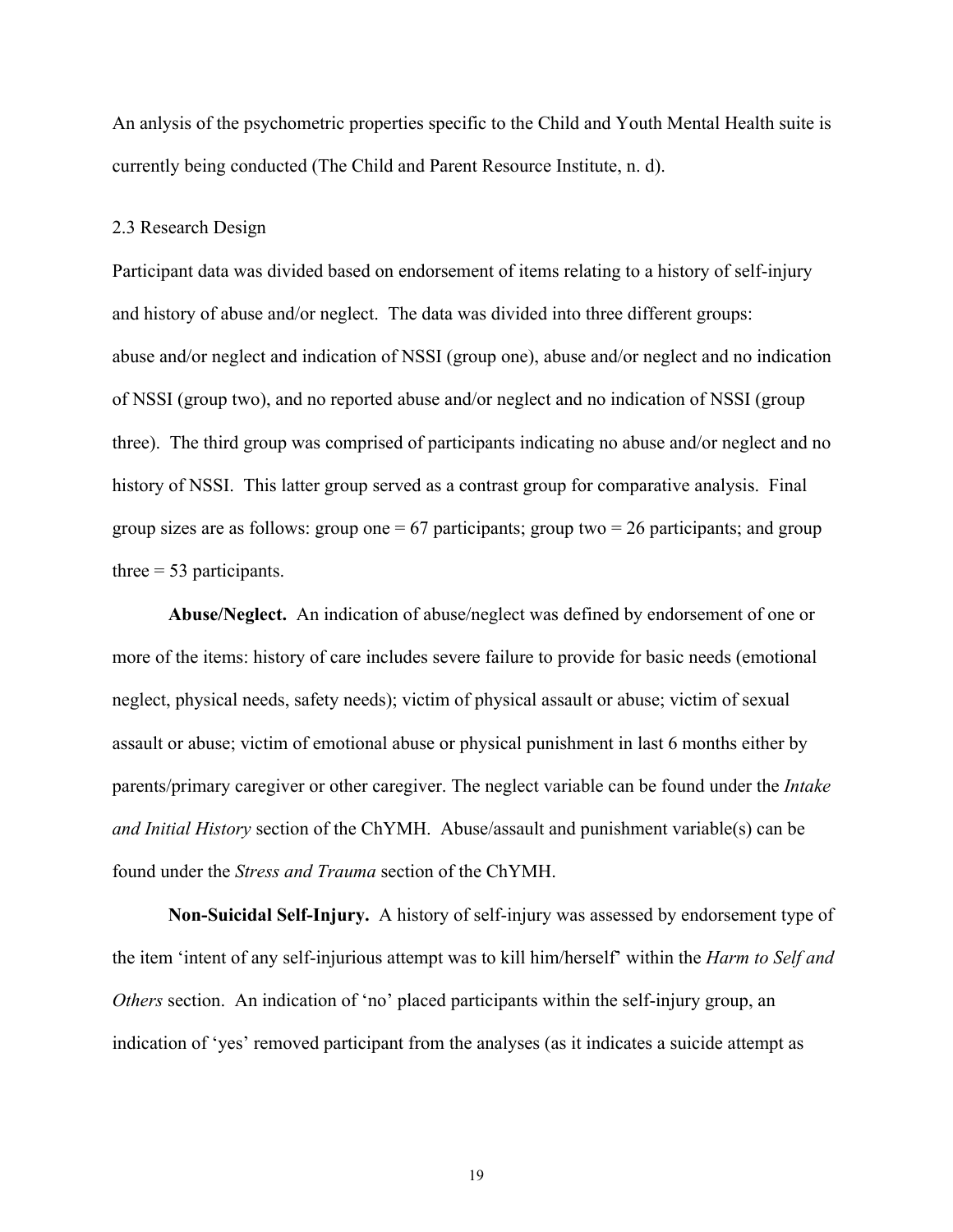opposed to non-suicidal self-injury) and 'no attempt' placed participants within one of the no history of self-injury groups (dependent on abuse status).

**Mental State Indicators**. Emotion dysregulation, impulsivity and self-criticism variables were drawn from the *Mental State Indicators* section of the ChYMH and scored based on frequency. Specifically,  $0 =$  not present,  $1 =$  present but not exhibited in the last 3 days,  $2 =$ exhibited on 1-2 of last 3 days,  $3 =$  exhibited daily in the last 3 days (1-2 episodes) and  $4 =$ exhibited daily in the last 3 days (3 or more episodes or continuously). Depression and anxiety variables were also drawn from the *Mental State Indicators* section and were scored on a continuous scale.

*Emotion dysregulation***.** The following items defined emotion dysregulation: sad, pained, worried facial expression; crying, tearfulness; decreased energy; expressions of hopelessness; inflated self-worth; irritability; pressured speech or racing thoughts; labile affect and flat or blunted affect. The above items are found within the 'Mood Disturbance' subsection of *Mental State Indicators*.

*Impulsivity*. The 'impulsive' item located within the 'Distraction and Hyperactivity' subsection of *Mental State Indicators* defined the impulsivity variable.

*Self-criticism***.** The following items defined the risk factor of self-criticism: made negative statements; guilt/shame; self-depreciation. These items are located within the 'Mood Disturbance' subsection of *Mental State Indicators*

**Depression.** Participant's level of depression was assessed using scores on the Depression Severity Index (DSI) imbedded within the ChYMH*.* The DSI scale is based on the following items: sad, pained facial expression; negative statements; self-depreciation; guilt/shame; and hopelessness. These items can be found under the 'Mood Disturbances'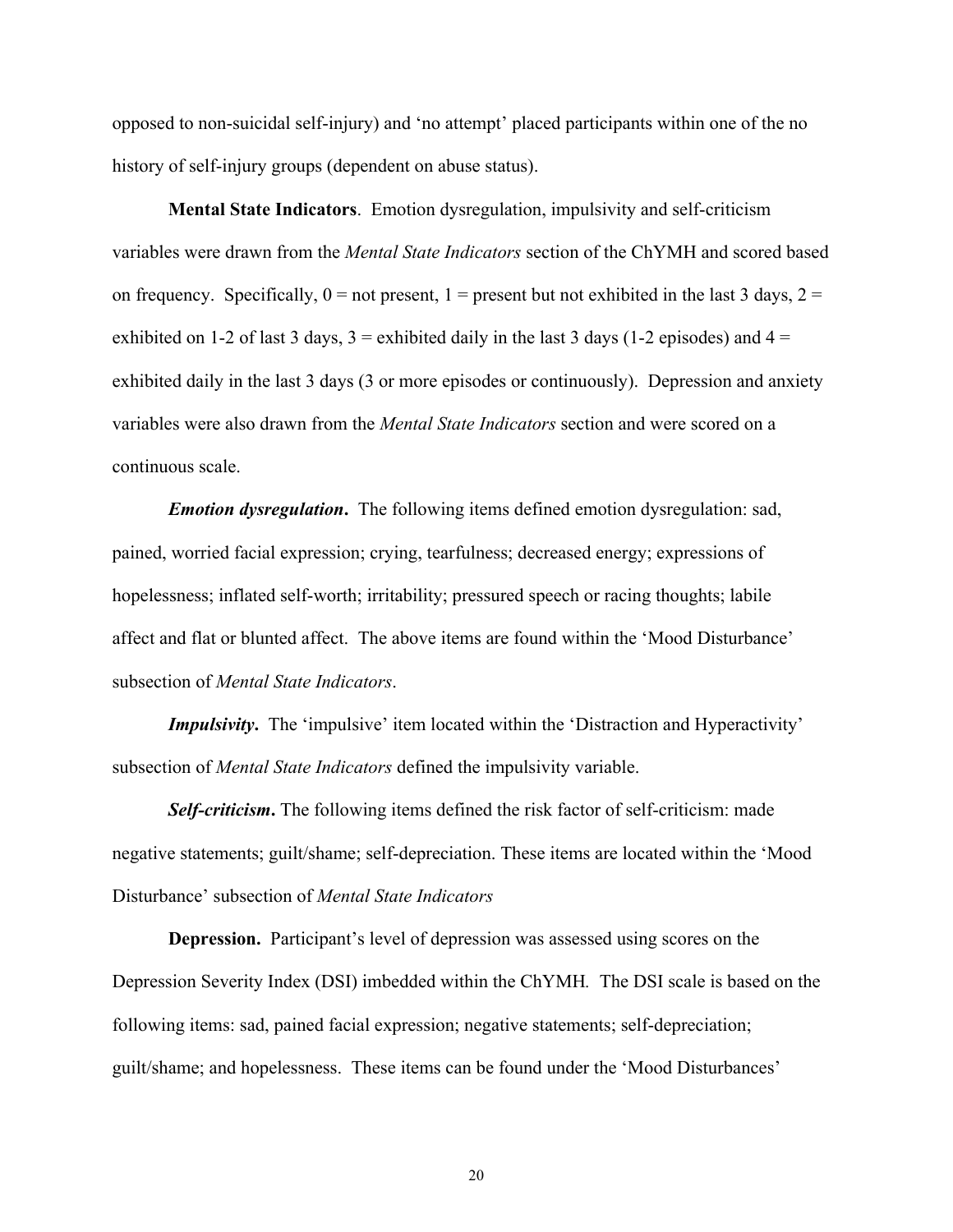subsection of *Mental State Indicators.* Scores on the DSI range from 0–36 with a higher score indicating more depressive symptoms.

**Anxiety.** Participant's level of anxiety was assessed using scores on the Anxiety scale imbedded within the ChYMH. The Anxiety scale is composed of the following items from the 'Anxiety' subsection of *Mental State Indicators*: repetitive anxious complaints/concerns (nonhealth-related) - e.g., persistently seeks attention/reassurance regarding schedules, school, sports, clothing, relationships; expressions, including non-verbal, of what appear to be unrealistic fears – e.g., fear of being abandoned or left alone; of being with others; intense fear of specific objects or situations; obsessive thoughts - unwanted ideas or thoughts that cannot be eliminated; compulsive behaviour - e.g., hand washing, repetitive checking of room, counting, hoarding; intrusive thoughts or flashbacks - disturbing memories or images that intrude into thoughts, unexpected recall of adverse events; re-enactment through play of traumatic life events; episodes of panic - cascade of symptoms of fear, anxiety, loss of control; nightmares - e.g., reports frightening dreams, wakes from sleep with expressions of fear (including non-verbal).

The risk factors chosen for the current study were based on previously conducted research. That is, past literature has indicated that issues with emotion regulation, impulsivity, high levels of self-criticism, depression, and anxiety are associated with childhood abuse and neglect, as well as non-suicidal self-injury (as per literature review above). Specific items relating to these risk factors were identified within the ChYMH and used to define the risk factors being examined.

Due to restrictions with the data pertaining to confidentiality and sample size, no analyses were conducted using the emotion dysregulation, impulsivity, or self-criticism variables. A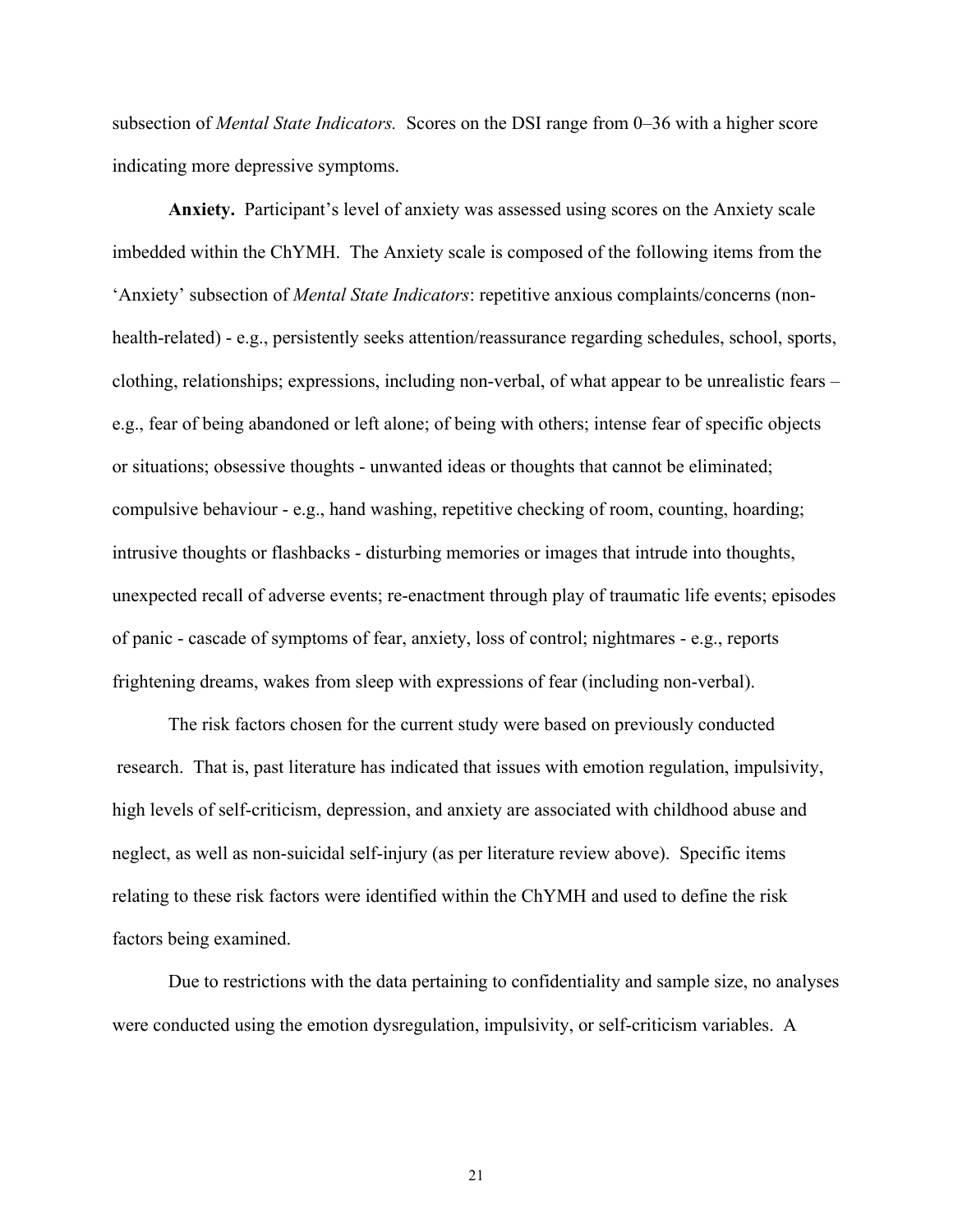multivariate analysis of variance (MANOVA) was used to compare scores on the DSI and Anxiety scale between groups one, two and three - allowing for concurrent comparisons of all groups on the two dependent variables. In addition, the use of a MANOVA controls against the possibility of a Type I error and increases chances of detecting a true multivariate effect, should one be present. Following significant results from the MANOVA, post hoc tests were conducted to determine exact differences between groups.

#### Chapter 3

The following is a comprehensive overview of results obtained from the analysis conducted on the relevant data.

# 3 Results

The purpose of this analysis was to determine the nature of differences among the three groups on the included risk factors. Recall, group one  $=$  abuse/neglect and NSSI, group two  $=$ abuse/neglect and no NSSI, and group three = contrast group. Based on previous literature, it was expected that all three groups would differ significantly from one another on the risk factors of depression and anxiety. Specifically, it was expected that group one and two would differ significantly, with group one scoring higher on both depression and anxiety. It was also expected that both group one and group two would differ significantly from group three, such that scores on depression and anxiety would be higher than for participants within the contrast group.

To address the proposed hypotheses, a one-way MANOVA was conducted to determine if there were statistically significant mean differences among the three groups. This analysis was focused on determining whether individuals who have experienced abuse/neglect and utilize self-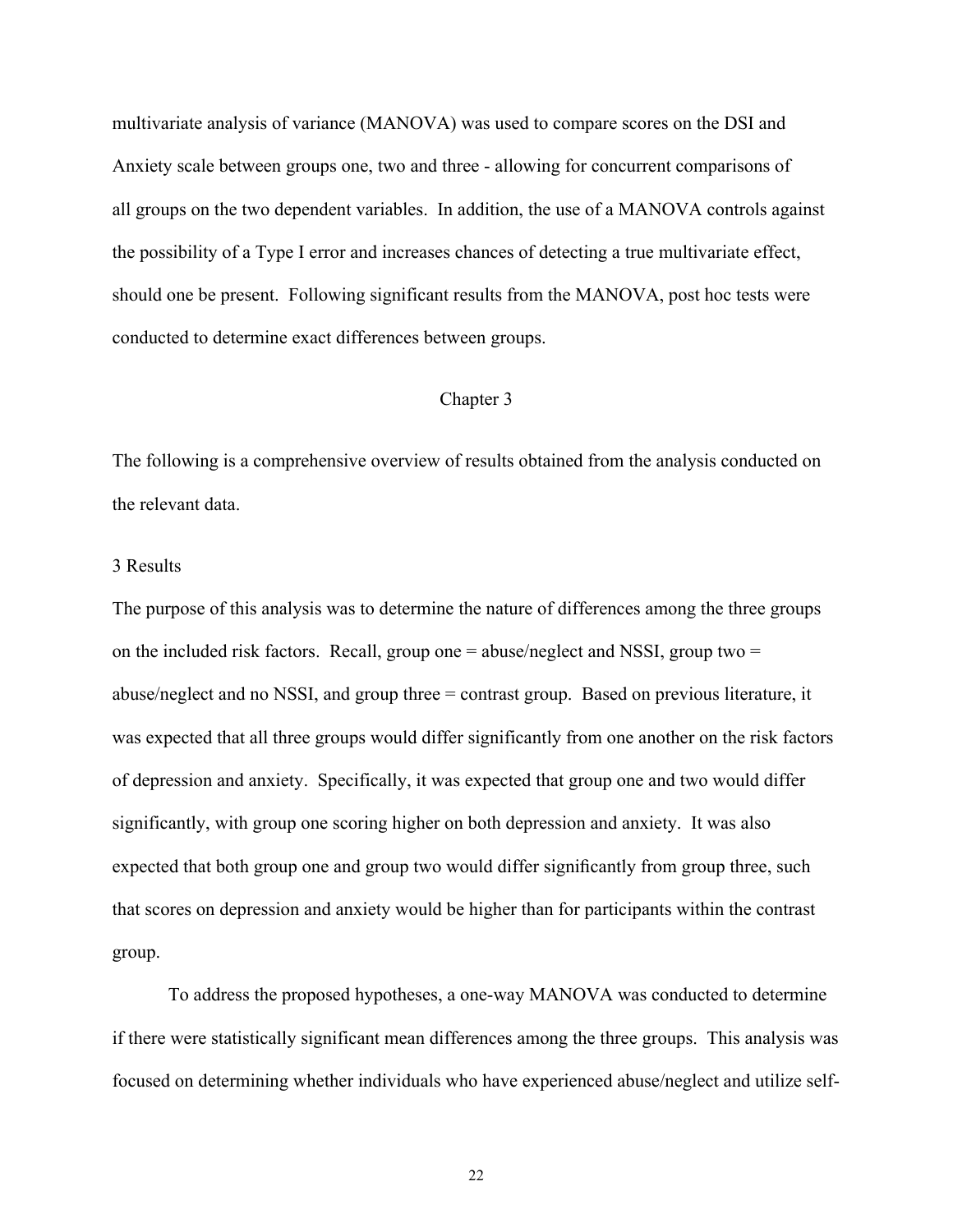injury differ from those who have experienced abuse/neglect and do not self-injure on a measure of anxiety and depression. Results also aimed to determine if the two maltreatment differed significantly from the contrast group on the included risk factors. As indicated previously, analyses were conducted using only the depression and anxiety variables due to restrictions with the data that were outlined in the Method section.

#### 3.1 Primary Analysis

A one-way MANOVA revealed a significant multivariate main effect for abuse/neglect and NSSI status groups (i.e., group one, two, and three), Wilks'  $\lambda$  = .896, *F* (4, 284) = 4, *p* < .005. A non-significant Box's *M* test ( $p = .599$ ) indicated homogeneity of covariance matrices of the dependent variables across the risk factors and the two dependent variables were moderately correlated at .465. Power to obtain the observed result was .907. Given the significant multivariate main effect, the thought that groups would differ significantly on the risk factors of depression and anxiety was confirmed.

Given that the overall multivariate test was significant, the univariate main effects were then examined. Examination of these effects revealed significant main effects for both depression *F* (2, 7558.66) = 6.98, *p* = .001 and anxiety *F* (2, 4492.99) = 4.315, *p* < .02. Following examination of the main effects, post hoc tests were conducted to determine specific differences among groups.

**Depression.** A Tukey HSD test indicated that group one  $(M = 14.07, SD = 6.89)$  differed significantly from group three ( $M = 9.36$ ,  $SD = 7.02$ ) on the Depression Severity Index and that group two  $(M = 13.92, SD = 8.65)$  differed significantly from group three on the Depression Severity Index (see Tables 1  $\&$  2). No significant results were found for group two in comparison to group one. The lack of significant results for this particular group in comparison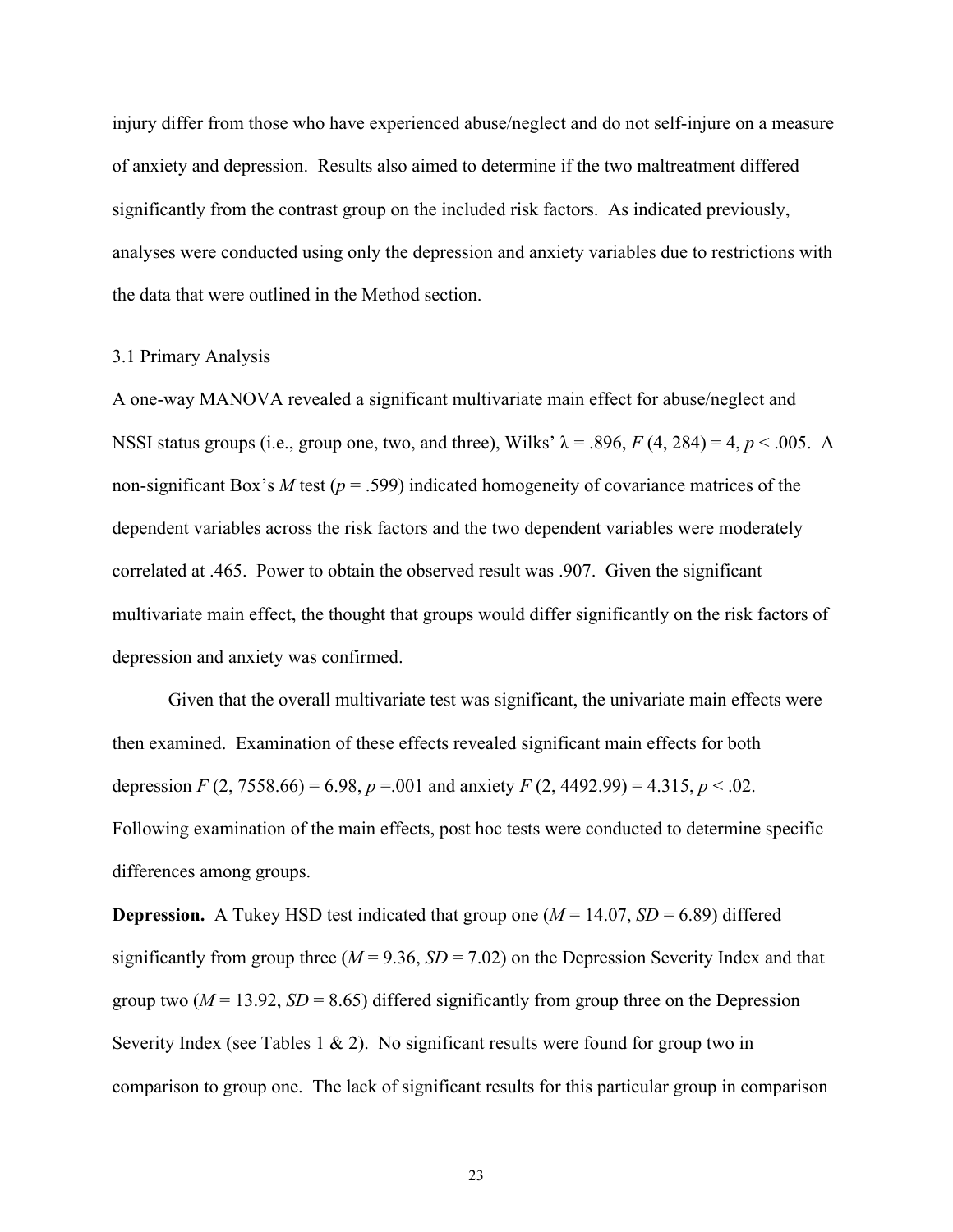to group one was likely due to the small sample size of individuals who have experienced abuse/neglect but do not self-injure ( $N = 26$ ). The overall mean and standard deviation for the Depression Severity Index was  $(M = 12.34, SD = 7.56)$ .

# Table 1.

# *Descriptive Statistics for Depression Severity Index*

| Group                         | <u>М</u> | <u>SD</u> |  |
|-------------------------------|----------|-----------|--|
|                               | 14.07    | 6.89      |  |
|                               | 13.92    | 8.65      |  |
| Group 1<br>Group 2<br>Group 3 | 9.36     | 7.02      |  |

Table 2.

*Summary of Post Hoc Results for Depression Severity Index*

| Group               | Std. Error | Sig. |
|---------------------|------------|------|
| Group 1 vs. Group 3 | 1.34       | .002 |
| Group 2 vs. Group 3 | 1.74       | .029 |

**Anxiety.** A Tukey HSD test indicated that group one  $(M = 10.01, SD = 5.68)$  differed significantly from group three  $(M = 7, SD = 5.70)$  on the anxiety scale (see Tables 3 & 4). No significant results were found for group two and as mentioned previously, this was likely due to small sample size. The overall mean and standard deviation for the Anxiety scale was  $(M = 8.74)$ ,  $SD = 5.73$ .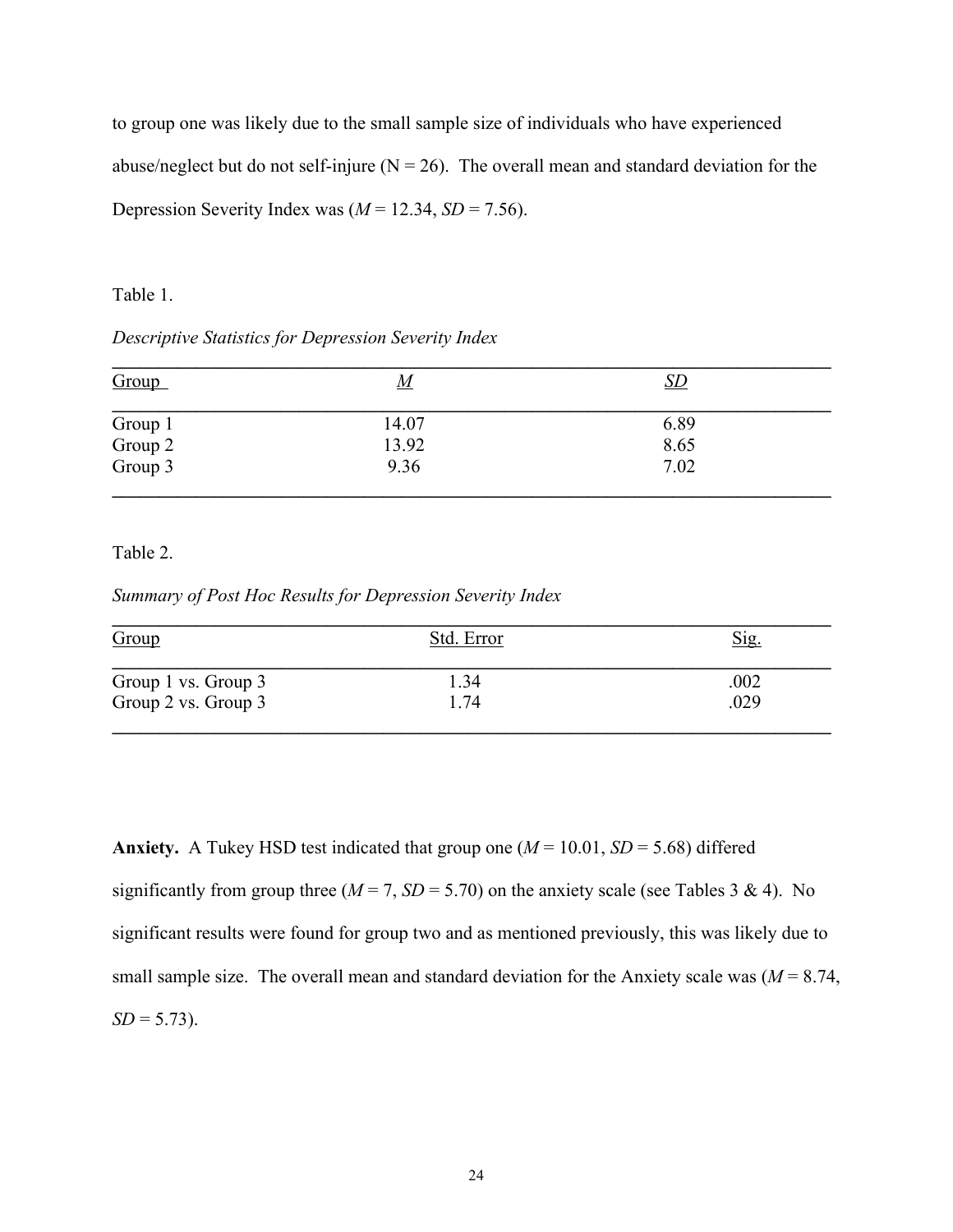# Table 3.

# *Descriptive Statistics for Anxiety Scale*

| Group                         | <u>M</u> | <u>SD</u> |  |
|-------------------------------|----------|-----------|--|
|                               | 10.01    | 5.68      |  |
|                               | 9.00     | 5.19      |  |
| Group 1<br>Group 2<br>Group 3 | 7.00     | 5.70      |  |

Table 4.

*Summary of Post Hoc Results for Anxiety Scale*

| Group               | Std. Error | Sig. |
|---------------------|------------|------|
| Group 1 vs. Group 3 | .03        |      |

# 3.2 Summary

Results of the one-way MANOVA indicated that individuals who had experienced abuse and/or neglect and reported instances of NSSI differed significantly from those who had not experienced abuse/neglect and did not engage in NSSI in terms of depression and anxiety. Specifically, individuals who had experienced abuse/neglect and engaged in NSSI scored higher on both depression and anxiety than those who had experienced no abuse/neglect and did not engage in self-injury. In addition, individuals who had experienced abuse/neglect and did not self-injure scored higher on depression than those with no history of abuse/neglect or NSSI. The analyses yielded no significant differences between the abuse/neglect/NSSI group and the abuse/neglect/no NSSI group.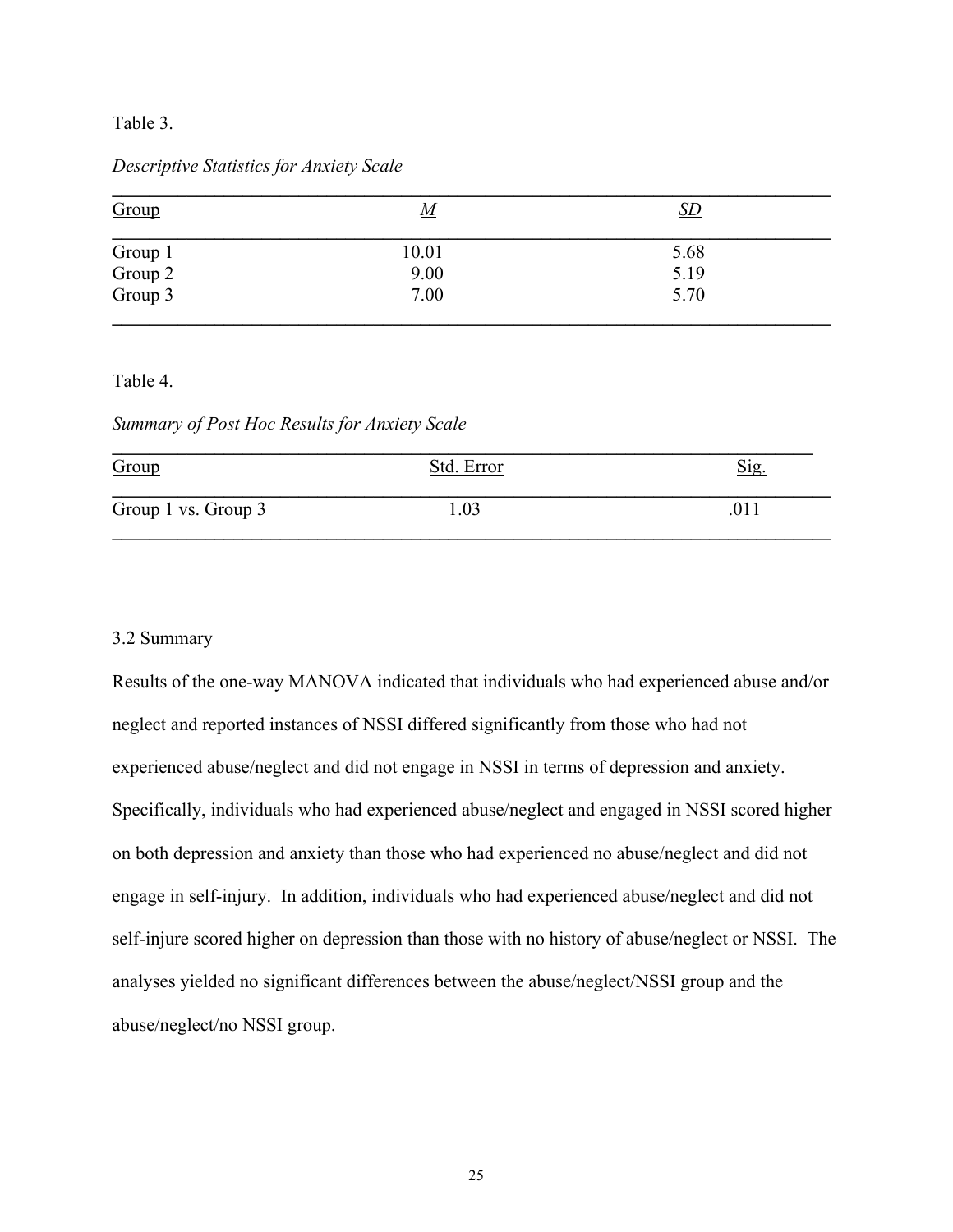#### Chapter 4

The following is a discussion of the various aspects of the current study including relevance to current literature, applications to counselling practice, limitations, and relevance to future research.

#### 4 Discussion

Non-suicidal self-injury in individuals who have experienced childhood abuse and/or neglect is a challenging fact of life for too many of our young people. The fact that not all individuals who have been maltreated go on to self-injure suggests that there are vital individual differences between those who do and do not go on to engage in NSSI, regardless of similar childhood experiences. Childhood maltreatment may be an associated risk factor of NSSI, but what differentiates children who opt for more positive coping methods from those who utilize purposeful self-injury remains of critical importance.

The objective of the current study was to examine differences between individuals who have experienced abuse/neglect and engage in NSSI and those with maltreatment backgrounds who do not utilize self-injury. The aforementioned groups were compared on two factors commonly associated with childhood maltreatment and non-suicidal self-injury: depression and anxiety. Additionally, both maltreatment groups were compared to a contrast group consisting of individuals with no history of abuse/neglect and who did not report a history of NSSI.

Analyses yielded significant differences across groups. Specifically, group one and group two differed significantly from group three on measures of depression and group one differed significantly from group three on measures of anxiety. Both participants who had experienced abuse/neglect and engaged in NSSI and participants who had experienced abuse/neglect and did not engage in NSSI scored higher on depression than the contrast group.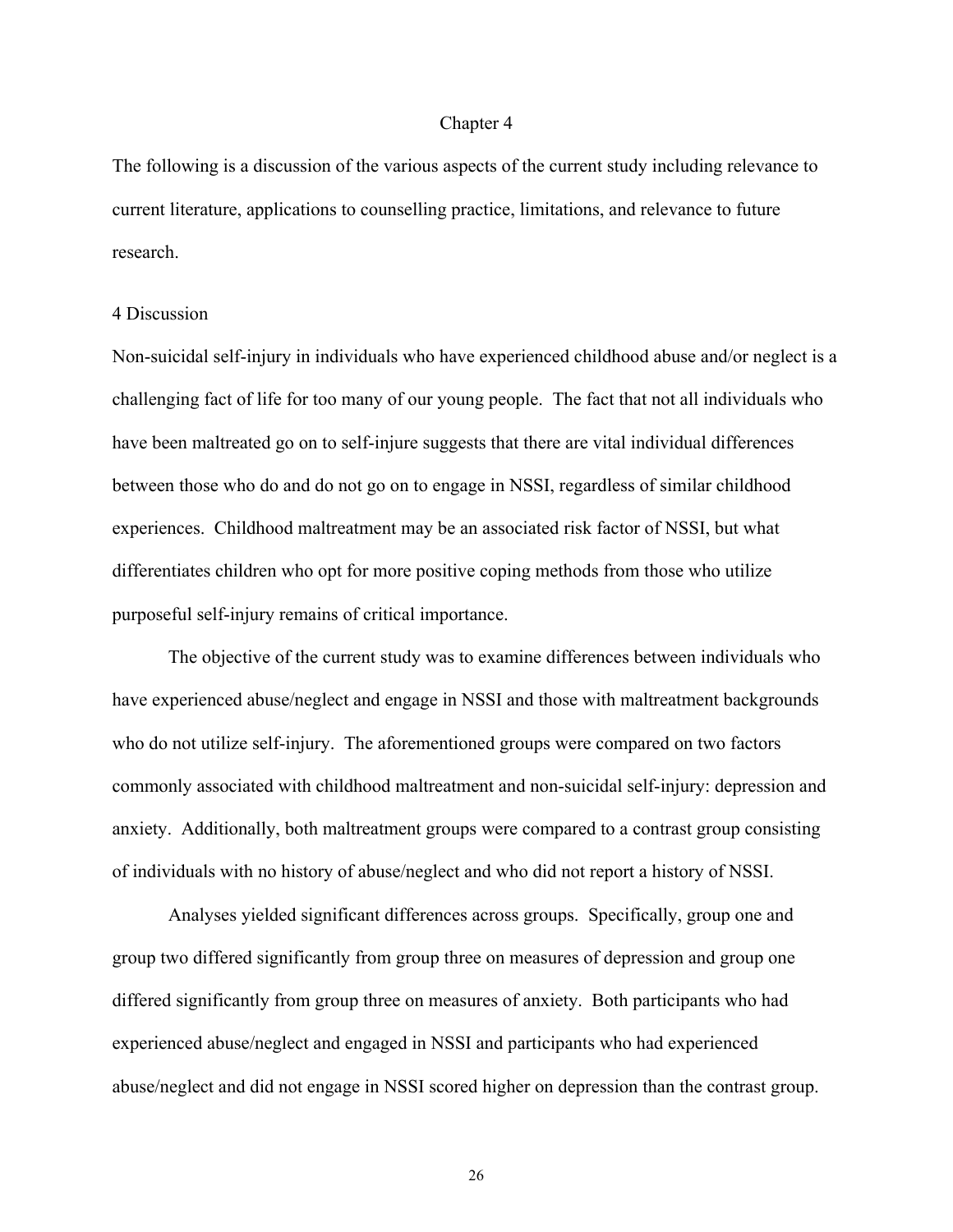That is, regardless of NSSI status, individuals who had experienced abuse or neglect endorsed higher depression scores than individuals who had not been maltreated. Likewise, individuals who experienced abuse/neglect and self-injured (but not those who did not self-injure) scored significantly higher on anxiety than participants in the contrast group.

#### 4.1 Relevance to Current Research

The current study speaks strongly to the effects that childhood abuse and neglect can have on the mental health status of children and adolescents. The negative effects of childhood abuse and neglect are evident through the resulting differences between children who have experienced maltreatment and those who have not. Additionally, this research speaks to the connection between maltreatment and NSSI in what was a predominantly male, complex clinical population.

The literature indicates that childhood maltreatment is related to distress and mental disorders later in life (Brown et al., 1999). Given the established relationship between childhood maltreatment and NSSI, health professionals need to consider that when an individual presents with a history of abuse/neglect, he/she may be at risk for NSSI. The same can be said for clients presenting with NSSI; these individuals may have a history of abuse or neglect that clinicians need to assess for. In addition to understanding the relation between NSSI and maltreatment, mental health professionals need to have knowledge of risk factors often associated with the formation and development of potential self-injurious behaviour.

# **Depression**

Results of the current study suggest that individuals who have experienced abuse/neglect are at risk for increased levels of depression. Specifically, these individuals differ significantly from their non-maltreated counterparts on scores of depression. These results are consistent with past reviews and results concerning the maltreatment/depression association. In a meta-analysis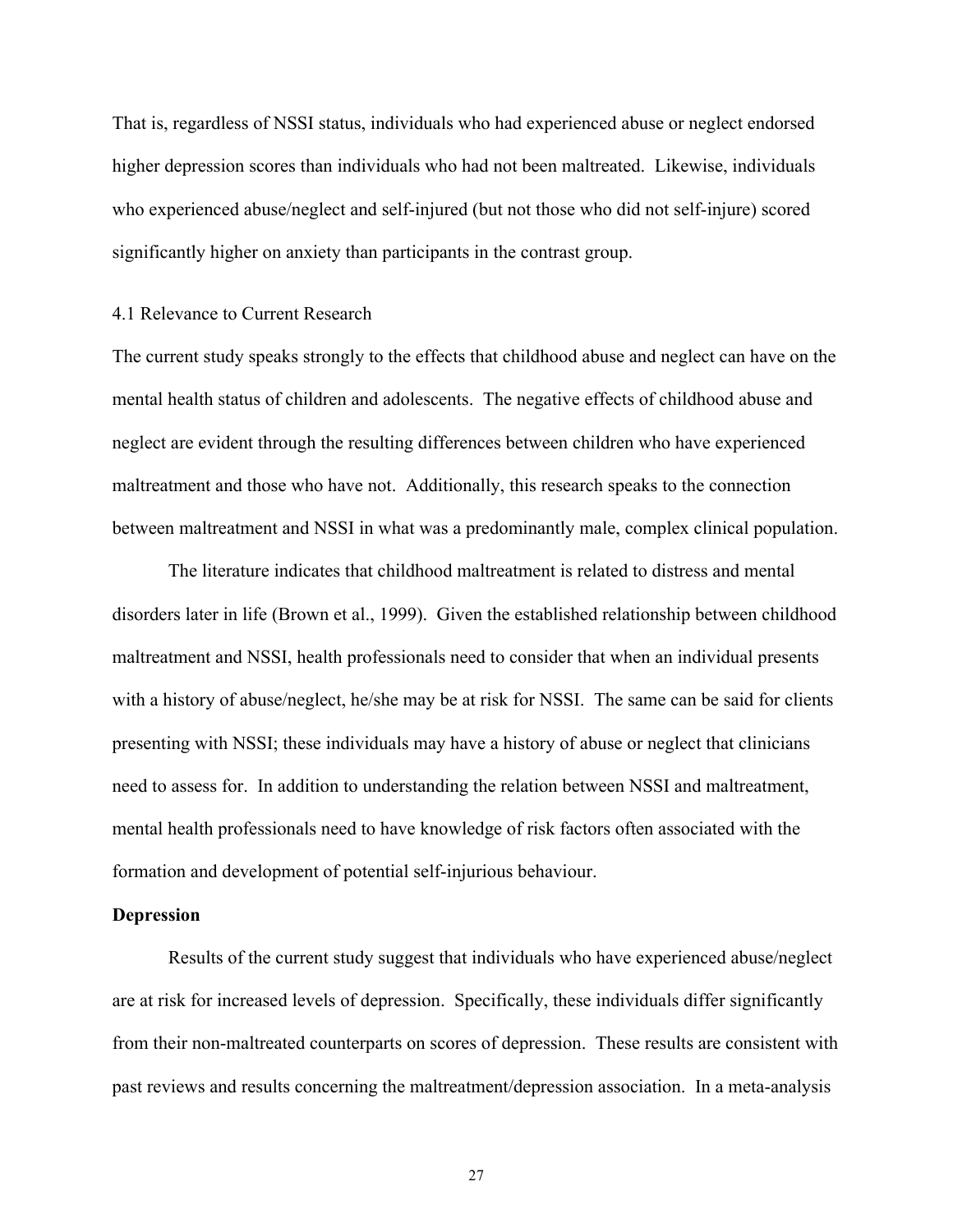by Nanni, Uher, and Danese (2012) reviewing the relationship between childhood maltreatment and depression, it was reported that maltreated individuals (i.e., physical abuse, sexual abuse, neglect, or family conflict/violence) were two times more likely as individuals who had not been maltreated to develop both recurrent and depressive episodes (p.148).

Within the current study, no significant differences on depression scores were found between self-injuring and non-self injuring maltreated participants. Based on previous literature indicating that depression can be a key factor differentiating self-injurers from non-self-injurers (e.g., Ross & Heath, 2002), it is suggested that these results are not due to a lack of differences between groups. Instead, it is posited that the absence of significant differences is due to the small sample size of the maltreated/no NSSI group and lack of power to detect existing significant results.

# **Anxiety**

Results from this study indicate that children/youth who have experienced abuse/neglect and report a history of NSSI score significantly higher on a measure of anxiety than children/youth who have no history of maltreatment or self-injury. Although past literature has linked anxiety symptoms with a history of maltreatment and highlighted it as risk factor for NSSI (Heim & Nemeroff, 1999; Hoff & Muehlenkamp, 2009; Ross & Heath, 2002), there exist far fewer studies, and less consistent results, for the role of anxiety symptoms as a risk factor for NSSI in comparison to depression. For example, Taliaferro and colleagues (2012) identified depressive symptoms, but not anxiety, as distinguishing individuals who engaged in self-harm from those who did not. By contrast, Ross and Heath (2002) reported that individuals who engaged in self-harming behaviours reported significantly more anxious symptoms than those who did not self-harm.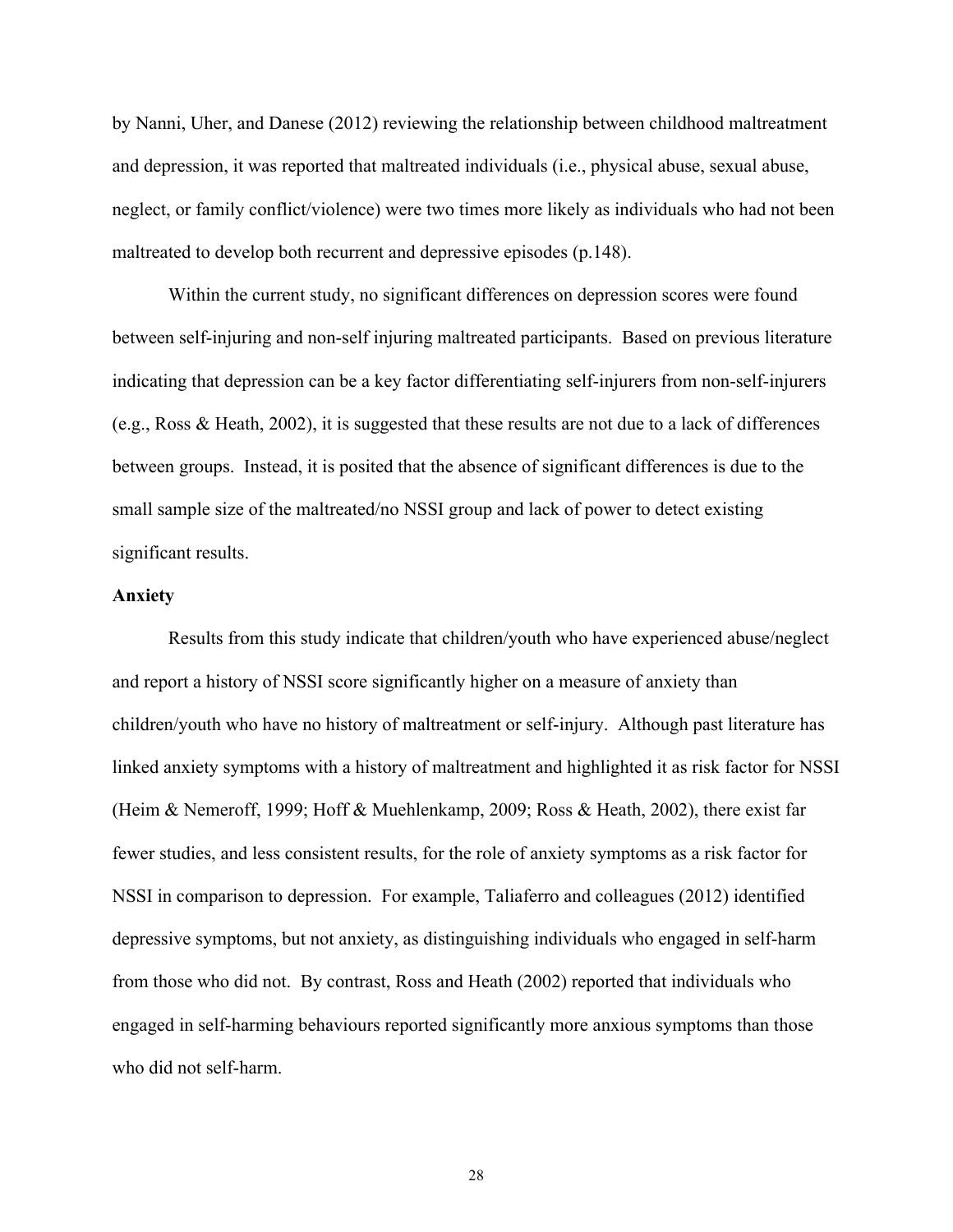Within the current study, maltreated individuals who engaged in NSSI, but not those who did not engage NSSI, differed significantly from contrasts on a measure of anxiety. These results indicate that anxiety symptoms may have a unique and different relationship with NSSI than depression does. This is consistent with a suggestion by Klonsky and Muehlenkamp (2007) that anxiety may be more strongly related to non-suicidal self-injury than depression is.

 The current study replicated the commonly reported relationship between childhood maltreatment and anxiety. It also contributed to the current literature on NSSI and maltreatment, such that the maltreatment/NSSI group differed significantly from controls on scores of anxiety, while the maltreatment/no NSSI group did not. As with analyses conducted on depression, lack of significant results between the maltreatment/NSSI group and maltreatment/no NSSI group may be due to a lack of statistical power as opposed to a lack of statistically relevant differences. Further studies should be conducted to clarify the results found in the present study.

 In a review of the role of trauma symptoms in self-injury, Smith, Kouros, and Meuret (2014) explored the idea that trauma symptoms, as opposed to traumatic events, underlie the relation between childhood trauma and subsequent NSSI. According to this review, previous literature suggests that NSSI forms as means to cope with the symptoms of a childhood trauma. Thus, as discussed earlier, childhood maltreatment may not be a direct risk factor for NSSI in contrast to what the meaning is of the presence of a traumatic symptom. Relevant to the current study, it is possible that children who are abused/neglected develop depression/anxiety as symptoms of their maltreatment and subsequently engage in NSSI to cope with those unpleasant experiences. This explanation is consistent with the highly reported 'emotion-regulation theory' of NSSI. It is possible, and likely, that children/adolescents develop the use of NSSI through multiple risk factors. That is, childhood abuse/neglect may lead to negative cognitive styles,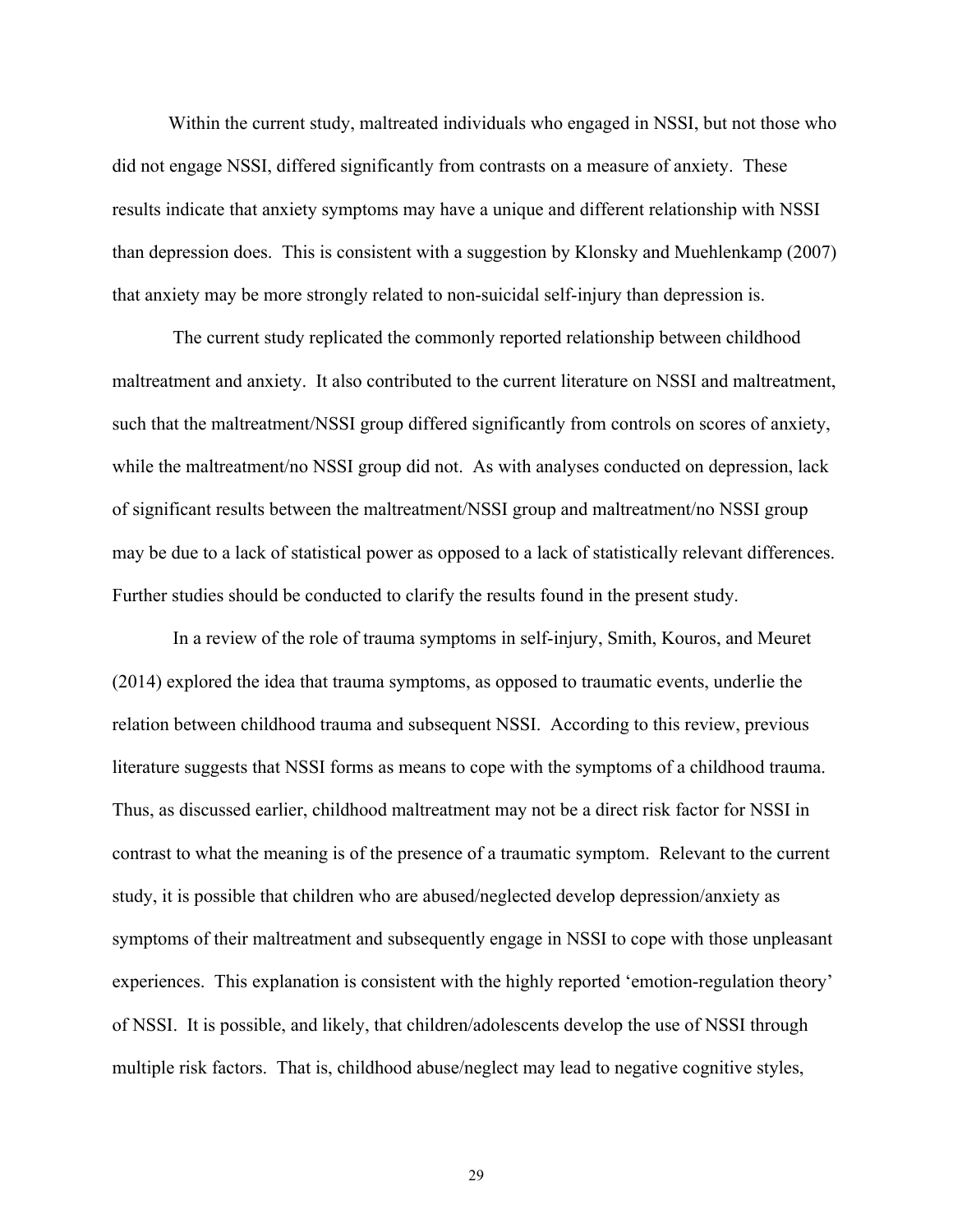self-depreciation, and difficulty regulating emotions, which may in turn be associated with depression and NSSI.

#### **Emotion Dysregulation and Self-Criticism**

Due to the limitations related to confidentiality and not reporting data where sample sizes were below 25 participants, there were no analyses conducted on items encompassing the 'emotion dysregulation' and 'self-criticism' variables. However, these factors can still be discussed in relation to the Depression Severity Index results. Recall that the DSI was composed of the mental state indicators, specifically: sad, pained facial expression; negative statements; self-depreciation; guilt/shame; and hopelessness. Results indicating that individuals who have experienced abuse/neglect score higher on depression than those have not may also indicate that that those groups differ significantly on emotion regulation and self-criticism as well. This is of course speculation, as again no analyses were conducted using the emotion regulation and selfcriticism variables.

#### **Abuse Type**

One difficulty plaguing research on the childhood maltreatment/NSSI relationship is that research indicates inconsistent results in terms of abuse/neglect type and relationship to NSSI. In addition, studies often examine one type of abuse/neglect, or another, making it difficult to compare results across different studies and across varying types of abuse (Glassman et al., 2007). According to a review of the literature by Lang and Sharma-Patel (2011), the most robust findings for the self-injury/maltreatment relationship are with childhood sexual abuse. According to the same review, fewer studies have examined physical abuse and there have been mixed results for childhood neglect. The current study used a combination variable inclusive of any reported sexual assault/abuse, physical assault/abuse, emotional abuse, neglect, and physical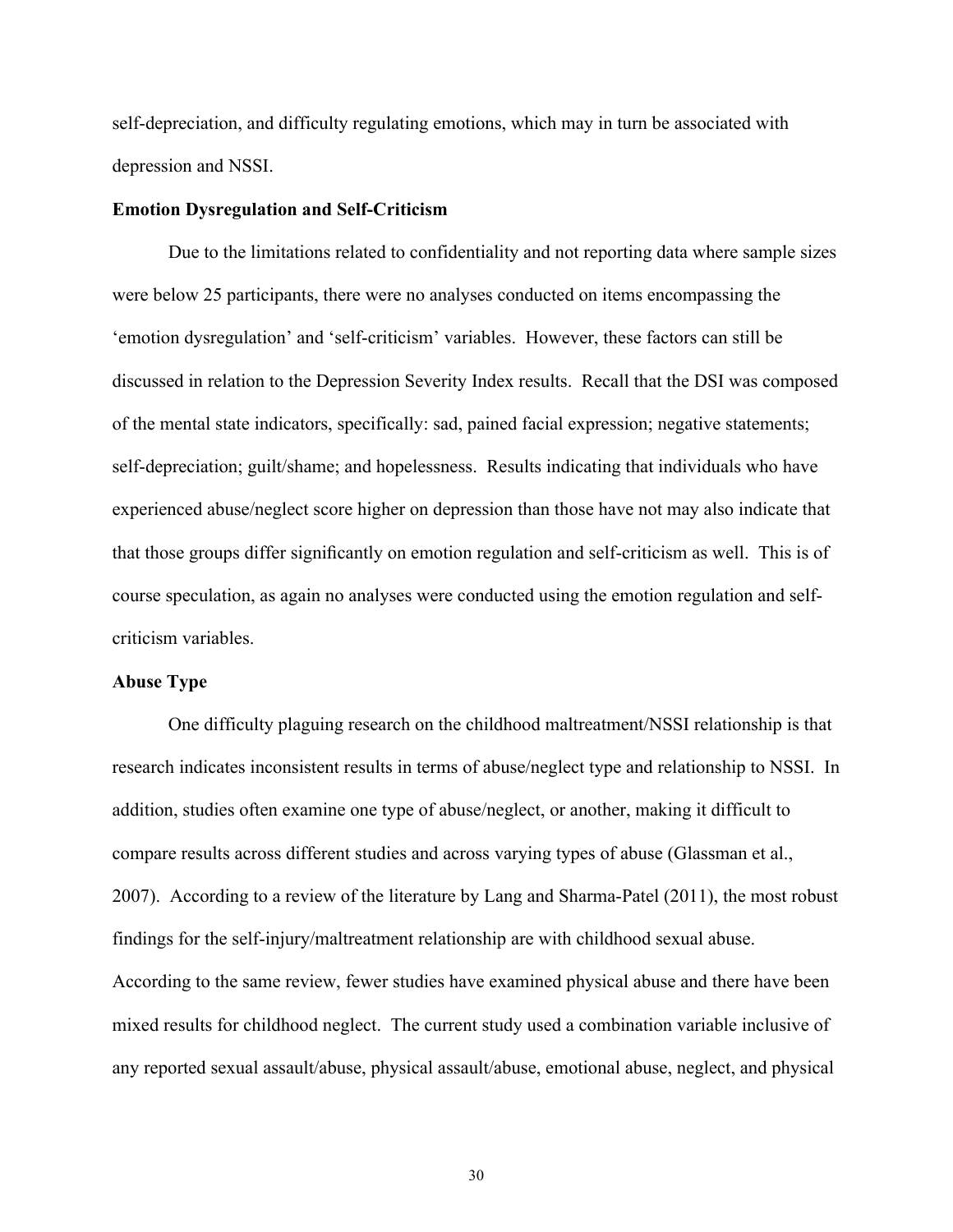punishment. Consistent with previous studies, examination of the maltreatment/NSSI relationship suggested that contrast group participants differed from abused/neglected individuals on measures of depression and anxiety. Again, due to limitations with sample size, analyses by abuse type were not feasible.

### **Sex Differences**

As mentioned previously, NSSI is an act that is often attributed to females. The current study speaks to the utilization of NSSI among males, as 73% of the participant sample was male in the present study. Due to restrictions with confidentiality, the exact gender breakdown in each status group could not be reported. However, with the majority of participants being male, this study does indicate that clinically relevant differences can be seen in predominantly male samples when examining risk factors of NSSI and effects of childhood maltreatment.

#### **NSSI in Clinical Populations**

Non-suicidal self-injury can be seen in a number of psychological disorders (Smith et al., 2014). This fact should not be considered as a sign that NSSI is a symptom of severe psychopathology, but perhaps does suggest that those who experience mental health difficulties are more at risk for the behaviour than community samples. The data for the current study was gathered from a tertiary care centre, meaning that individuals within the sample consisted of those who were in the top margin of challenging behavioural and mental health difficulties and this fact is relevant in interpreting the findings within this context.

# 4.2 Implications for Counselling

The onset age of NSSI can range from pre-adolescence into adulthood and the prevalence rates are high relative to other serious disorders. Therefore it can be expected that counsellors and other mental health professionals will work with self-injuring clients many times throughout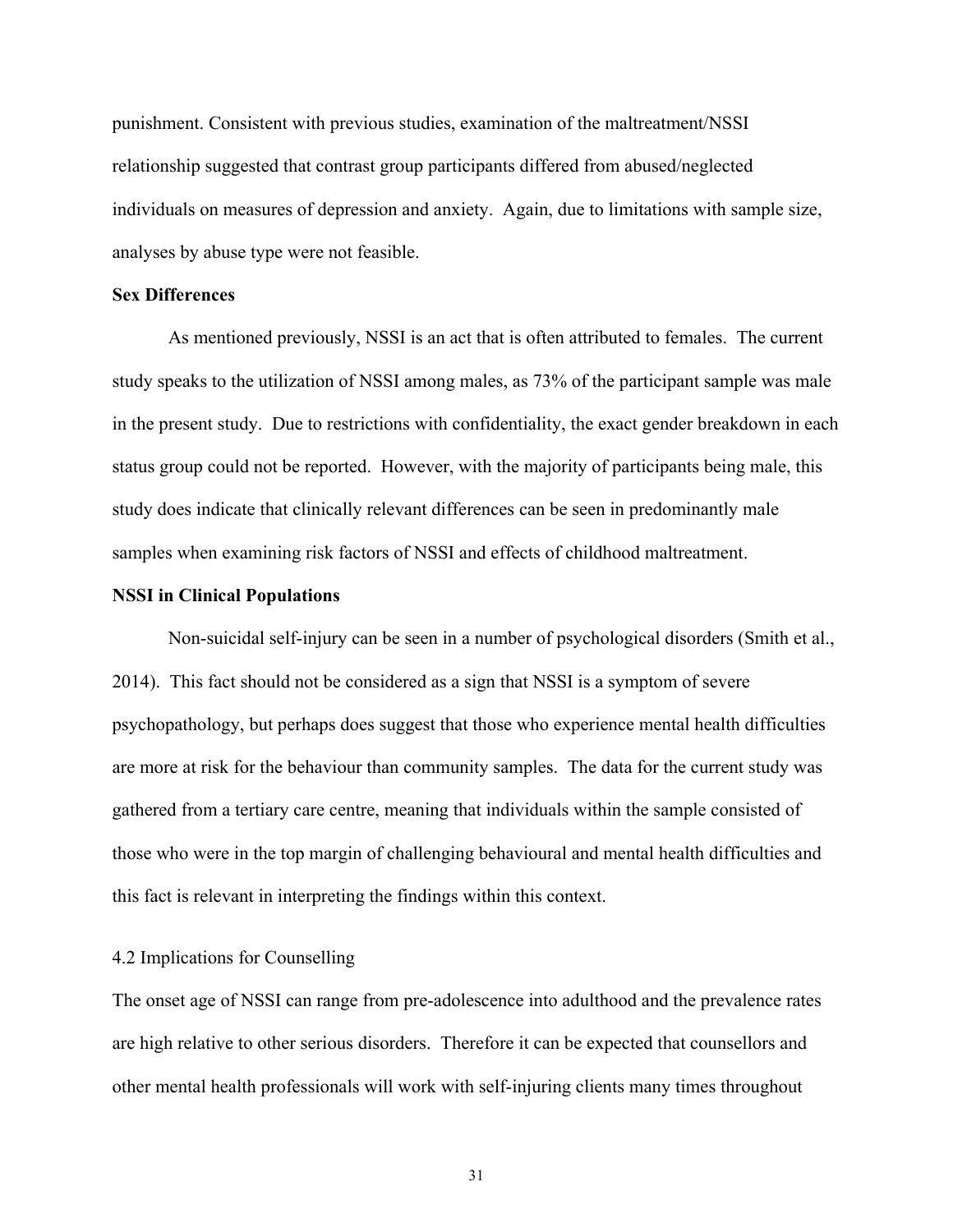their careers. The literature suggests that NSSI rates have increased, and although it is possible that the increase is due to more understanding of the behaviour and greater attention given in the media, clinical, and research sectors, the result is that clinicians are likely to come across cases of NSSI (Klonsky et al., 2011). As counsellors, it is crucial to understand both the effects of childhood maltreatment on mental health and how maltreatment is related to non-suicidal selfinjury.

Results of a study by Wester and Trepal (2010) examining the differences among college students who did not self-injure, had self-injured in the past, and were currently self-injuring suggested that students who reported current self-injury were more likely to be in counselling than the other two groups. These results suggest that a counsellor might expect to see individuals who are currently self-injuring and need help overcoming and coping with this behaviour, as opposed to those who have never self-injured or are not currently self-injuring.

In addition to understanding implications of the relationship between childhood maltreatment and NSSI, is the importance of understanding how to react to a disclosure of selfinjury. This type of disclosure carries with it a multitude of factors and considerations. A review of attitudes towards disclosures of NSSI suggests that clients are often unhappy with the responses received by mental health professionals after a disclosure of self-injury (Walsh, 2007). With an increased knowledge of the risk factors and associated experiences of NSSI, mental health professionals can be better equipped to respond effectively to disclosures of the behaviour.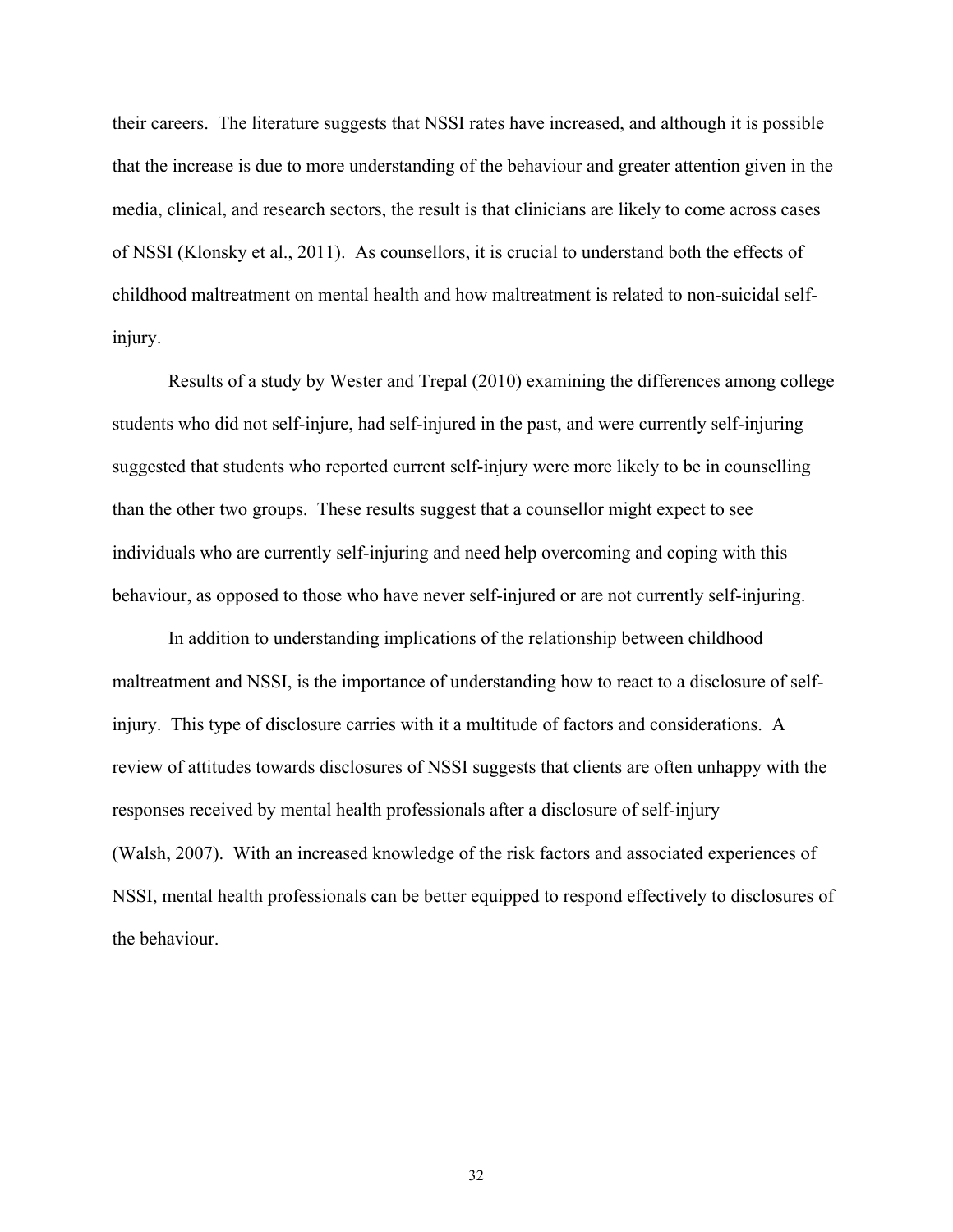#### 4.3 Limitations of the Current Study

Results of the current study need to be understood within the context of its limitations. One of the primary limitations of this study was the inability to analyze the mental state indicators (i.e., emotion regulation, self-criticism, and impulsivity) as risk factors. Therefore, this study is unable to speak to the differences between groups on these variables. As a result, interpretation of the results and discussion regarding risk factors of NSSI was limited to participant's scores on the depression and anxiety scales.

In addition to limitations with analyses, a small sample size may explain a lack of significant results between group one and group two (i.e., maltreated self-injurers versus maltreated non self-injurers). While group sizes for one and three were 67 and 53, respectively, group two had only 26 participants. Given the previously reported connections between depression/anxiety and NSSI, it is quite possible that maltreated individuals who do not selfinjure differed significantly from self-injurers, but this was not detected due to lack of statistical power.

In terms of the variables classifying individuals as maltreated, some limitations exist. First, with any assessment of current/past abuse and neglect, it is possible that within the sample there are unreported or unrecognized cases of maltreatment. Second, past research has indicated that different types of abuse/neglect are more highly associated with non-suicidal self-injury than others (e.g., Lang & Sharma-Patel, 2011). Third, there is evidence that more severe and persistent abuse/neglect is related more strongly to NSSI (Tresno et al., 2012). It should also be noted that some research has indicated different pathways and relationships between NSSI and different types of abuse (Muehlenkamp et al., 2010). For example, physical abuse has been found as a better predicator of irregular self-injury and sexual abuse has been found as a better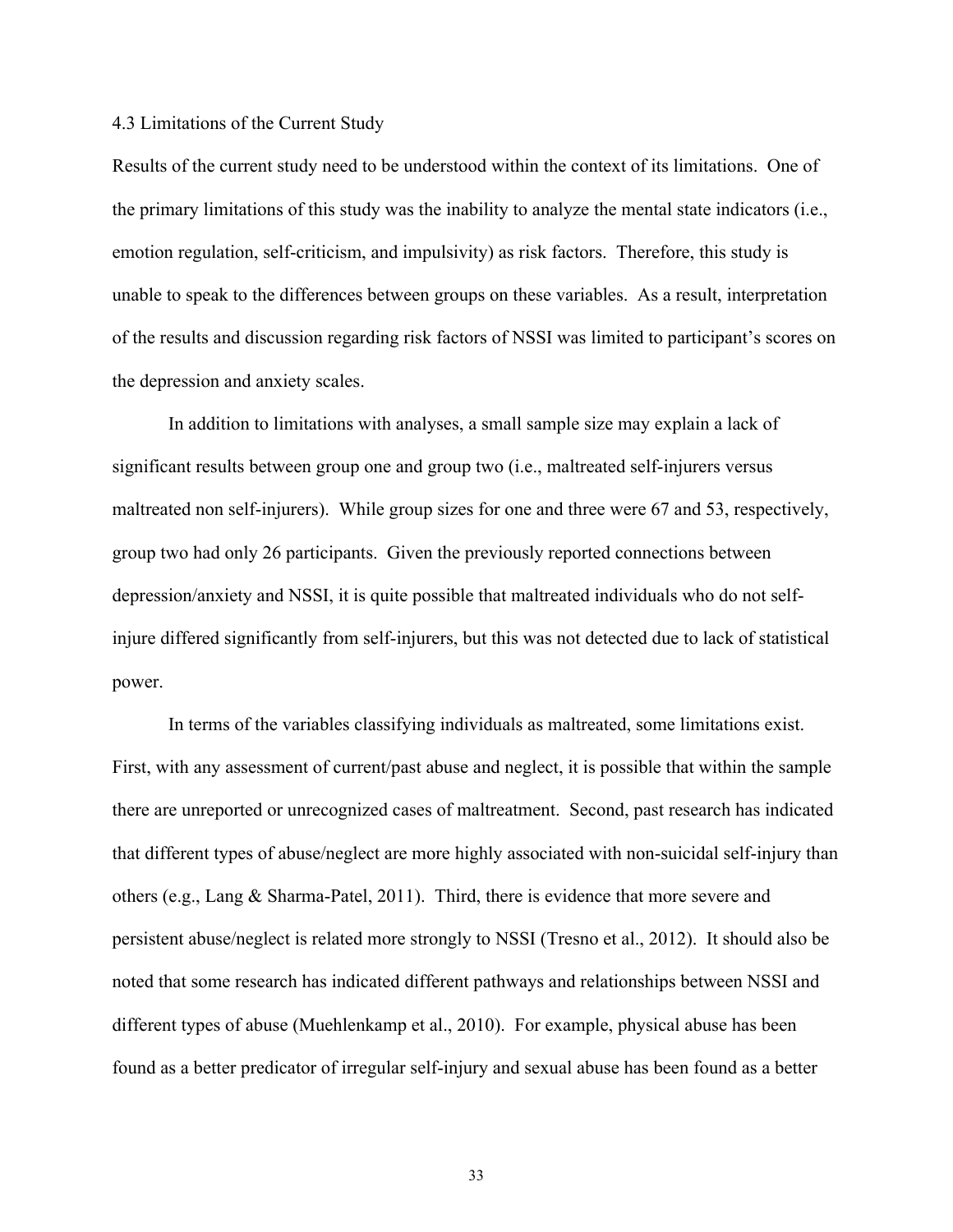predictor for re-occurring self-injury (as reviewed in Muehlenkamp et al., 2010). Within the current study, participants were included in the abuse/neglect category based on endorsement of any failure to provide for basic needs, physical punishment, sexual assault/abuse, physical assault/abuse, or emotional abuse. As such, this study did not differentiate the effects of different types of abuse/neglect or scale/time length of maltreatment.

The age of participants in the current study is also a limitation, as participants in this study ranged in age from 4–18. According to a comprehensive review of NSSI by Klonsky and colleagues (2011), some research has shown that non-self suicidal self-injury may begin as young as four years of age and it should not be assumed that NSSI does not occur in young children. That being said, based on reports of the common onset age of NSSI, some participants may have been too young to begin engaging in self-injurious behaviour, regardless of maltreatment status. In addition, some participants may not have experienced the onset of NSSI yet, as the behaviour can onset in late adolescence and early adulthood (Heath et al., 2008). It is also important to note that this study was conducted on a clinically complex population of children and youth that are not representative of the average clinical or community sample. Thus, the results of this study must be interpreted with the context of the current population and generalized with caution.

### 4.4 Relevance to Future Research

The current study replicated and confirmed the relationship between childhood maltreatment and depression/anxiety within a highly clinically complex population of children and youth. Although the current study provided support and clarification for pre-existing literature on the potential effects of childhood maltreatment, some relevant analyses could not be conducted. Future studies, especially those using the ChYMH data, should endeavor to include the mental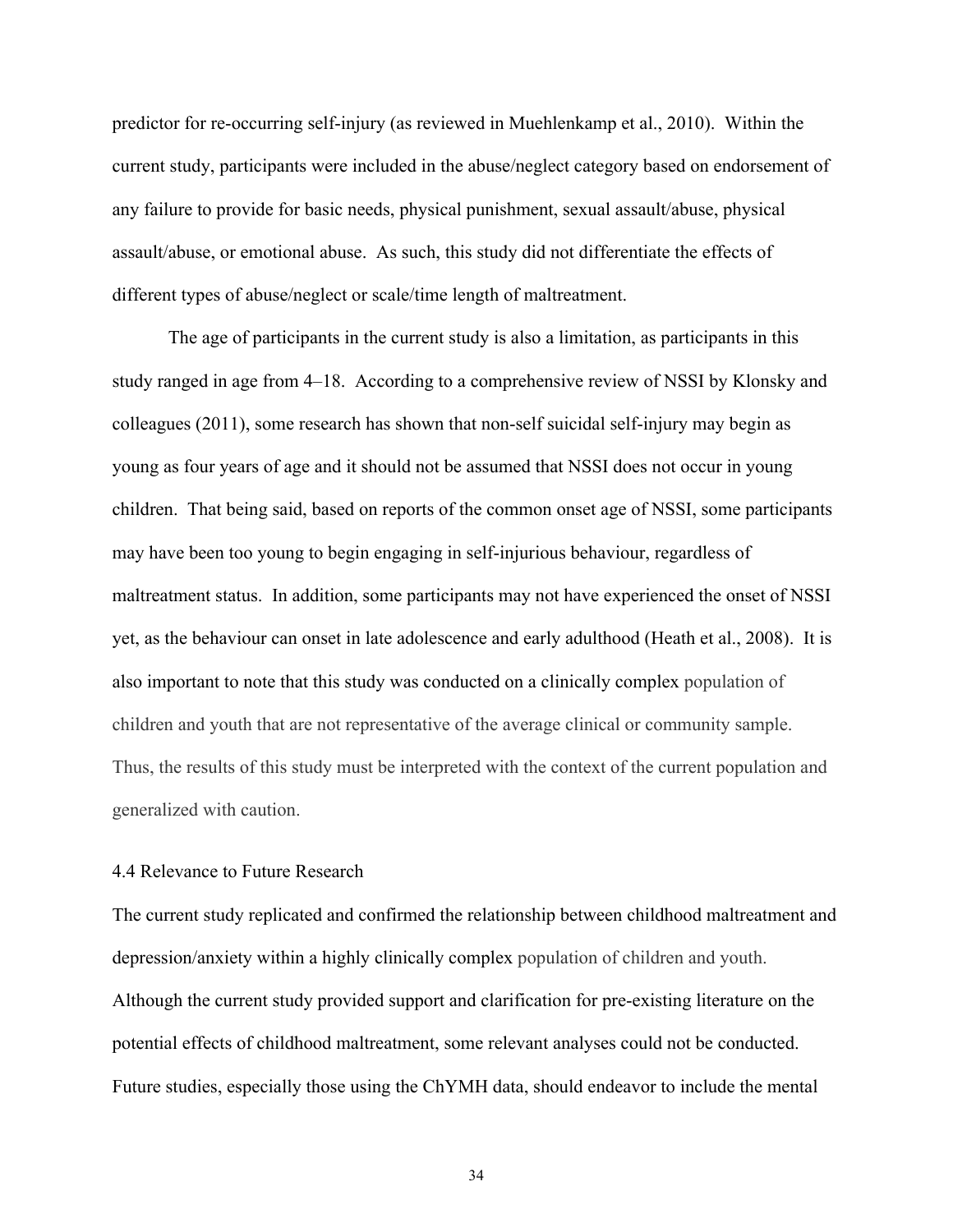state indicators as potential risk factors for NSSI in order to add to the current results on depression and anxiety. Further, as the ChYMH database continues to grow, the current study should be replicated using larger sample sizes and analyses on abuse type and gender effects should be conducted.

Also noteworthy is that within the sample from CPRI, a fourth group of individuals who reported no abuse/neglect and who engaged in NSSI was present. This group was comprised of approximately 120 individuals, minus any respondents whose reported self-injury was fueled by the urge to die. Thus, separate from childhood maltreatment, there are clearly other risk factors associated with non-suicidal self-injury. Future research comparing this group on the suggested risk factors, and possibly protective factors as well, may be of interest.

#### 4.5 Summary

Non-suicidal self-injury is a complex behaviour with high prevalence rates and occurrence across a number of disorders and populations. This behaviour is linked with a number of risk factors including childhood maltreatment, difficulties with emotion regulation, high levels of selfcriticism and impulsivity, depression, and anxiety. The purpose of the current study was to examine differences between self-injuring/non self-injuring maltreated individuals and to differentiate factors that might influence their use of NSSI as a coping mechanism. It was expected that significant differences would exist between individuals who had experienced abuse/neglect and did/did not self-injure in terms of emotion regulation, depression, anxiety, self-criticism, and impulsivity. These expectations were partially supported by results of the current study.

Notwithstanding the limitations to the current research, this study provided support for the further negative effects of childhood abuse and neglect and spoke to the unique relationship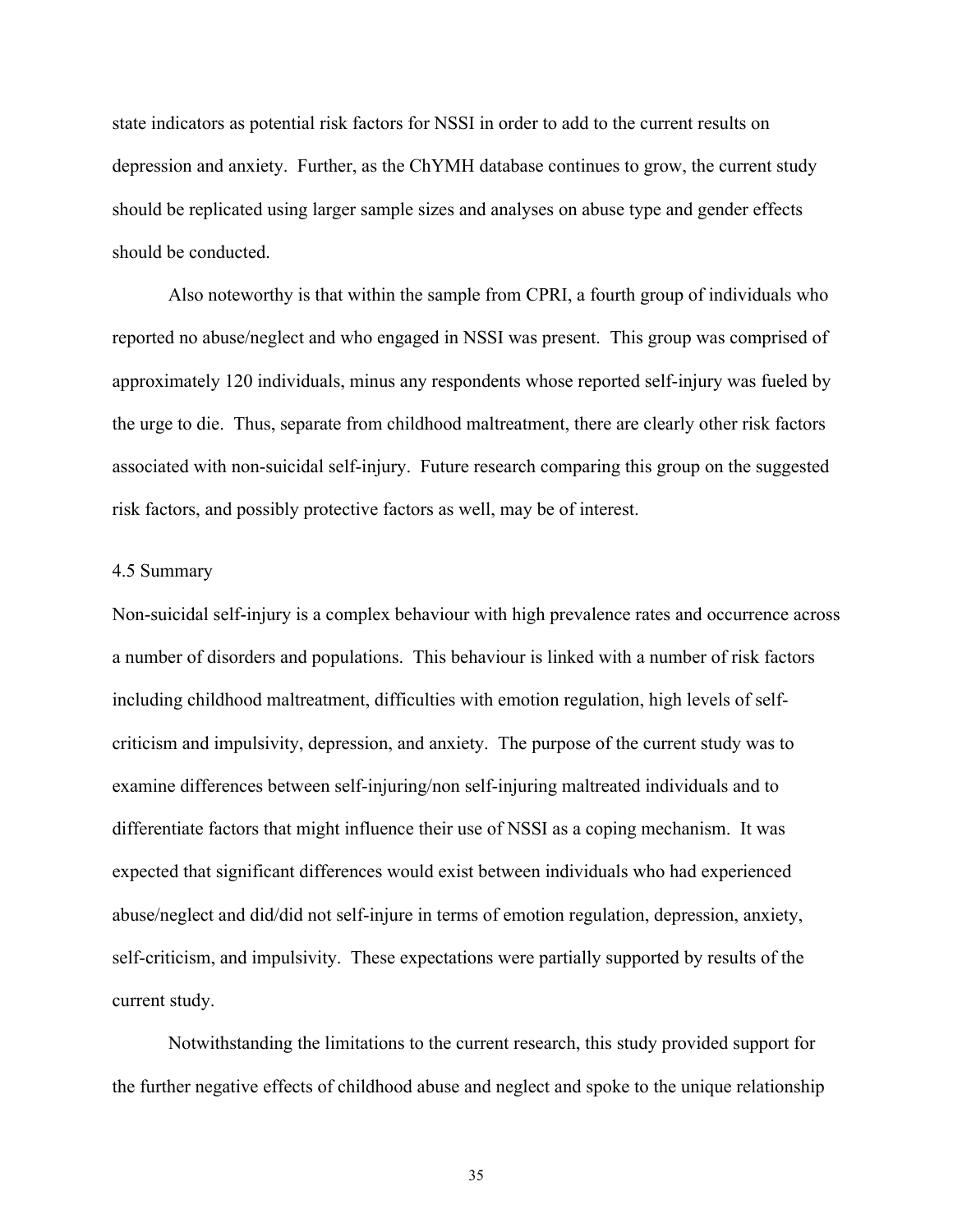that anxiety may have with non-suicidal self-injury. In addition, the current study was one of the first to use the relatively new ChYMH dataset in an examination of childhood maltreatment and non-suicidal self-injury. Despite the wealth of current research on NSSI, the etiology of the behaviour remains complex, requiring further study. Ideally, future research will continue to explore potential risk factors and pathways to NSSI and the clinical and research community will gain a greater understanding of this complex, common, and addicting method of coping.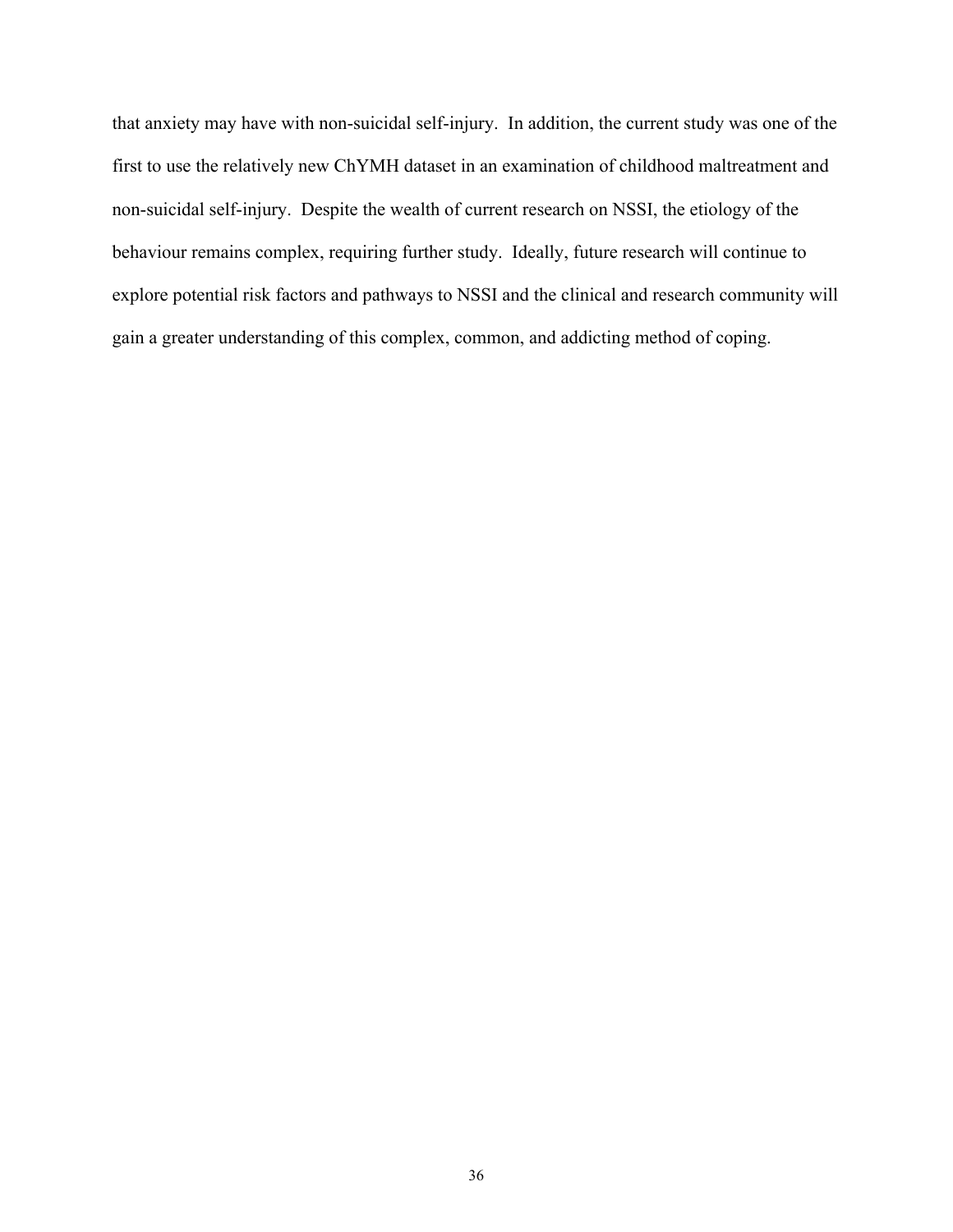- Adrian, M., Zeman, J., Erdley, C., Lisa, L., & Sim, L. (2011). Emotional dysregulation and interpersonal difficulties as risk factors for nonsuicidal self-injury in adolescent girls. *Journal of Abnormal Child Psychology*, *39*(3), 389-400. doi: 10.1007/s10802- 010-9465-3
- Arens, A. M., Gaher, R. M., & Simons, J. S. (2012). Child maltreatment and deliberate self-harm among college students: Testing mediation and moderation models for impulsivity. *American Journal of Orthopsychiatry*, *82*, 328-337.

doi: 10.1111/j.1939-0025.2012.01165.x

- Armey, M. F., Crowther, J. H., & Miller, I. W. (2011). Changes in ecological momentary assessment reported affect associated with episodes of nonsuicidal self-injury. *Behaviour Therapy*, *42*, 579-588. http://dx.doi.org/10.1016/j.beth.2011.01.002
- Baetens, I., Claes, L., Willem, L., Muehlenkamp, J., & Bijttebier, P. (2011). The relationship between non-suicidal self-injury and temperament in male and female adolescents based on child-and parent-report. *Personality and Individual Differences*, *50*(4), 527-530. http://dx.doi.org/10.1016/j.paid.2010.11.015
- Bolen, R. M., Winter, V. R., & Hodges, L. (2013). Affect and state dysregulation as moderators of the relationship between childhood sexual abuse and nonsuicidal self-injury. *Journal of interpersonal violence*, *28(*1*),* 201-228. doi:10.1177/0886260512448844
- Briere, J., & Gil, E. (1998). Self-mutilation in clinical and general population samples: Prevalence, correlates, and functions. *American Journal of Orthopsychiatry, 68*, 609-620. doi: 10.1037/h0080369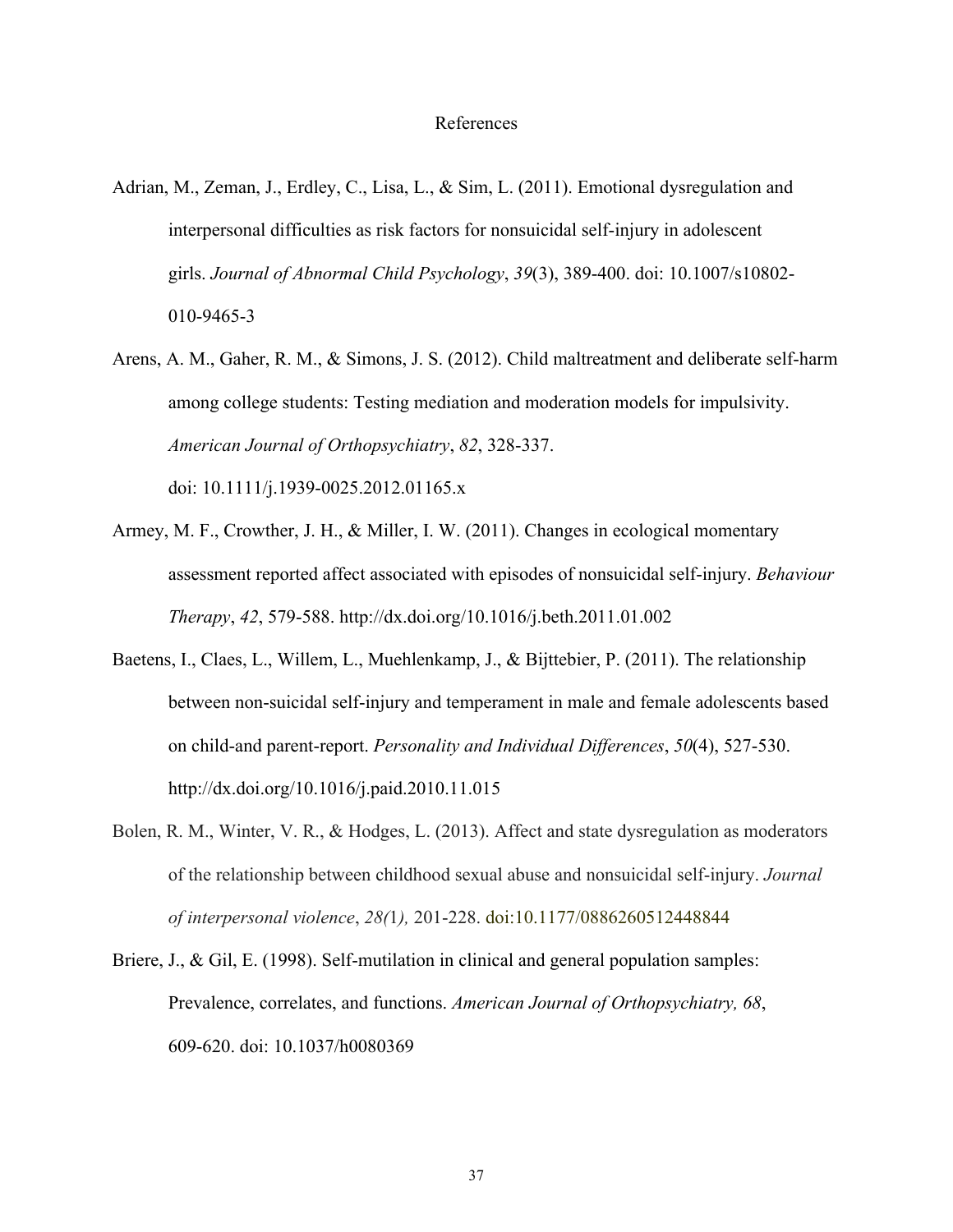- Brown, J., Cohen, P., Johnson, J. G., & Smailes, E. M. (1999). Childhood abuse and neglect: Specificity of effects on adolescent and young adult depression and suicidality. *Journal of the American Academy of Child & Adolescent Psychiatry*, *38*(12), 1490-1496. http://dx.doi.org/10.1097/00004583-199912000-00009
- Child and Parent Resource Institute. (2010). Specialized Services. Retrieved from http://www.cpri.ca/content/page.aspx?section=19
- Claes, L., Houben, A., Vandereycken, W., Bijttebier, P., & Muehlenkamp, J. (2010). Brief report: The association between non-suicidal self-injury, self-concept and acquaintance with self-injurious peers in a sample of adolescents. *Journal of Adolescence, 33*, 775- 778. http://dx.doi.org/10.1016/j.adolescence.2009.10.012
- Gladstone, G. L., Parker, G. B., Mitchell, P. B., Malhi, G. S., Wilhelm, K., & Austin, M. P. (2004). Implications of childhood trauma for depressed women: An analysis of pathways from childhood sexual abuse to deliberate self-harm and revictimization. *The American Journal of Psychiatry, 161,* 1417-1425. doi: 10.1176/appi.ajp.161.8.1417
- Glassman L. H., Weierich, M. R., Hooley, J. M., Deliberato, T. L., & Nock, M. K. (2007). Child maltreatment, non-suicidal self-injury, and the mediating role of self-criticism. *Behaviour and Research Therapy, 45,* 2483–2490. http://dx.doi.org/10.1016/j.brat.2007.04.002
- Glenn, C. R., & Klonsky, D. E. (2010). A multimethod analysis of impulsivity in nonsuicidal self-injury. *Personality Disorders: Research and Treatment*, *1*, 67-75. http://dx.doi.org/10.1037/a0017427
- Hamza, C. A., Stewart, S. L., & Willoughby, T. (2012). Examining the link between nonsuicidal self-injury and suicidal behavior: A review of the literature and an integrated model.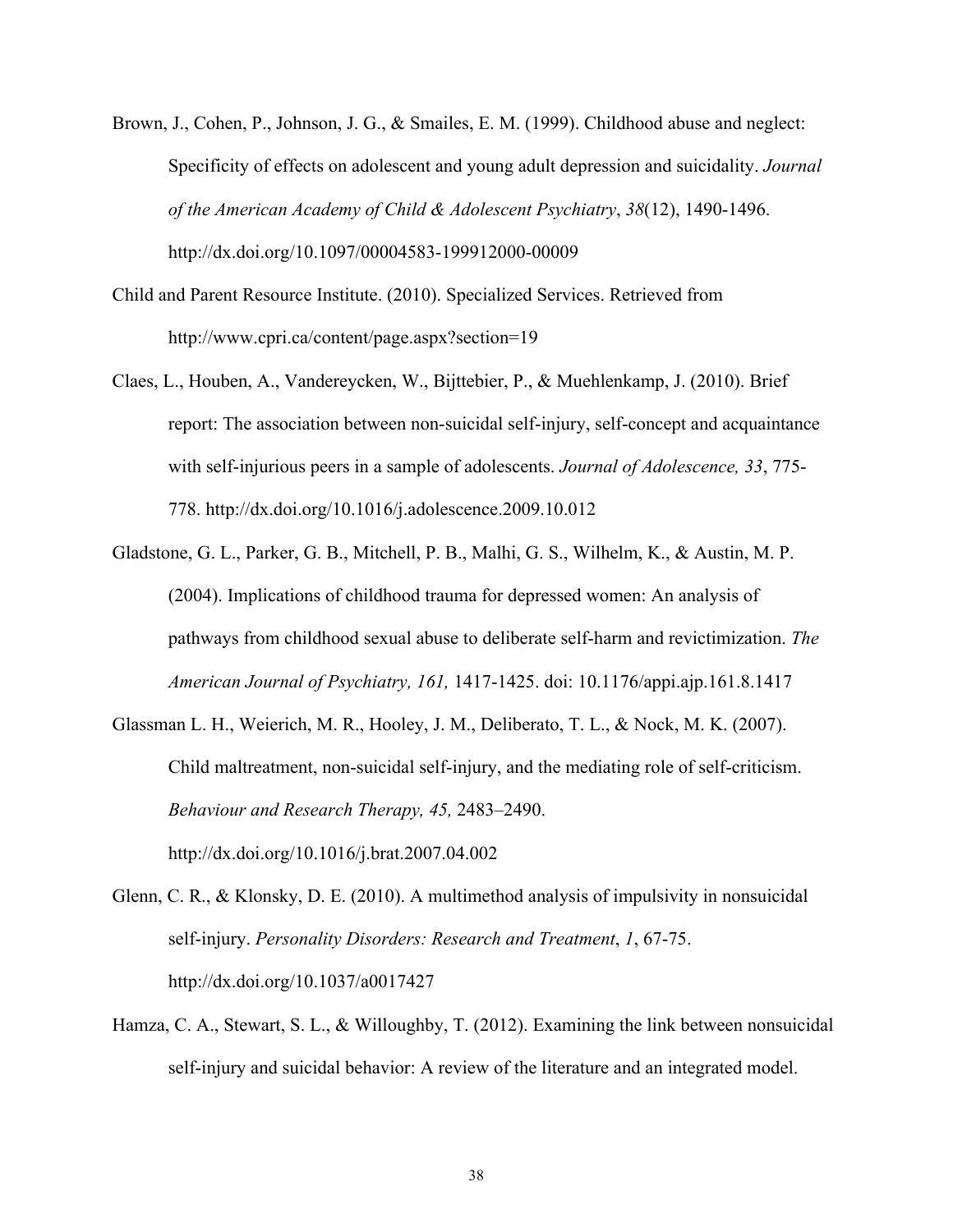*Clinical Psychology Review*, *32*, 482–49. http://dx.doi.org/10.1016/j.cpr.2012.05.003

- Hankin, B. L., & Abela, J. R. Z. (2011). Nonsuicidal self-injury in adolescence: Prospective rates and risk factors in a 2 ½year longitudinal study. *Psychiatry research*, *186*(1), 65-70. http://dx.doi.org/10.1016/j.psychres.2010.07.056
- Hawton, K., Saunders, K. E., & O'Connor, R. C. (2012). Self-harm and suicide in adolescents. *The Lancet*, *379*(9834), 2373-2382. http://dx.doi.org/10.1016/S0140- 6736(12)60322-5
- Heath, N. L., Toste, J. R., Nedecheva, T., & Charlebois, A. (2008). An examination of nonsuicidal self-injury among college students. *Journal of Mental Health Counselling, 30(2)*, 137-156
- Heim, C., & Nemeroff, C. B. (1999). The impact of early adverse experiences on brain systems Involved in the pathophysiology of anxiety and affective disorders. *Biological psychiatry*, *46*(11), 1509-1522. http://dx.doi.org/10.1016/S0006-3223(99)00224-3
- Heim, C., & Nemeroff, C. B. (2001). The role of childhood trauma in the neurobiology of mood and anxiety disorders: Preclinical and clinical studies. *Biological psychiatry*, *49*(12), 1023-1039. http://dx.doi.org/10.1016/S0006-3223(01)01157-X
- Hirdes, J. P, Ljunggren, G., Morris, J. N., Frijters, D. H., Soveri, H. F., Gray, L., Björkgren . . . Gilgen, R. (2008). Reliability of the interRAI suite of assessment instruments: A 12-country study of an integrated health information system. *BMC Health Services Research, 8,* 277-287. doi:10.1186/1472-6963-8-277
- Hoff, E. R., & Muehlenkamp, J. J. (2009). Nonsuicidal self-injury in college students: The role of perfectionism and rumination. *Suicide and Life-Threatening Behavior*, *39*(6), 576- 587. doi: 10.1521/suli.2009.39.6.576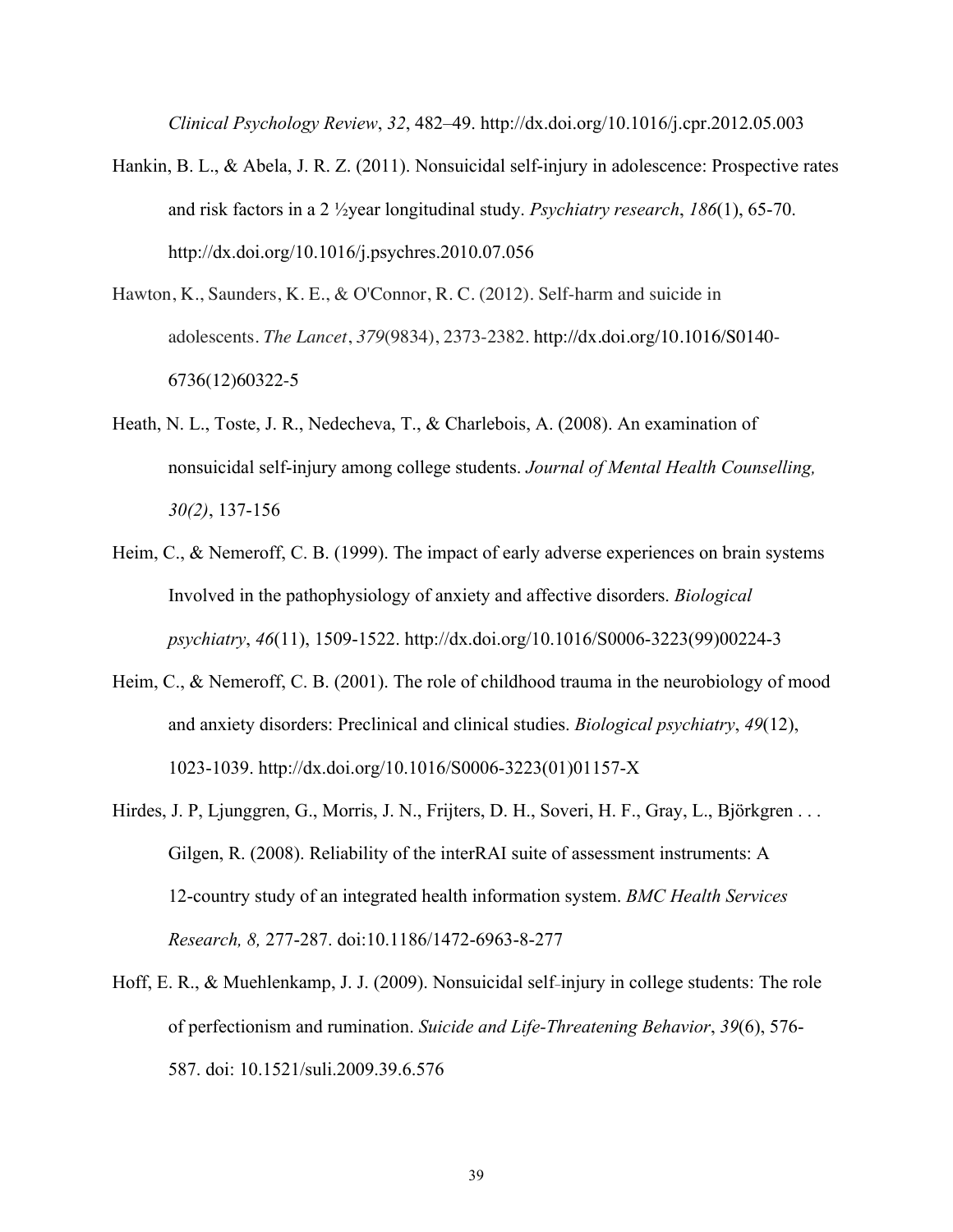InterRAI. (2014a). An overview of the interRAI instruments. Retrieved from http://www.interrai.org/instruments.html

InterRAI. (2014b). Who we are. Retrieved from http://www.interrai.org/organization.html

- Jenkins, A. L., & Schmitz, M. F. (2012). The roles of affect dysregulation and positive affect in non-suicidal self-injury. *Archives of Suicide Research*, *16,* 212-225. doi: 10.1080/13811118.2012.695270
- Kaufman, J., & Charney, D. (2001). Effects of early stress on brain structure and function: Implications for understanding the relationship between child maltreatment and depression. *Development and Psychopathology*, *13*(03), 451-471. doi: 10.1017/S0954579401003030
- Klonsky, E. D. (2007). Non-suicidal self-injury: An introduction. *Journal of clinical psychology*, *63*(11), 1039-1043. dio: 10.1002/jclp.20411
- Klonsky, E. D. (2009). The functions of self-injury in young adults who cut themselves: Clarifying the evidence for affect-regulation, *Psychiatry Research*, *166*. 260-268. http://dx.doi.org/10.1016/j.psychres.2008.02.008
- Klonsky, E. D. (2011). Non-suicidal self-injury in United States adults: Prevalence, sociodemographics, topography and functions. *Psychological medicine*, *41*(9), 1981-6. doi:10.1017/S0033291710002497
- Klonsky, E. D., May, A. M., & Glenn, C. R. (2013). The relationship between nonsuicidal selfinjury and attempted suicide: Converging evidence from four samples. *Journal of abnormal psychology*, *122*(1), 231. doi: 10.1037/a0030278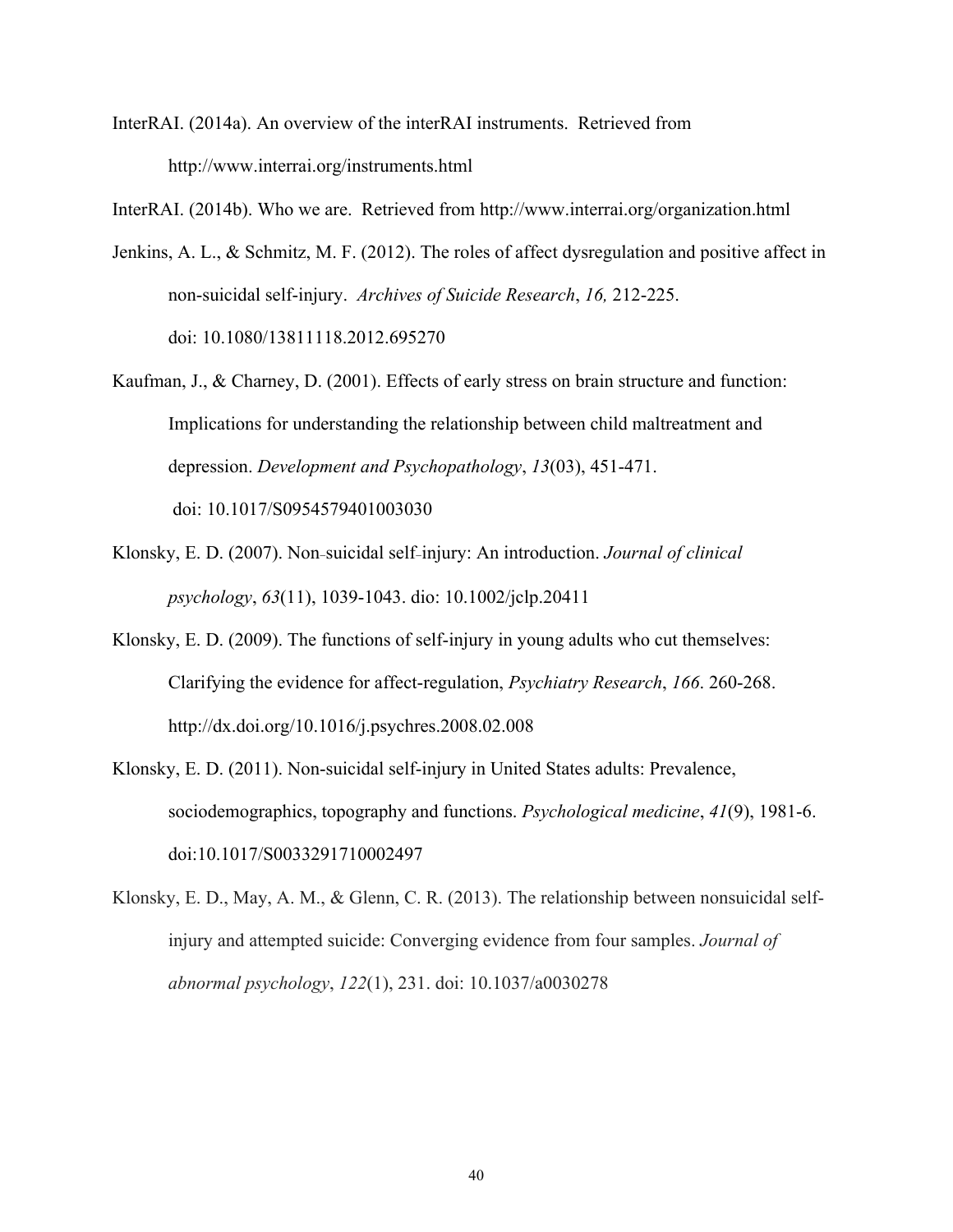- Klonsky, E. D., & Moyer, A. (2008). Childhood sexual abuse and non-suicidal self-injury: Metaanalysis. *The British Journal of Psychiatry*, *192*(3), 166-170. doi:10.1192/bjp.bp.106.030650
- Klonsky, E. D., & Muehlenkamp, J. J. (2007) Self-injury: A review for the practitioner. *Journal of Clinical Psychology: In Session*, *63*, 1045-1056. doi: 10.1002/jclp.20412
- Klonsky, E. D., Muelenkamp, J. J., Lewis, S. P., & Walsh, B. (2011). *Non-Suicidal Self-Injury*. Toronto: Hogrefe Publishing.
- Lang, C. M., & Sharma-Patel, K. (2011). The relation between childhood maltreatment and selfinjury: A review of the literature on conceptualization and intervention. *Trauma, Violence, & Abuse*, *12,* 23-37. doi: 10.1177/1524838010386975
- Lengel, G. J., & Mullins-Sweatt, S. N. (2013). Nonsuicidal self-injury disorder: Clinician and expert ratings. *Psychiatry research*, *210*(3), 940-944. doi:10.1016/j.psychres.2013.08.047
- Lloyd-Richardson, E. E., Perrine, N., Dierker, L., & Kelley, M. L. (2007). Characteristics and functions of non-suicidal self-injury in a community sample of adolescents. *Psychological Medicine, 37*, 1183. doi: 10.1017/S003329170700027X
- Madge, N., Hawton, K., McMahon, E. M., Corcoran, P., De Leo, D., De Wilde, E. J., . . . Arensman, E. (2011). Psychological characteristics, stressful life events, and deliberate self-harm: Findings from the child & adolescent self-harm in Europe (CASE) Study. *European Child & Adolescent Psychiatry*, *10*, 499-508. http://dx.doi.org/10.1007/s00787-011-0210-4
- Maniglio, R. (2010a). Child sexual abuse in the etiology of depression: A systematic review of reviews. *Depression and anxiety*, *27*(7), 631-642. doi: 10.1002/da.20687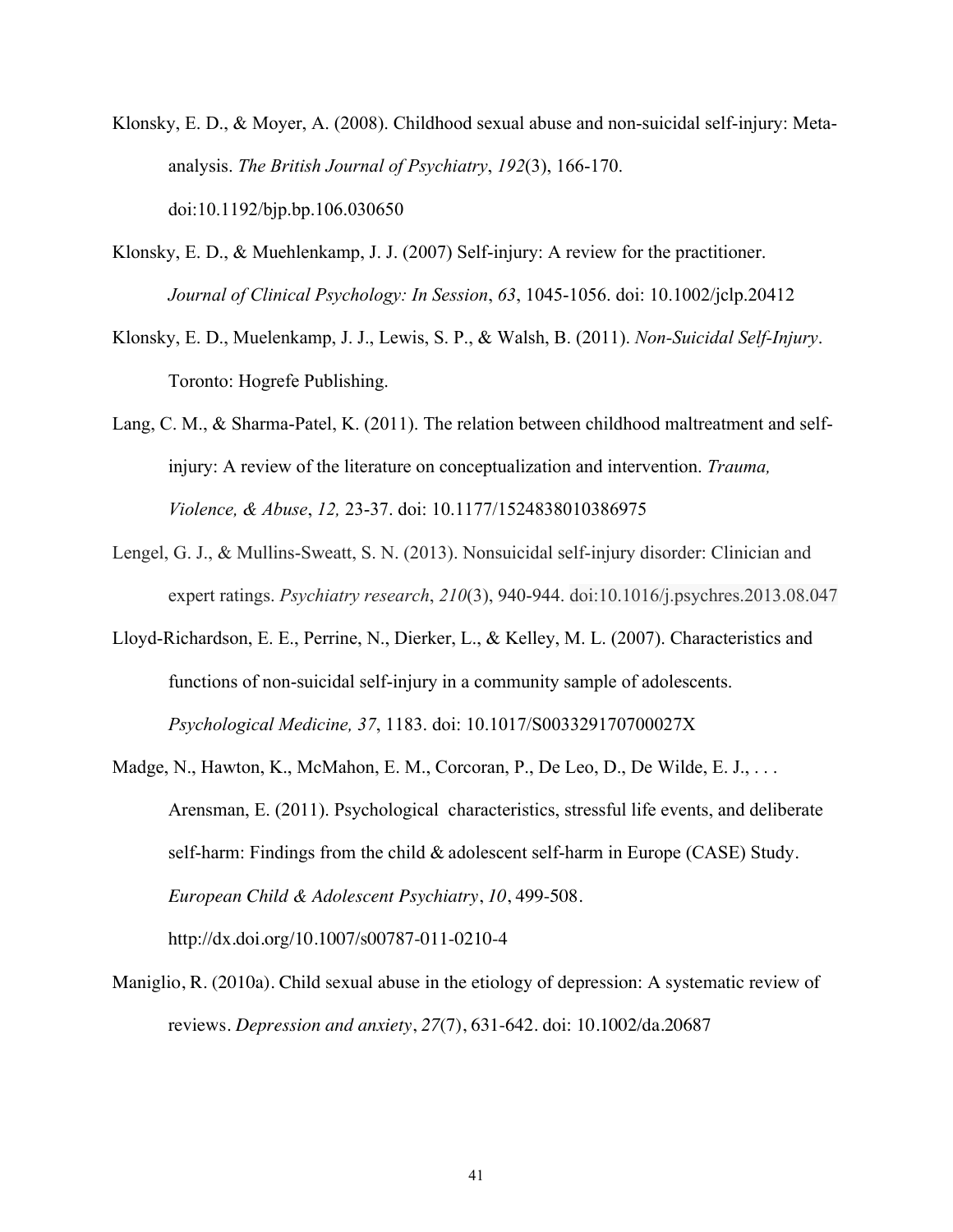Maniglio, R. (2010b). The role of sexual abuse in the etiology of suicide and non-suicidal selfinjury. *Acta Psychiatrica Scandinavica*, *124,* 30 – 4. doi: 10.1111/j.1600-0447.2010.01612.x

- Marshall, S. K., Tilton-Weaver, L. C., & Stattin, H. (2013). Non-suicidal self-injury and depressive symptoms during middle adolescence: A longitudinal analysis. *Journal of youth and adolescence*, *42*(8), 1234-1242. doi: 10.1007/s10964-013-9919-3
- Muehlenkamp, J. J., Engel, S. G., Wadeson, A., Crosby, R. D., Wonderlich, S. A. Simonich, H., & Mitchell, J. E. (2009). Emotional states preceding and following acts of non-suicidal self-injury in bulimia nervosa patients. *Behaviour Research and Therapy*, *47,* 83-87. http://dx.doi.org/10.1016/j.brat.2008.10.011
- Muehlenkamp, J. J., Kerr, P. L., Bradley, A. R., & Adams Larson, M. (2010). Abuse subtypes and nonsuicidal self-injury: Preliminary evidence of complex emotion regulation patterns *The Journal of Nervous and Mental Disease, 198(4)*, 258-263. doi: 10.1097/NMD.0b013e3181d612ab
- Nanni, V., Uher, R., & Danese, A. (2012). Childhood maltreatment predicts unfavorable course of illness and treatment outcome in depression: A meta-analysis. *American Journal of Psychiatry*, *169*(2), 141-151. doi:10.1176/appi.ajp.2011.11020335
- Ross, S., & Heath, N. (2002). A study of the frequency of self-mutilation in a community sample of adolescents. *Journal of Youth and Adolescence, 31*, 67-77. doi: 10.1023/A:1014089117419
- Shaffer, D., & Jacobson, C. (2009). Proposal to the DSM-V childhood disorder and mood disorder work groups to include non-suicidal self-Injury (NSSI) as a DSM-V disorder. Retrieved from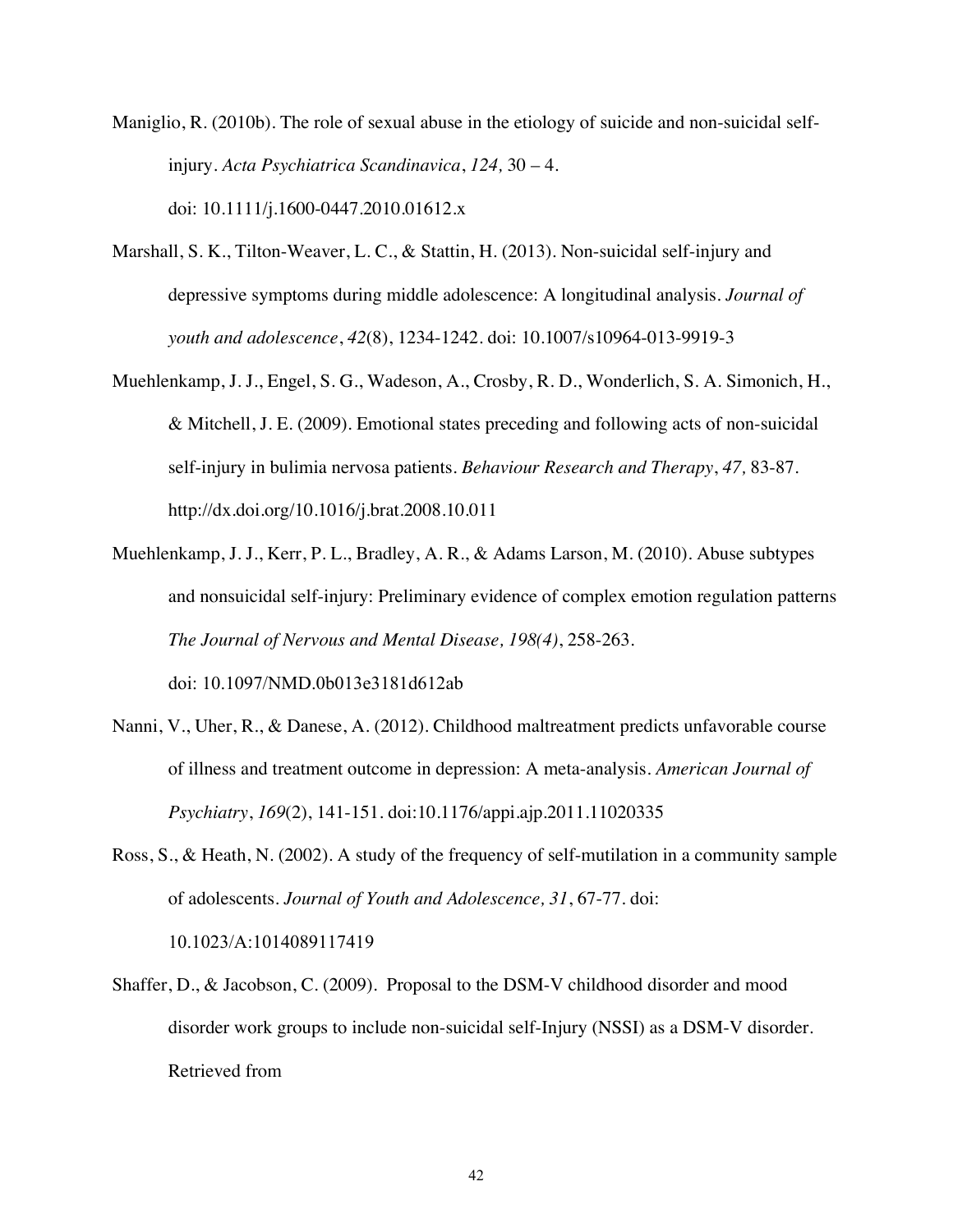http://www.dsm5.org/Proposed%20Revision%20Attachments/APA%20DSM-5%20NSSI%20Proposal.pdf

- Smith, N. B., Kouros, C. D., & Meuret, A. E. (2014). The role of trauma symptoms in nonsuicidal self-injury. *Trauma, Violence, & Abuse*, *15*(1), 41-56. doi: 10.1177/1524838013496332
- Sornberger, M. J., Heath, N. L., Toste, J. R., & McLouth, R. (2012). Nonsuicidal self-injury and gender: Patterns of prevalence, methods, and locations among adolescents. *Suicide and Life-Threatening Behavior*, *42*, 266-278. doi: 10.1111/j.1943-278X.2012.0088.x
- Stewart S. L., Hirdes, J. P., Curtin-Telegdi, N., Perlman, C., MacLeod, K., Ninan, A., Hall, M., Currie, M., Carson, S., Morris, J. N., Berg, K., Björkgren, M., Frijters, D., Fries, B. E., Gray, L., Henrard, J-C., Ljunggren, G., Smith, T., & Steel, K.. (2014). interRAI Child and Youth Mental Health (ChYMH) Assessment Form and User's Manual. Version 1. Washington, DC: interRAI.
- St. Germain, S. A., & Hooley, J. M. (2012). Direct and indirect forms of non-suicidal self-injury: Evidence for a distinction*. Psychiatry Research*, *197,* 78-84. doi:10.1016/j.psychres.2011.12.050
- St Pierre, J., Leschied, A. W., Stewart, S. L., & Cullion, C. M. (2008). Differentiating three-year outcomes following tertiary child and youth inpatient psychiatric treatment. *Final report to the Centre of Excellence for Child and Youth Mental Health at the Children's Hospital of Eastern Ontario*.
- Swannell, S., Martin, G., Page, A., Hasking, P., Hazell, P., Taylor, A., & Protani, M. (2012). Child maltreatment, subsequent non-suicidal self-injury and the mediating roles of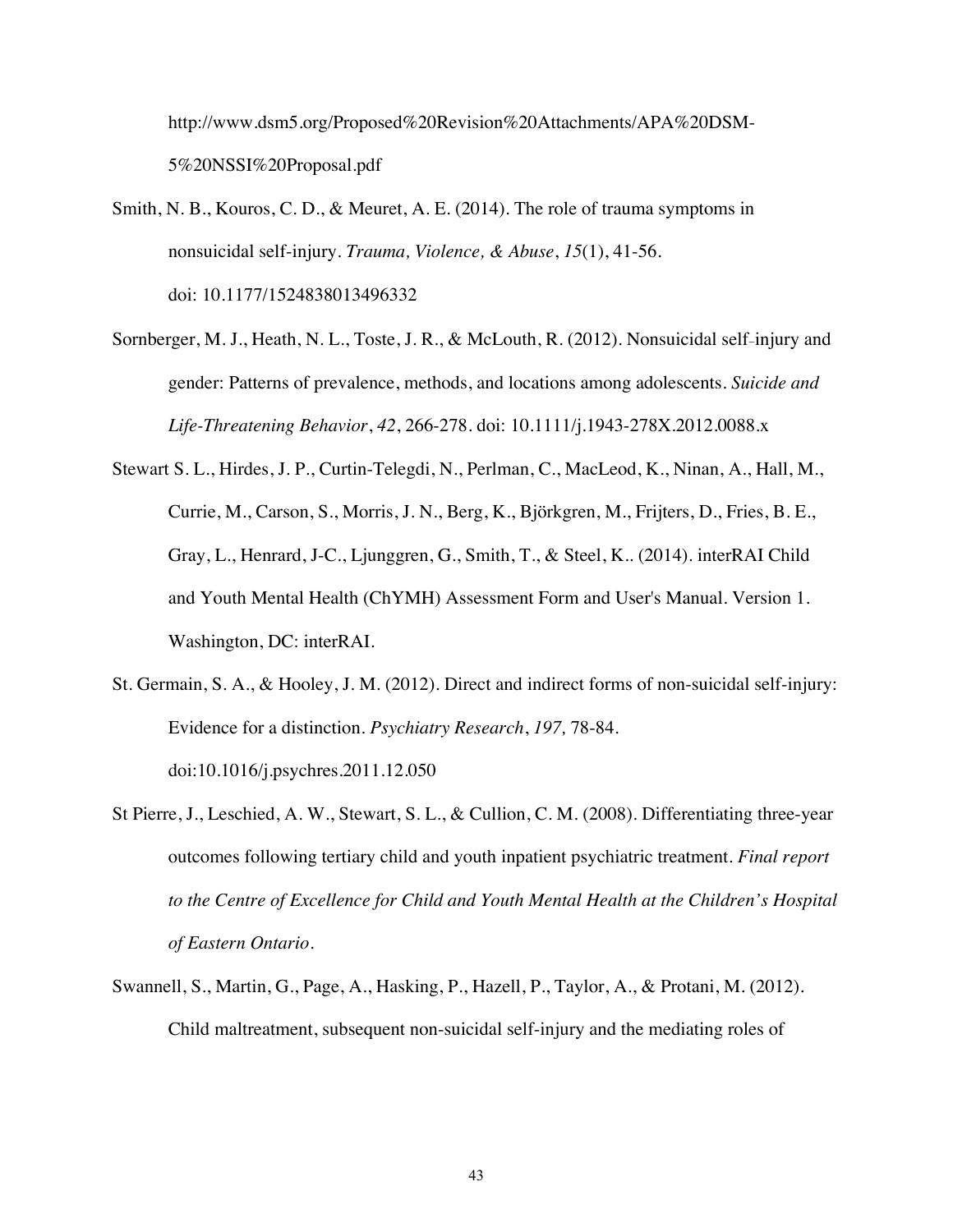dissociation, alexithymia, and self-blame. *Child Abuse and Neglect, 36,* 672-584. http://dx.doi.org/10.1016/j.chiabu.2012.05.005

- Taliaferro, L. A., Muehlenkamp, J. J., Borowsky, I. W., McMorris, B. J., & Kugler, K. C. (2012). Factors distinguishing youth who report self-injurious behavior: A populationbased sample. *Academic pediatrics*, *12*(3), 205-213. http://dx.doi.org/10.1016/j.acap.2012.01.008
- The Child and Parent Resource Institute. (n. d). The interRAI child and youth mental health (ChYMH) [fact sheet].
- Timmer, S., & Urquiza, A. (Eds.) (2014). *Evidence-based approaches for the treatment of maltreated children*. Dordrecht, Heidelberg, New York, London: Springer.
- Tresno, F., Ito, Y., & Mearns, J. (2012). Risk factors for nonsuicidal self-injury in Japanese college students: The moderating role of mood regulation expectancies. *International Journal of Psychology*, (ahead-of-print), 1-9. doi: 10.1080/00207594.2012.733399
- Trocmé, N., Fallon, B., MacLaurin B., Sinha, V., Black T., Fast, E., Felstiner, C., . . .Holroyd, J. *Canadian incidence study of reported child abuse and neglect 2008*. Public Health Agency of Canada.
- Walsh, B. (2007). Clinical assessment of self-injury: A practical guide. *Journal of Clinical Psychology*, *63,* 1057-1068. doi: 10.1002/jclp.20413
- Walsh, B. W. (2012). *Treating self-injury, second edition: A practical guide*. New York, New York: The Guildford Press.
- Weismoore, J. T., & Esposito-Smythers, C. (2010). The role of cognitive distortion in the relationship between abuse, assault, and non-suicidal self-injury. *Journal of Youth and Adolescence*, *39*, 281-290. http://dx.doi.org/10.1007/s10964-009-9452-6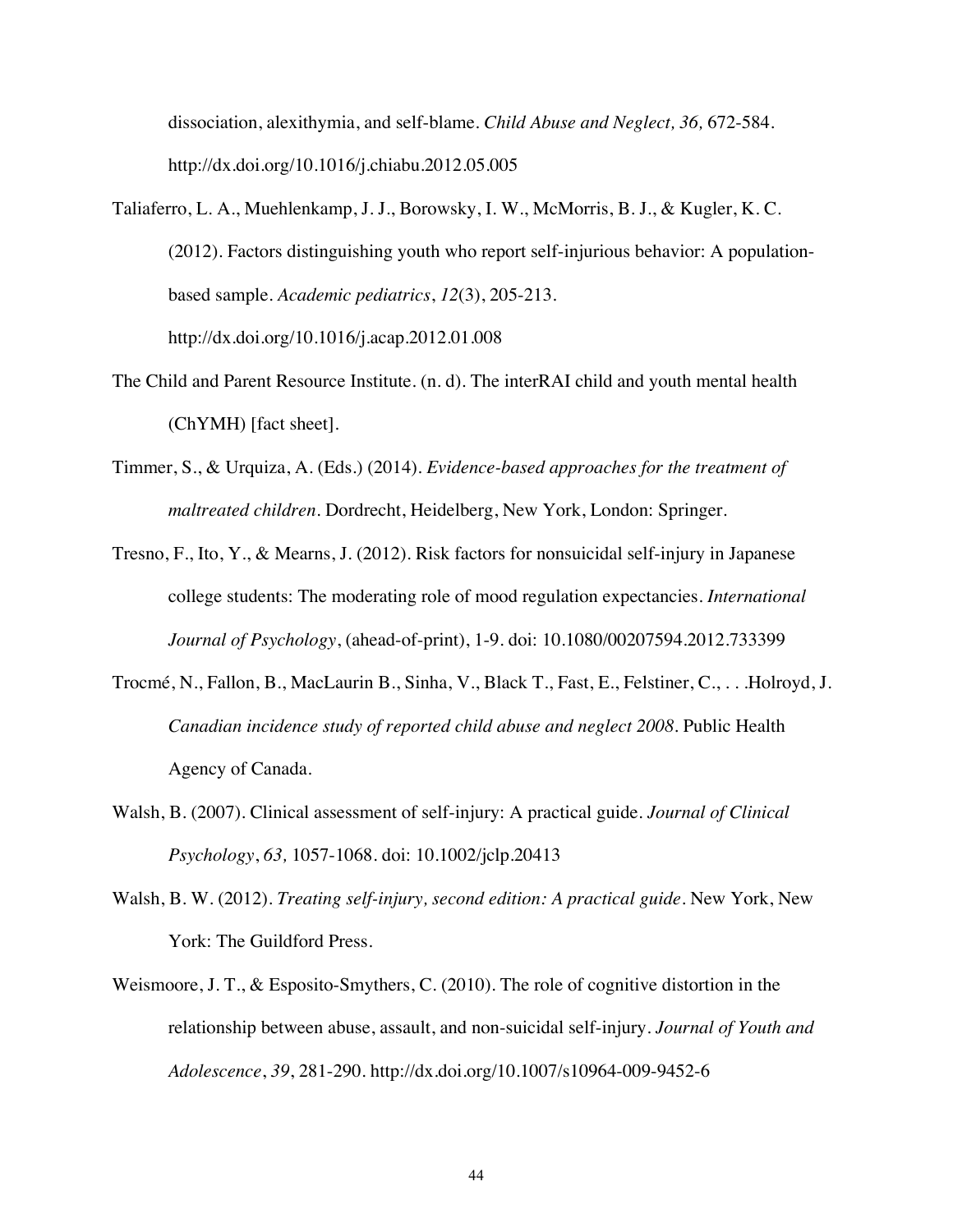- Wester, K. L., & Trepal, H. C. (2010). Coping behaviors, abuse history, and counseling: Differentiating college students who self-injure. *Journal of College Counseling*, *13*(2), 141-154. doi: 10.1002/j.2161-1882.2010.tb00055.x
- Whitlock, J., Eckenrode., J, & Silverman, D. (2006). Self-injurious behaviors in a college population. *Pediatrics*, *117,* 1939–48. doi: 10.1542/peds.2005-2543
- Whitlock, J., Muehlenkamp, J., Purington, A., Eckenrode, J., Barreira, P., Baral Abrams, G., ... & Knox, K. (2011). Nonsuicidal self-injury in a college population: General trends and sex differences. *Journal of American College Health*, *59*(8), 691-698. 10.1080/07448481.2010.529626
- Wilcox, H. C., Arria, A. M., Caldeira, K. B., Vincent, K. B., Pinchevsky, G. M., & O'Grady, K. E. (2012). Longitudinal predictors of past-year non-suicidal self-injury and motives among college students. *Psychological Medicine, 42,* 717-726. http://dx.doi.org/10.1017/S0033291711001814
- Yates, T. M. (2012). The developmental psychopathology of self-injurious behavior: Compensatory regulation in posttraumatic adaption. *Clinical Psychology Review, 24*, 35- 74. http://dx.doi.org/10.1016/j.cpr.2003.10.001
- You, J., & Leung, F. (2012). The role of depressive symptoms, family invalidation, and behavioural impulsivity in the occurrence and repetition of non-suicidal self-injury in Chinese adolescents: A 2-year follow-up study. *Journal of Adolescence, 35,* 289-395. http://dx.doi.org/10.1016/j.adolescence.2011.07.020